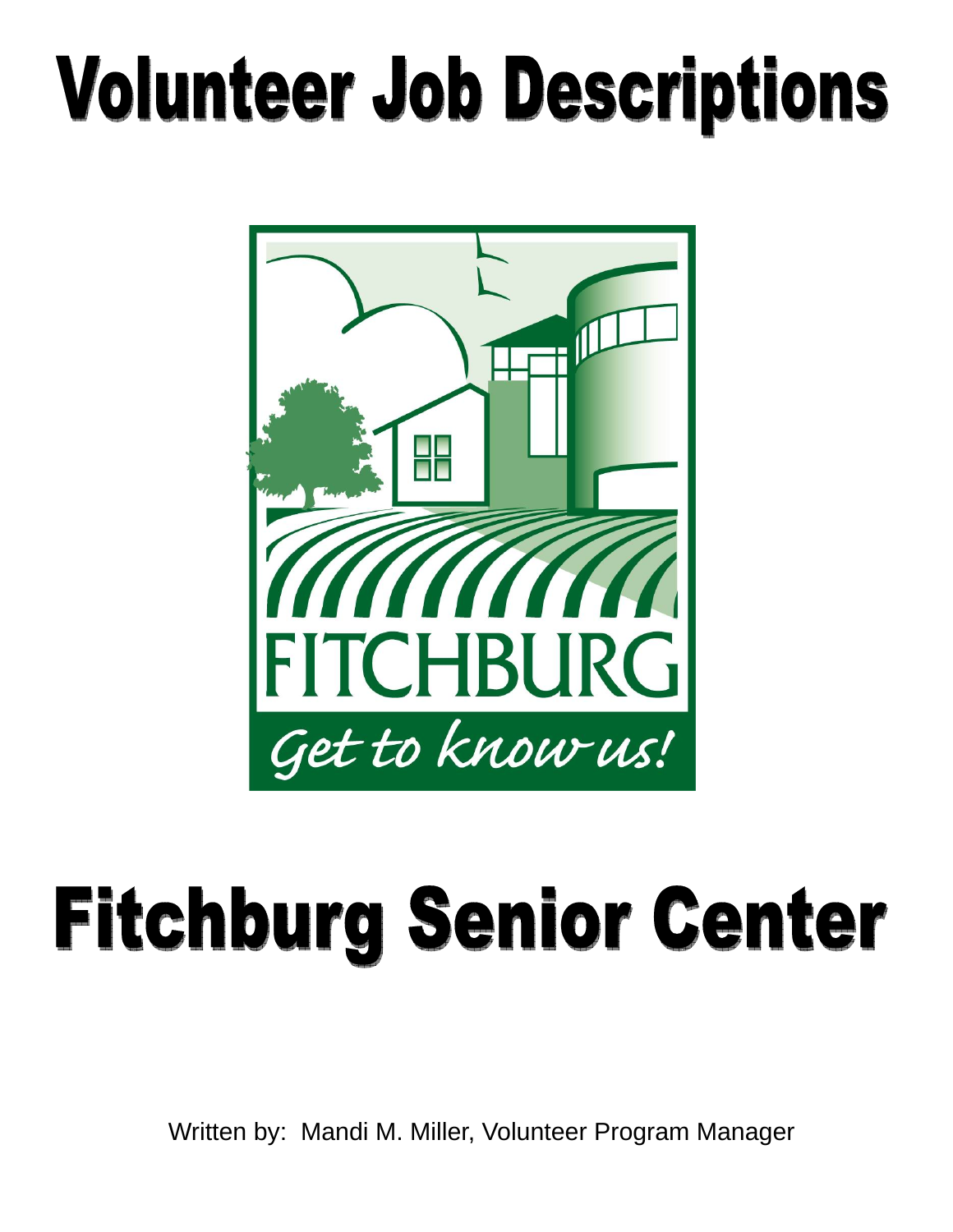# Table of Contents

Activity Leader– Bridge

Activity Leader– Card Party

Activity Leader- Crafty Crew

Activity Leader– Indoor Walking

Activity Leader– Knitting

Activity Leader– Bridge

Bread Donation-Pick up

Bread Donation-Sorter

Coordinator– Active Women's Group

Coordinator– Caregiver Support Group

Coordinator- Day Trips

Coordinator– Diabetic Prevention Support Group

Coordinator– Extended Travel

Coordinator- Fitchburg Singers

Coordinator– Men's Group

Coordinator– Parkinson's Group

Coordinator– RSVP Driver Escort

Coordinator– Writing Group

Crafty Crew

Decorator/Artist

Driver Escort– RSVP

Fitchburg Singer

Gardener

Instructor– Computer

Instructor– Dance

Instructor– Exercise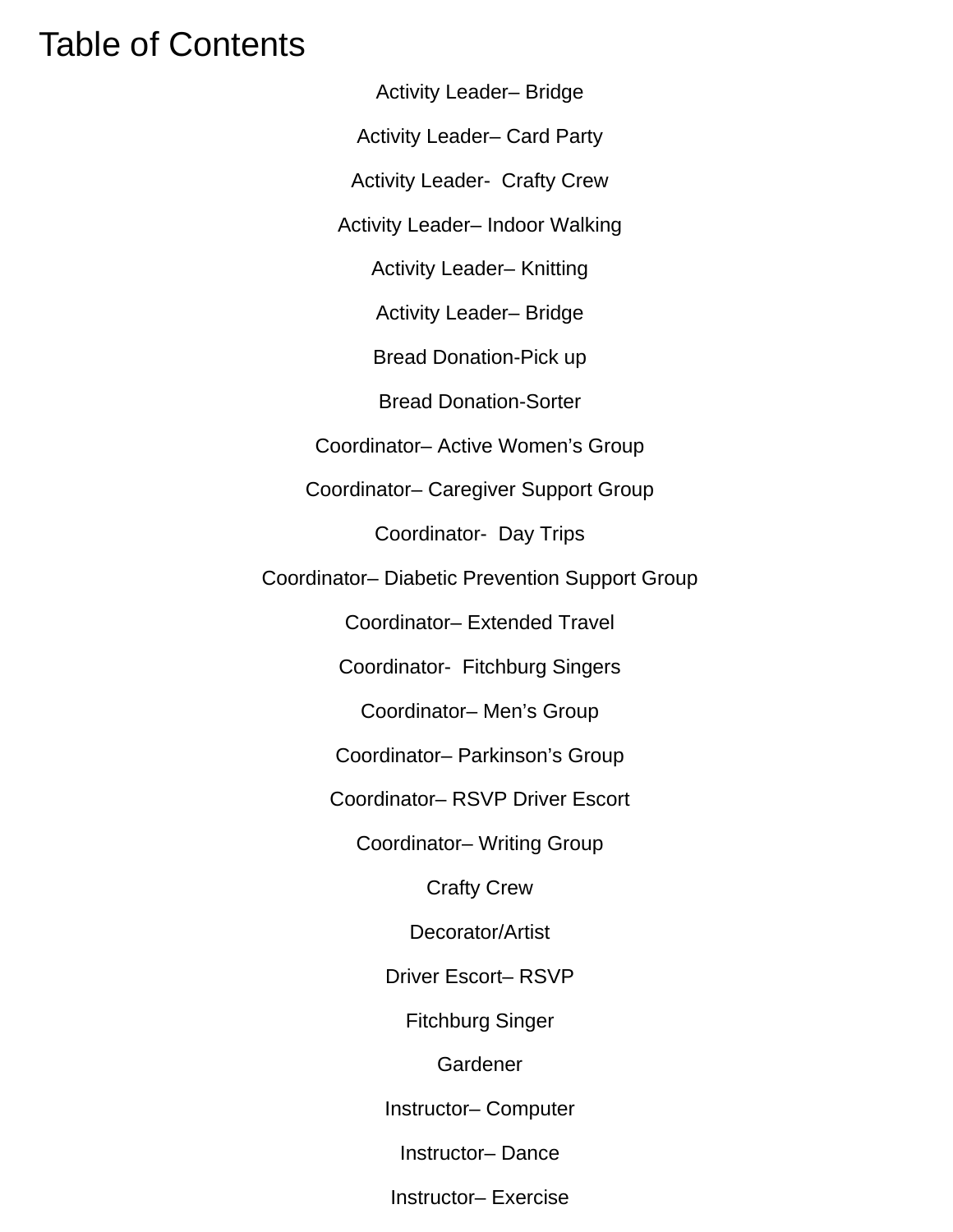## Table of Contents continued...

Home Chores Indoor/Outdoor

Health Aide– Blood Drive

Health Aide– Blood Pressure Clinic

Health Aide- Flu Shot Clinic

Health Aide- Foot Care Clinic

Host/Hostess

instructor– Wii

IT– Data Entry

IT– Tutor

Kitchen Assistant

Kitchen Assistant– Deep Cleaner

Knitter

Laundry Aide

**Librarian** 

Meal Driver

Meal Site Assistant– Lunch Bags

Movie Attendant

Musician

Newsletter Assembler

Newsletter Editor

Phone a Friend Support

Receptionist

Senior Advisory Council (SAC)

Special Events

Summer Concerts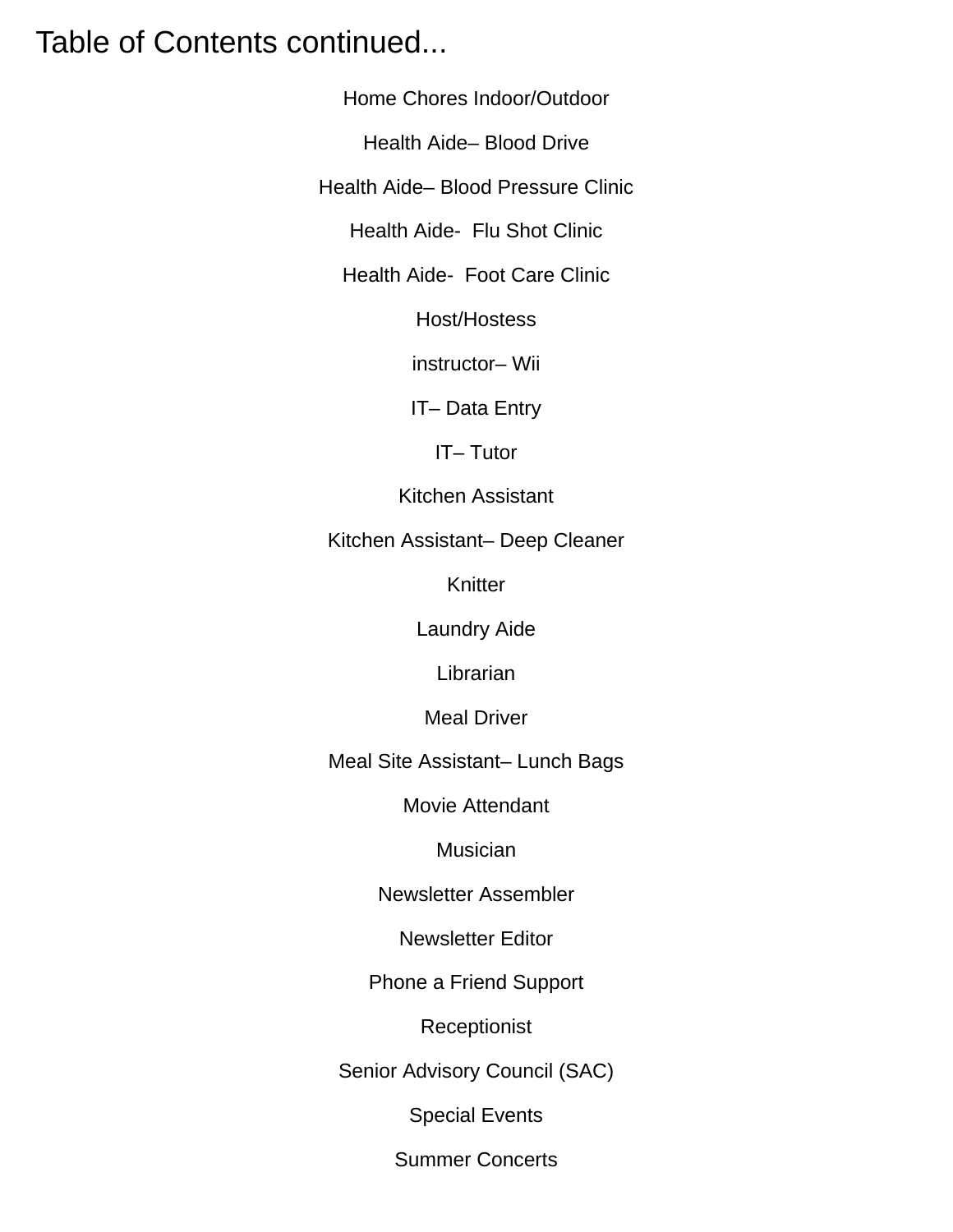

**Job Title:** Activity Leader– Bridge

**Supervision:** Assistant Director/Volunteer Manager

#### **Duties/Responsibilities:**

- Record volunteer hours as trained.
- Take group attendance and submit to Assistant Director.
- Set up cards and other equipment needed to play

#### **Qualifications:**

- Enjoy playing bridge on a regular schedule.
- Extensive knowledge of bridge.

## **Time Commitment:**

• 8-12 hours per month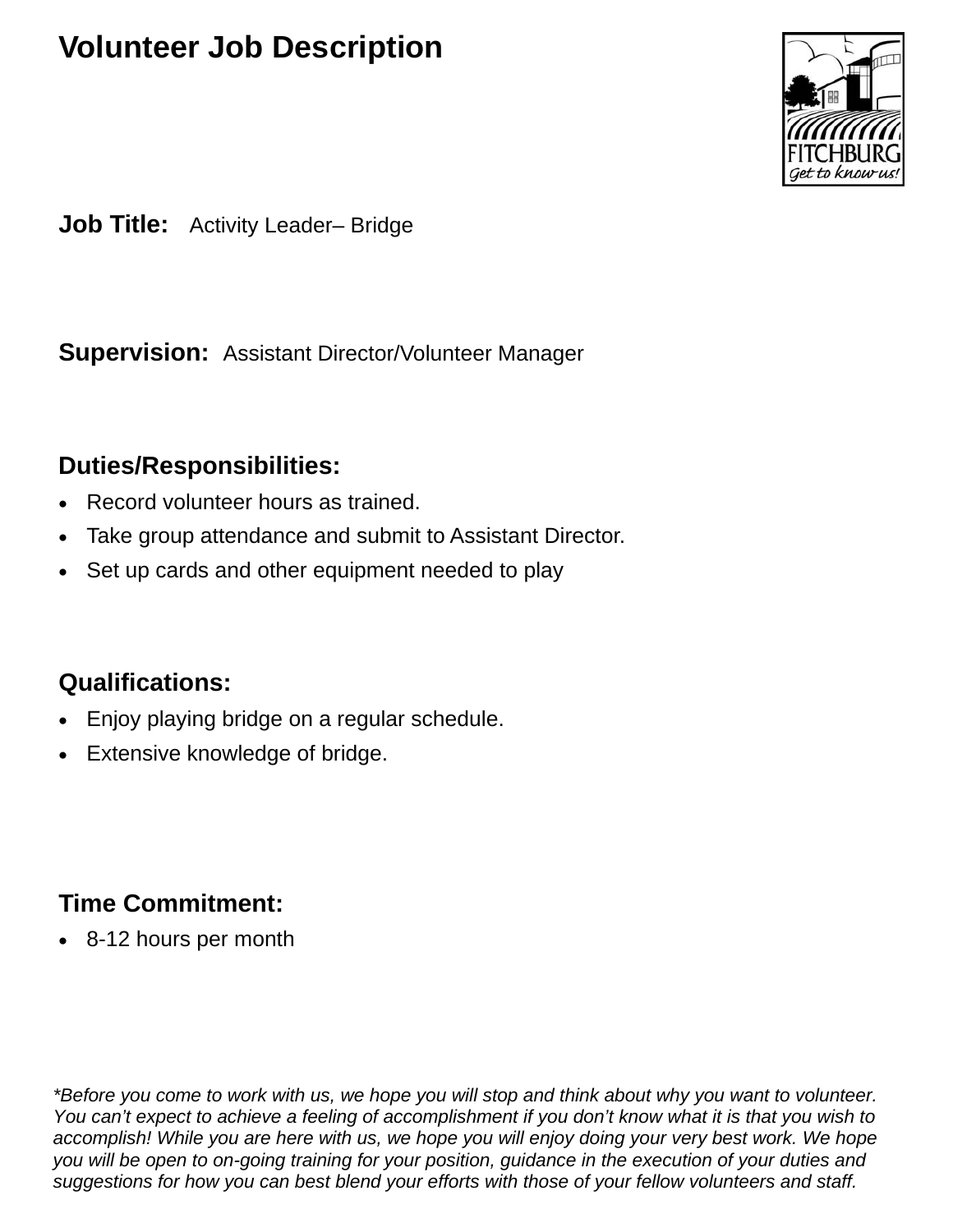

**Job Title:** Activity Leader– Card Party

**Supervision:** Assistant Director/Volunteer Manager

#### **Duties/Responsibilities:**

- Record volunteer hours as trained.
- Take group attendance and submit to Assistant Director.
- Set up cards and other equipment needed to play

#### **Qualifications:**

- Enjoy playing cards on a regular schedule.
- Extensive knowledge of card games.

## **Time Commitment:**

- 6 hours per month
- Every other Tuesday from 12:45– 3:45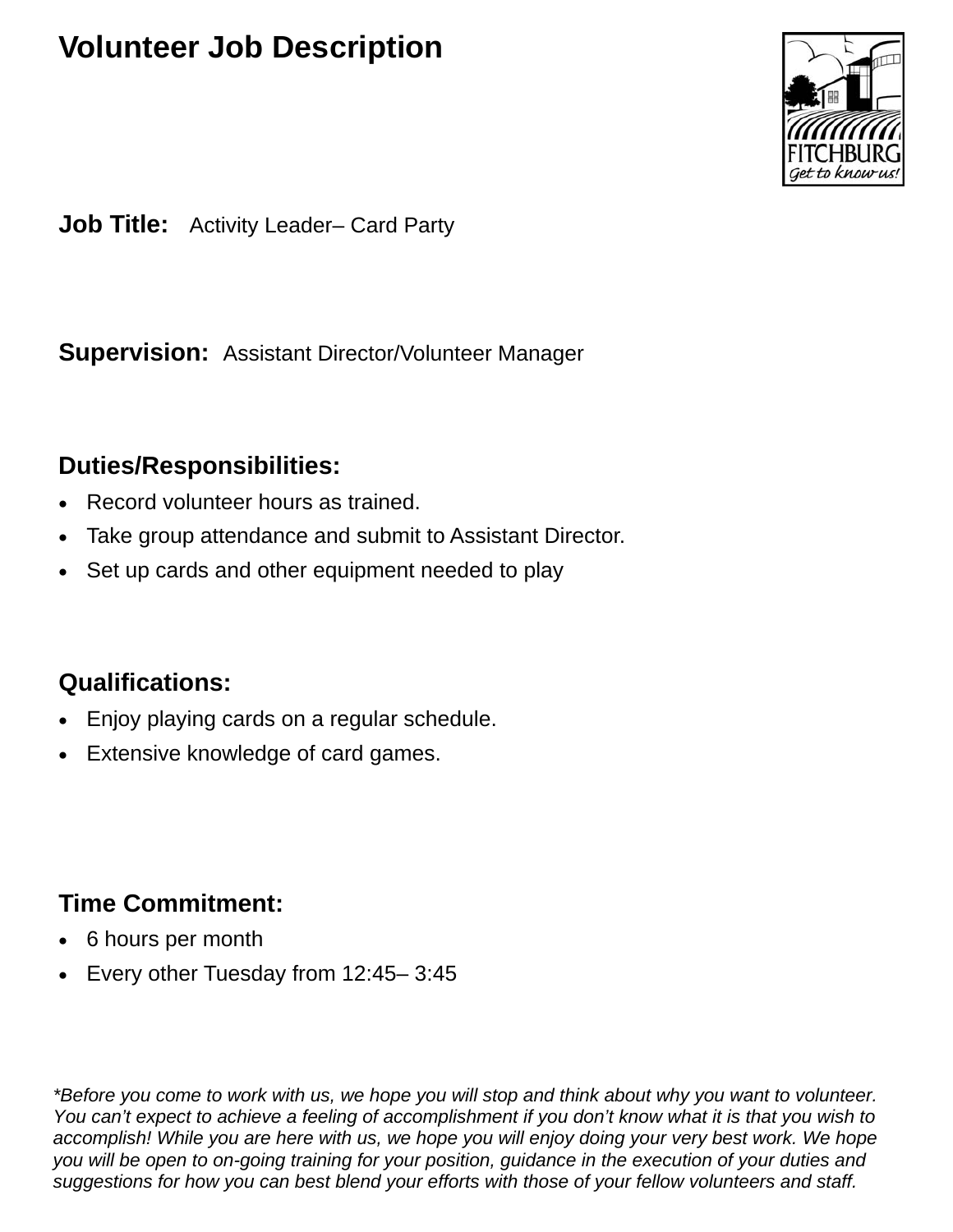

**Job Title:** Activity Leader-Crafty Crew

**Supervision:** Volunteer Manager & RSVP Staff

#### **Duties/Responsibilities:**

- Make sure volunteers in the group are recording their home hours and their Senior Center hours.
- Communicate with RSVP staff when supplies are needed or if end products need to be picked up for distribution.
- Keep a record of the items you send out.
- Work to generate interest in others joining the group.
- Enforce and follow guidelines that RSVP has with regard to marking and packaging of items.
- Sewing, cutting and tying of quilts.

## **Qualifications:**

- Must know how to sew.
- Must like working with a group on a common goal.

## **Time Commitment:**

- The group meets once per week for 1-2 hours
- Hours can be done independently at home as you wish.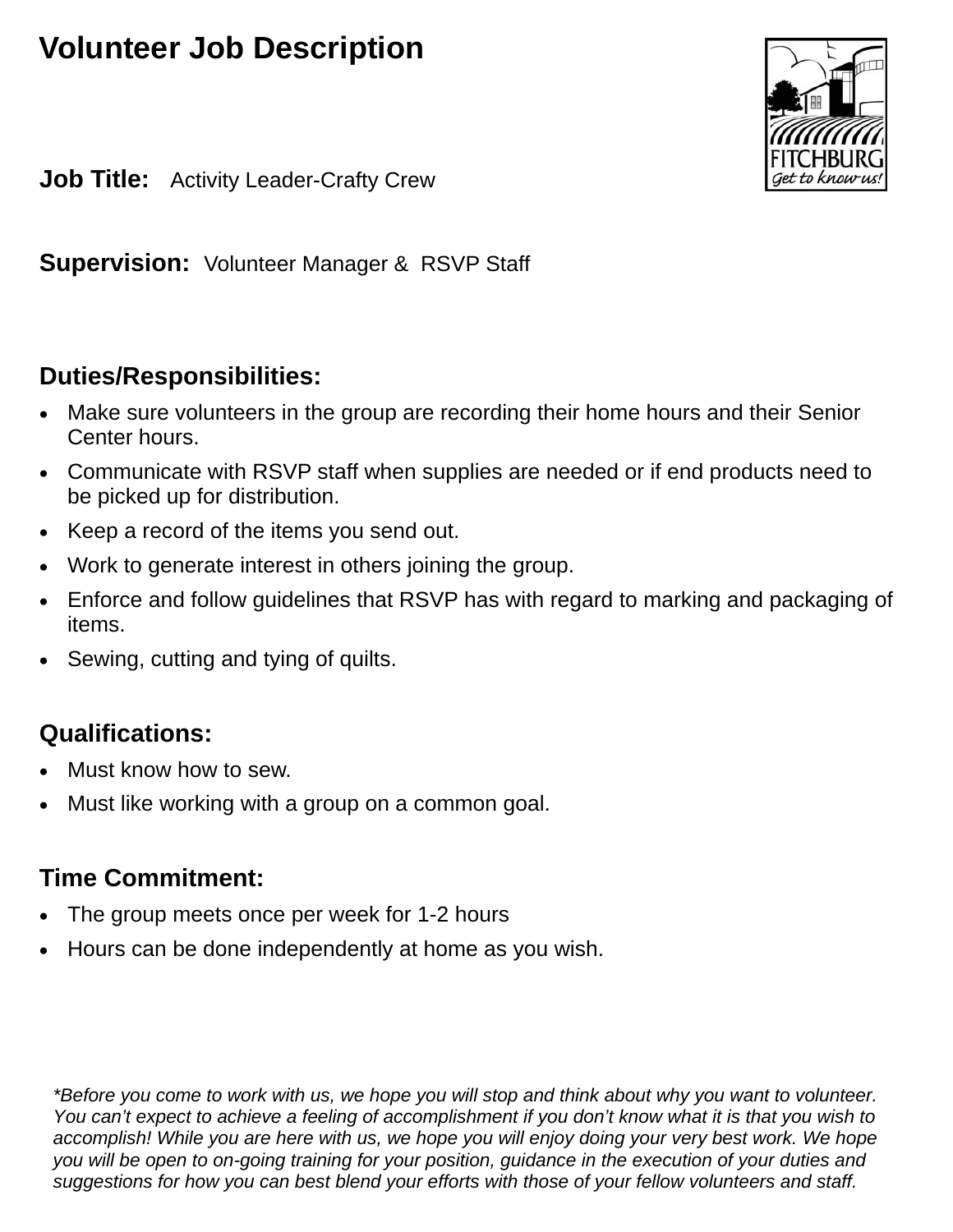

**Job Title:** Activity Leader– Indoor Walking

**Supervision:** Assistant Director/ Volunteer Manager

#### **Duties/Responsibilities:**

- Record volunteer hours as trained.
- Take group attendance and submit to Assistant Director.
- Remind participants to sign the waiver for Break-Away Sports

#### **Qualifications:**

- Enjoy following a scheduled walking regimen.
- Interest in living actively.

## **Time Commitment:**

- 2 Hours per week
- Tuesday & Thursdays from 11:00– 12:00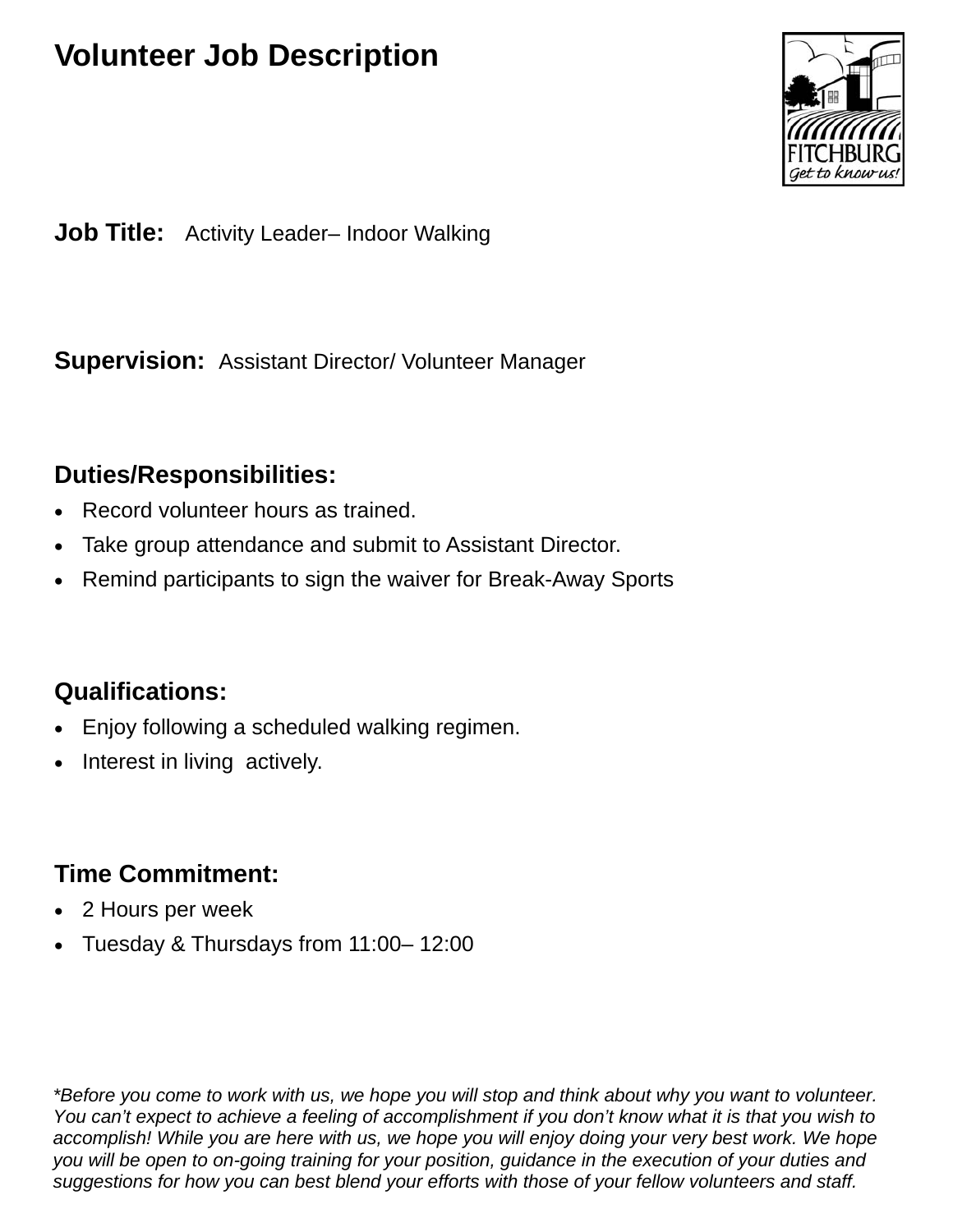

**Job Title:** Activity Leader-Knitting

**Supervision:** Volunteer Manager & RSVP Staff

#### **Duties/Responsibilities:**

- Make sure volunteers in the group are recording their home hours and their Senior Center hours.
- Communicate with RSVP staff when supplies are needed or if end products need to be picked up for distribution.
- Keep a record of the items you send out.
- Work to generate interest in others joining the group.
- Enforce and follow guidelines that RSVP has with regard to marking and packaging of items.

## **Qualifications:**

- Must know how to knit.
- Must like working with a group on a common goal.

## **Time Commitment:**

- The group meets once per week for 1-2 hours
- Hours can be done independently at home as you wish.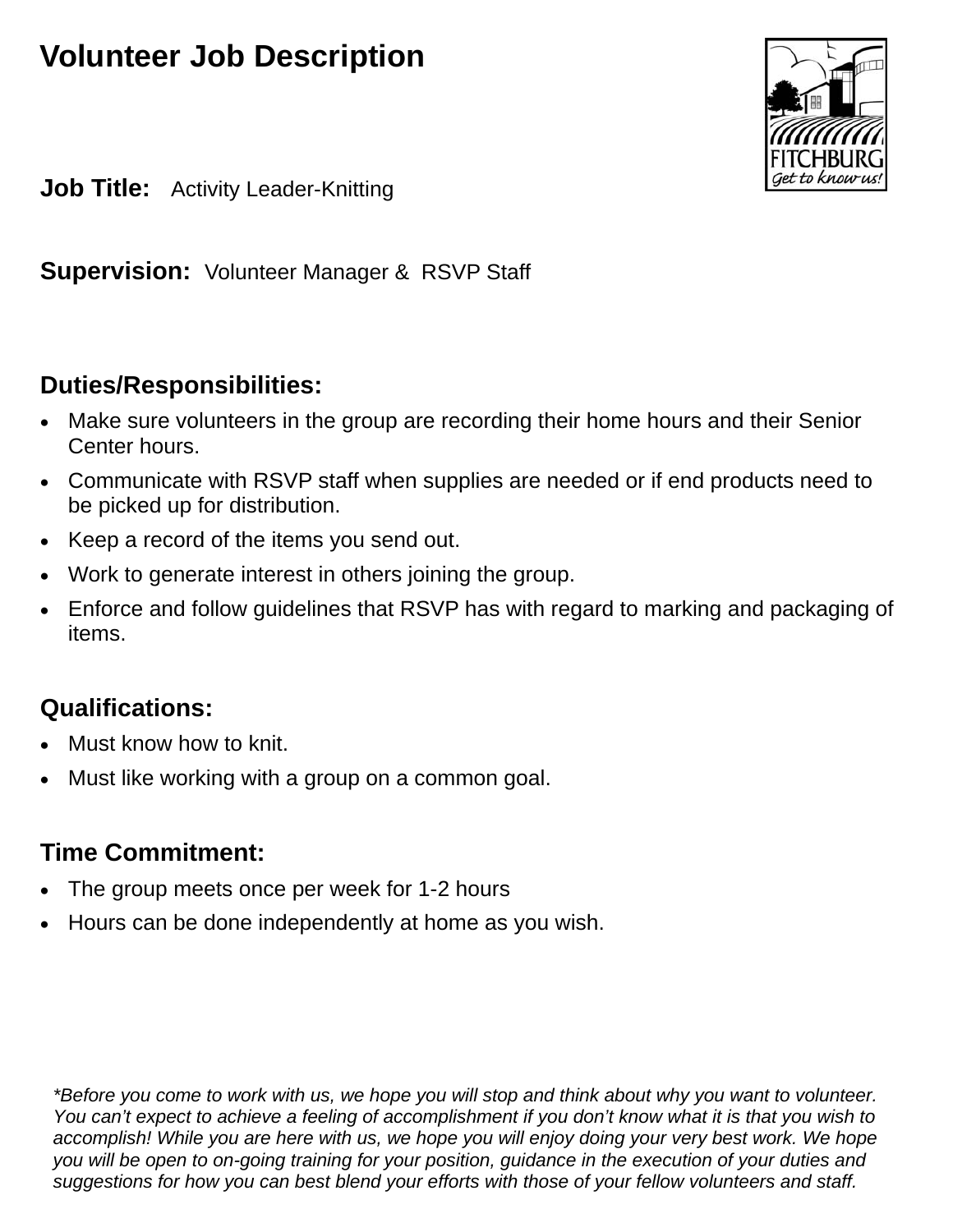

**Job Title:** Activity Leader-REACH

**Supervision:** Volunteer Manager & Assistant Director

#### **Duties/Responsibilities:**

- Record hours as trained.
- Take group attendance.
- Work to generate interest in others joining the group.
- Lead group discussions about the book selections.
- Lead the group in deciding on book selections and structure of the discussions.

## **Qualifications:**

- Must love to read.
- Must have an interest in discussing books.

#### **Time Commitment:**

- The group meets once per month for 2 hours.
- Time for preparation and reading as needed.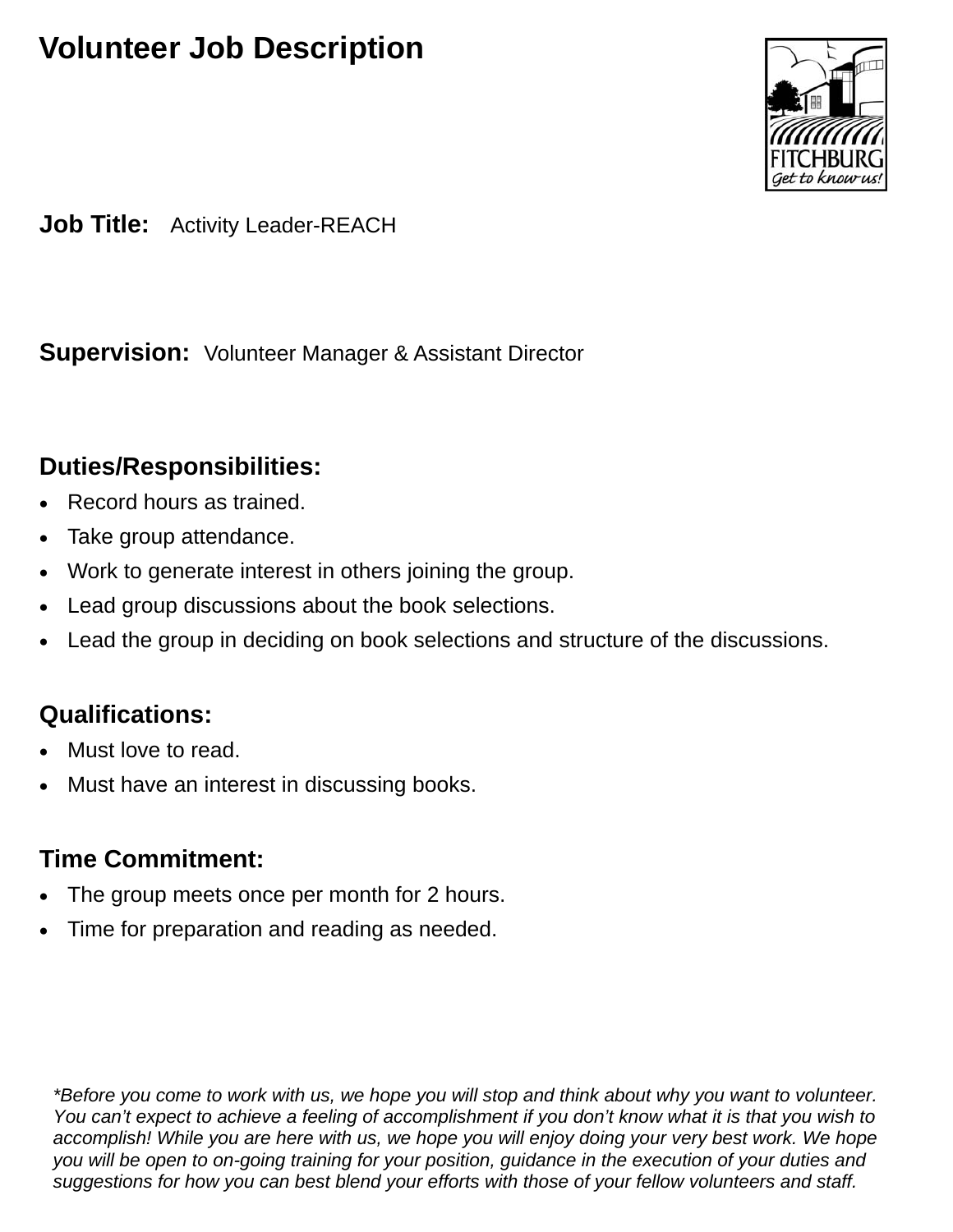**Job Title:** Bread Donations Pick-up

**Supervision:** Senior Center Director / Volunteer Manager

#### **Duties/Responsibilities:**

- Record volunteer hours as trained.
- Drive to supporting donation site (s).
- Lift heavy boxes and bags of bread.
- Drop off the donation at the Senior Center to the bread area in the dining room.
- Have a good report with the staff at the donation site.

#### **Qualifications:**

- Must have a valid drivers license.
- Must be able to lift 30 lbs or more.

#### **Time Commitment:**

• Once a week approximately 1 hour.

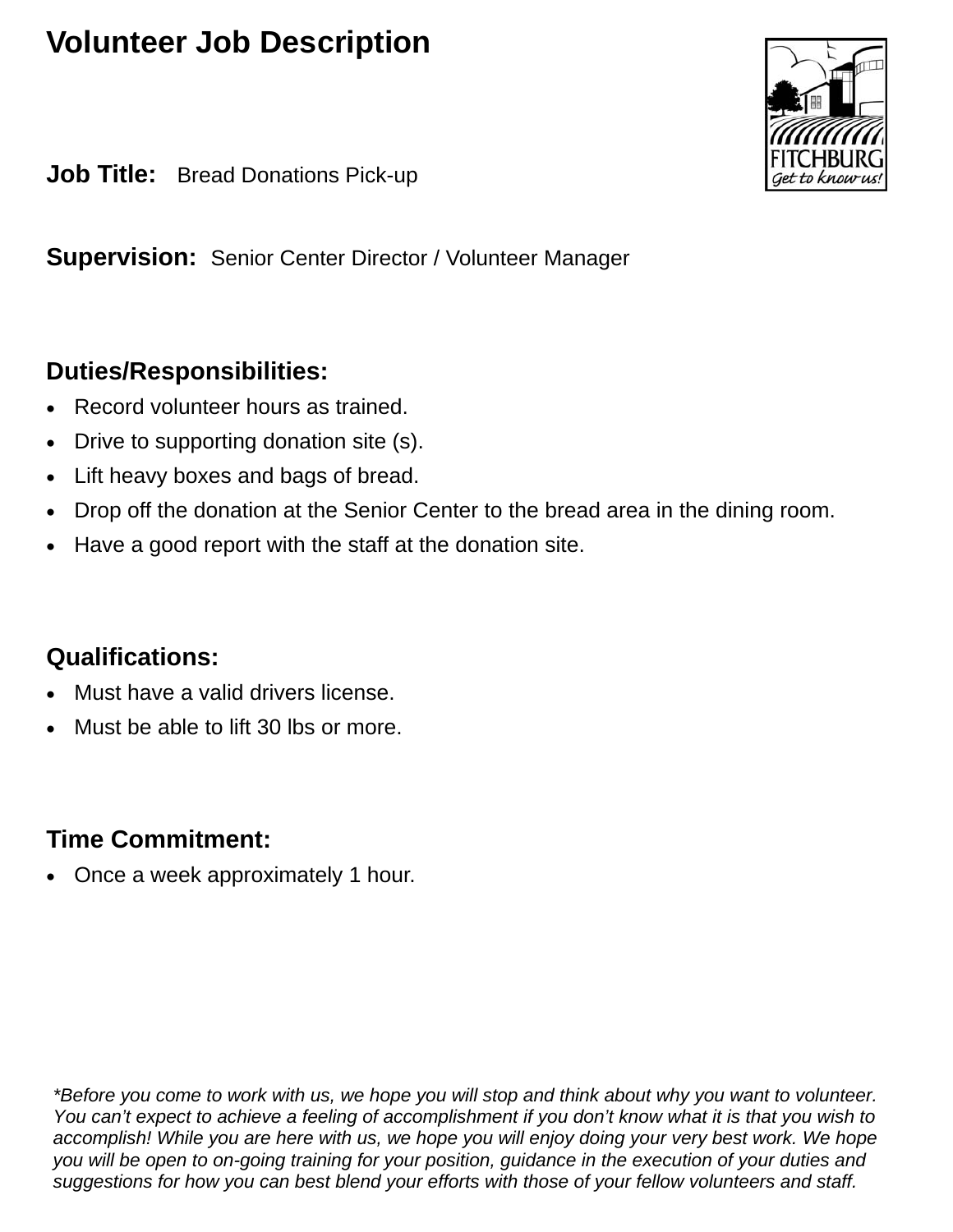**Job Title:** Bread Donation Sorter

**Supervision: Volunteer Manager** 

## **Duties/Responsibilities: (possible duties include)**

- Record volunteer hours as trained.
- Keep Bread donation area neat and tidy
- Sort and store bread donations
- Organize bread according to type/size
- Wash hands before beginning and use gloves while sorting.

## **Qualifications:**

- Be able to organize "like" bread items
- Be able to work independently

## **Time Commitment:**

• Once per week for approximately 1 1/2 hours

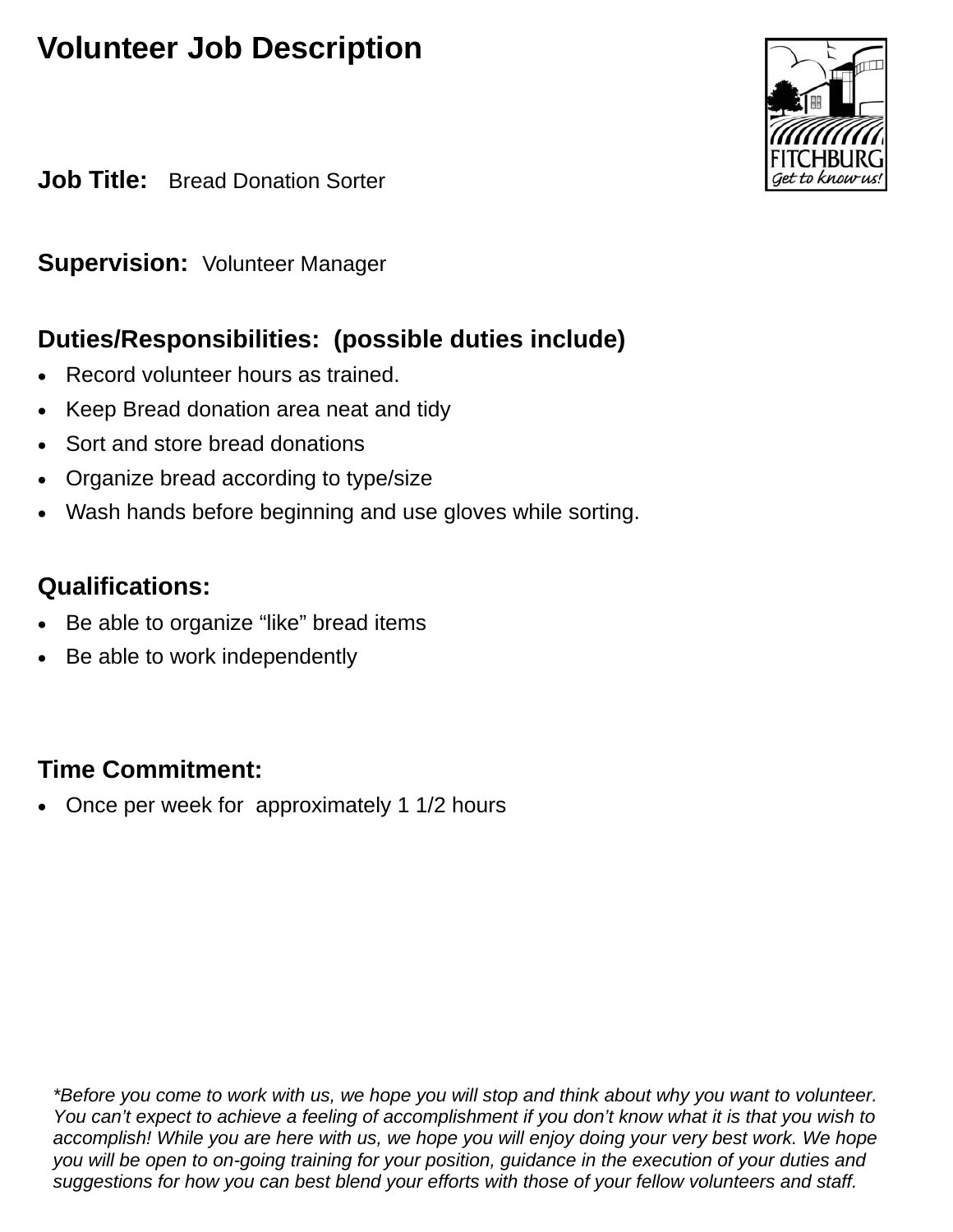**Job Title:** Coordinator– Active Women's Group

**Supervision:** Senior Center Director / Volunteer Manager

#### **Duties/Responsibilities:**

• Record volunteer hours as trained.

## **Qualifications:**

**Must** 

## **Time Commitment:**

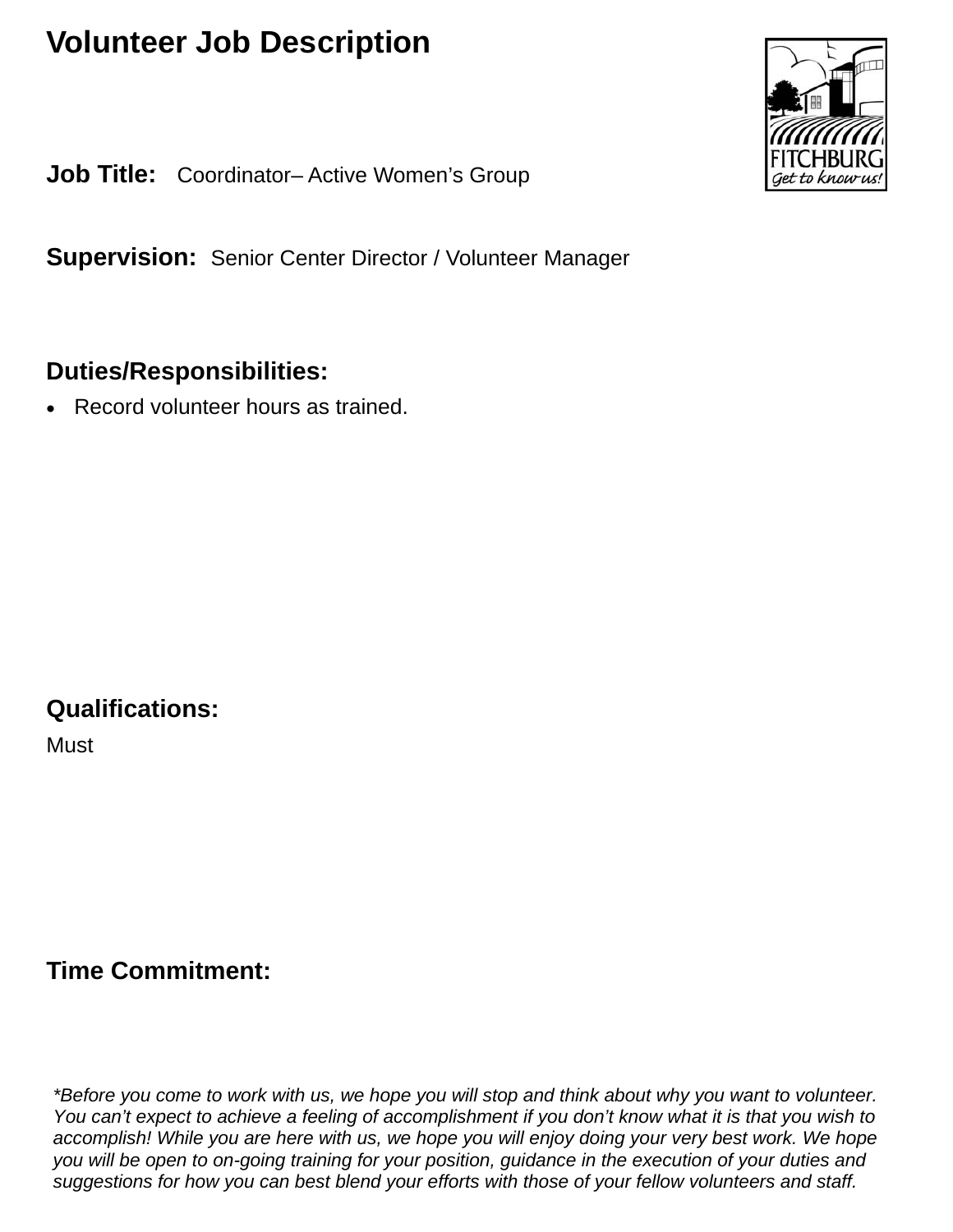

#### **Job Title:** Coordinator– Caregiver Support Group

#### **Supervision:** Volunteer Manager/ Senior Center Director

#### **Duties/Responsibilities:**

- Record hours as trained.
- Lead the group in discussions.
- Pick topics to discuss with the group.
- Offer relative publications, brochures and hand outs to group participants.
- Find and coordinate guest speakers to lecture to the group.

#### **Qualifications:**

- Must be able to work independently.
- Must be able to maintain confidentiality with client information you are privy to.
- Dependable, friendly and patient is a must.
- Must be organized.
- Must have a good rapport with people.

#### **Time Commitment:**

• 2-4 hours per month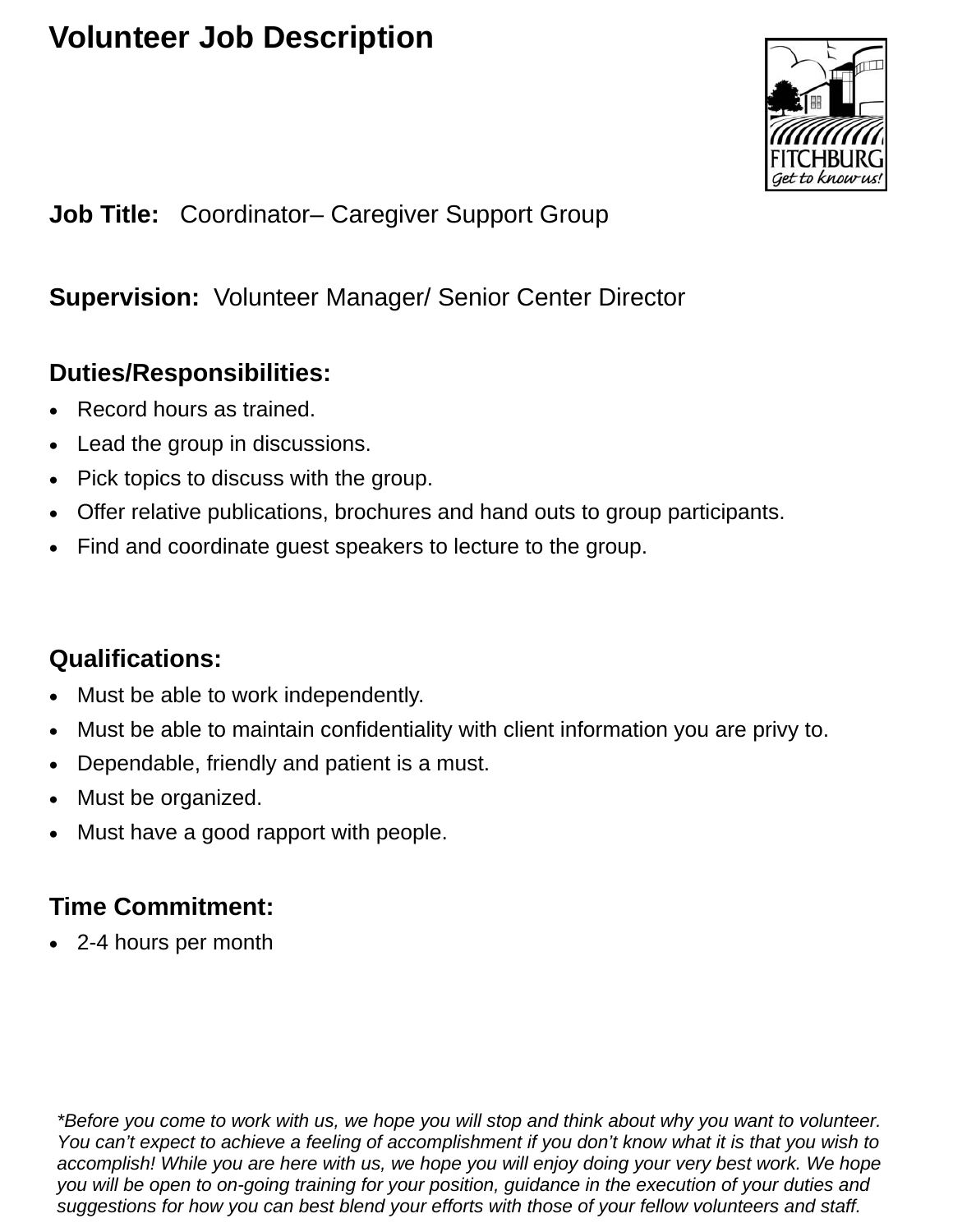

**Job Title:** Coordinator– Day Trips

**Supervision:** Senior Center Director

#### **Duties/Responsibilities:**

- Record hours as trained.
- Select trip destinations and handle registrations.
- Work closely with various travel companies and Senior Center Staff.
- Arrange trip previews and meetings.
- Serve as the liaison for travelers and service providers while on the trip.
- Arrange for publicity and answer questions.
- Lead groups though domestic and international airports.
- Make arrangements for motorized transportation or wheel chairs in airports, if needed.
- Collect registration and money from travelers, and send said money to tour company.
- Notify police of cars that may be left at the Senior Center with license number.
- Assist travelers with: customs filing, suitcases, groups' return air tickets, load/unload carry-on luggage.
- Make arrangements to retrieve forgotten/lost items, such as passports, prescriptions, luggage, canes and personal items.
- Keep track and account for all persons each time the bus or plane leaves a destination.
- Assist travelers with any emergency situations that may arise.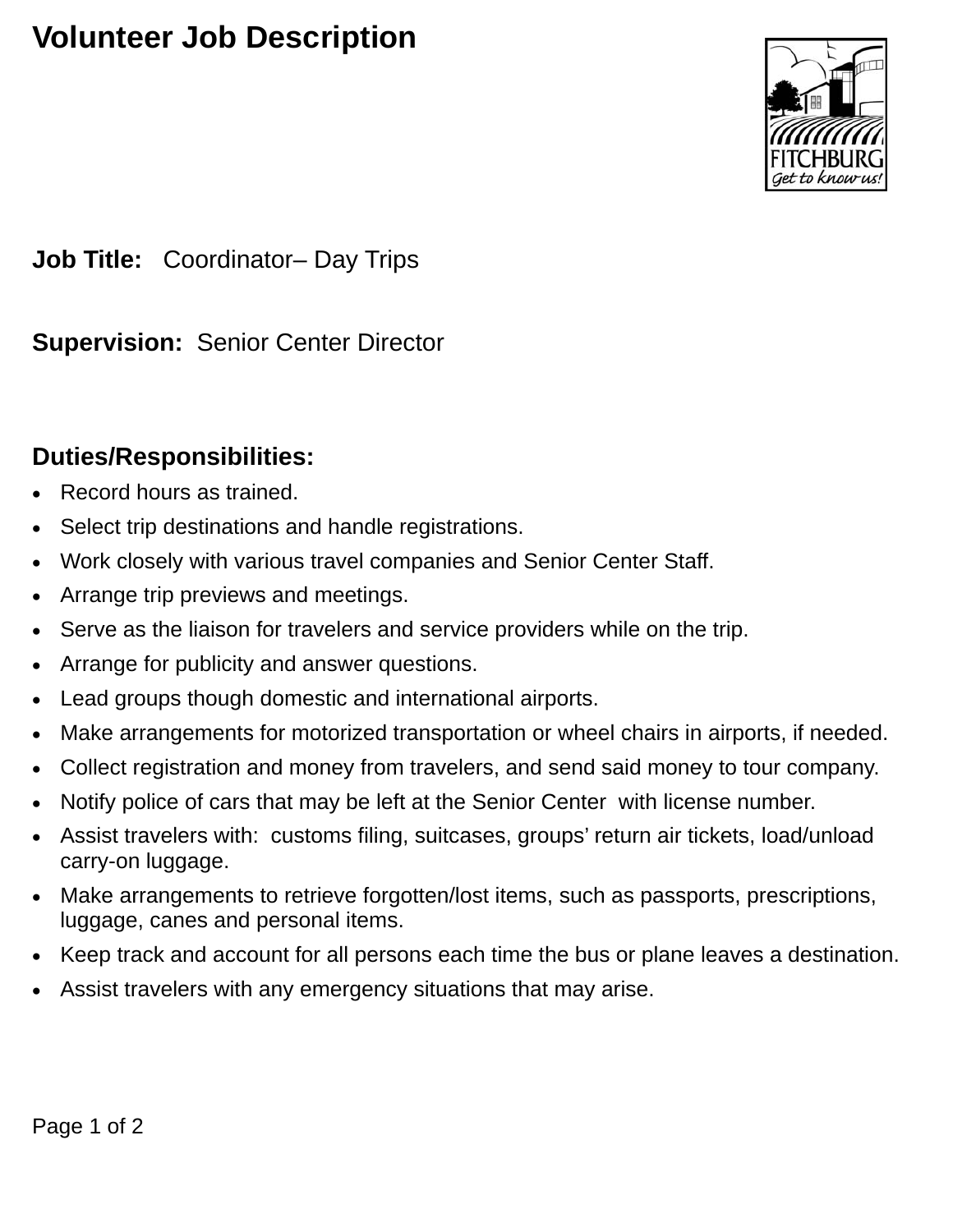## **Qualifications:**

- Must be able to work independently.
- Must be able to problem solve.
- Experienced traveler.
- Must be comfortable making decisions as needed.
- Must have excellent organizational skills to carry out daily itinerary and time schedules.
- Must be dependable, honest, have good communication skills and a positive attitude.
- Must pass a criminal background check.

## **Time Commitment:**

As needed, per planning each trip and the actual trip itself.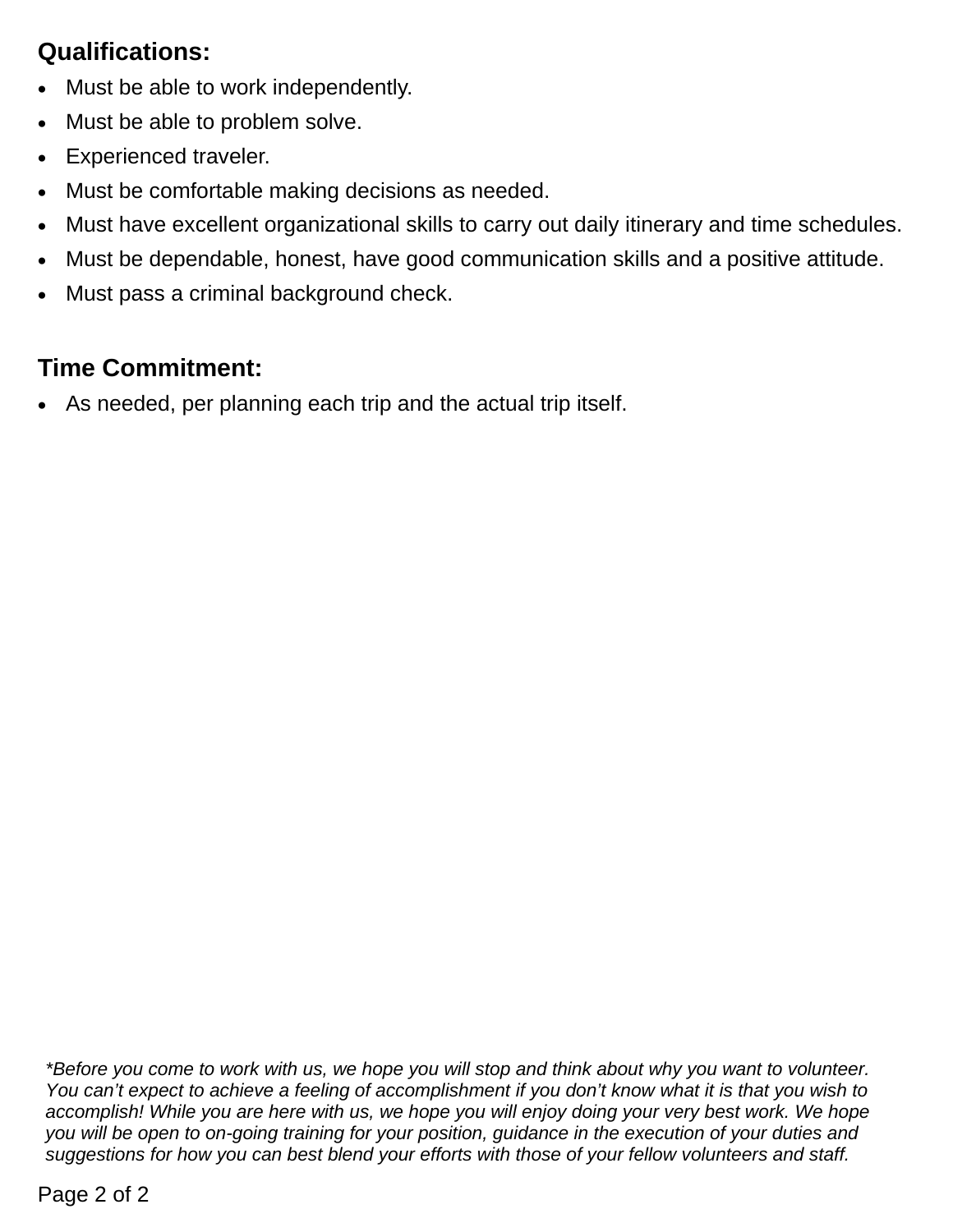

**Job Title:** Coordinator– Diabetic Prevention Support

#### **Supervision:** Volunteer Manager/ Senior Center Director

#### **Duties/Responsibilities:**

- Record hours as trained.
- Lead the group in discussions.
- Pick topics to discuss with the group.
- Offer relative publications, brochures and hand outs to group participants.
- Find and coordinate guest speakers to lecture to the group.

#### **Qualifications:**

- Must be able to work independently.
- Must be able to maintain confidentiality with client information you are privy to.
- Dependable, friendly and patient is a must.
- Must be organized.
- Must have a good rapport with people.

#### **Time Commitment:**

• 2-4 hours per month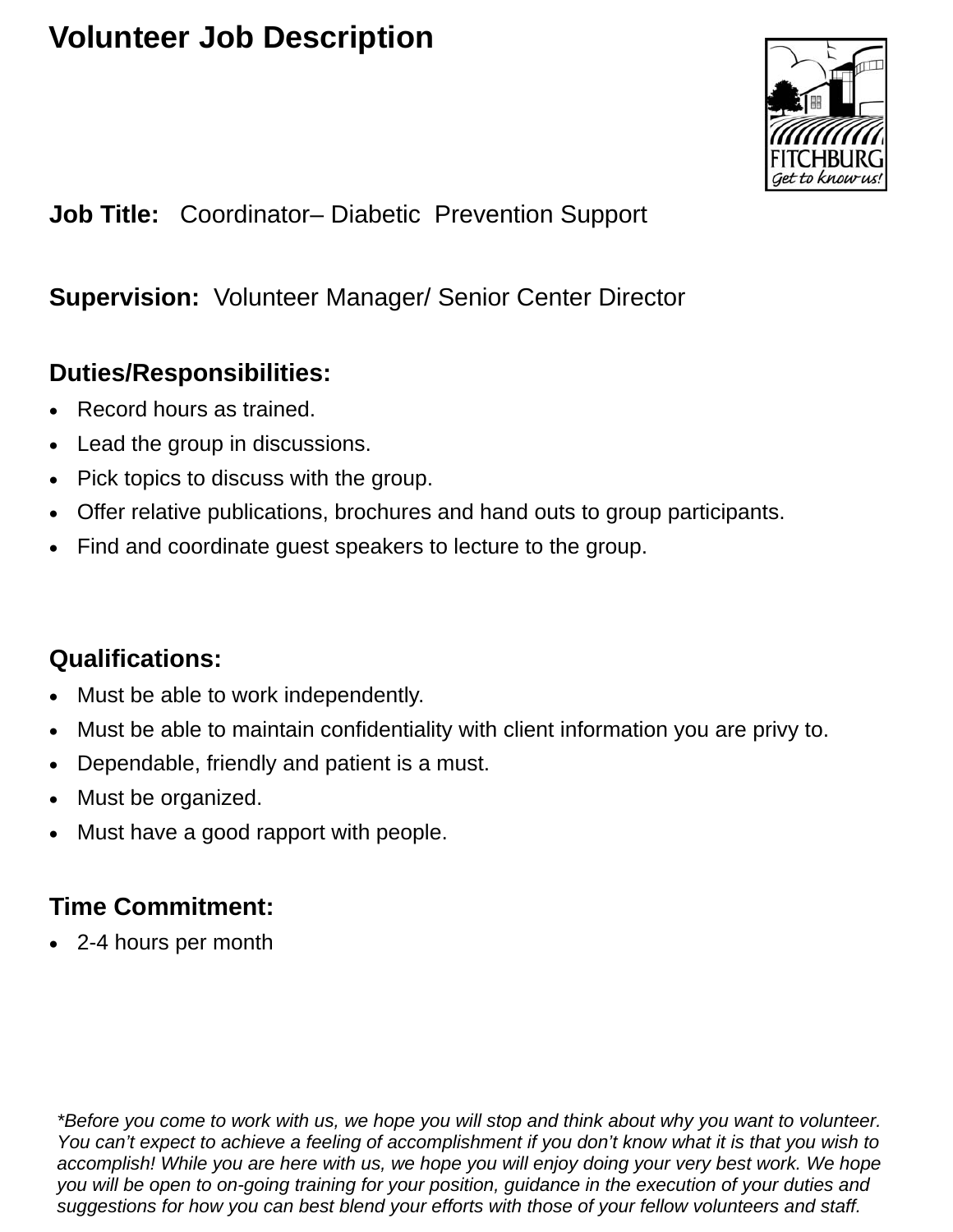

**Job Title:** Coordinator– Extended Travel

**Supervision:** Senior Center Director

#### **Duties/Responsibilities:**

- Record hours as trained.
- Select trip destinations and handle registrations.
- Work closely with various travel companies and Senior Center Staff.
- Arrange trip previews and meetings.
- Serve as the liaison for travelers and service providers while on the trip.
- Arrange for publicity and answer questions.
- Lead groups though domestic and international airports.
- Make arrangements for motorized transportation or wheel chairs in airports, if needed.
- Collect registration and money from travelers, and send said money to tour company.
- Notify police of cars that may be left at the Senior Center with license number.
- Assist travelers with: customs filing, suitcases, groups' return air tickets, load/unload carry-on luggage.
- Make arrangements to retrieve forgotten/lost items, such as passports, prescriptions, luggage, canes and personal items.
- Keep track and account for all persons each time the bus or plane leaves a destination.
- Assist travelers with any emergency situations that may arise.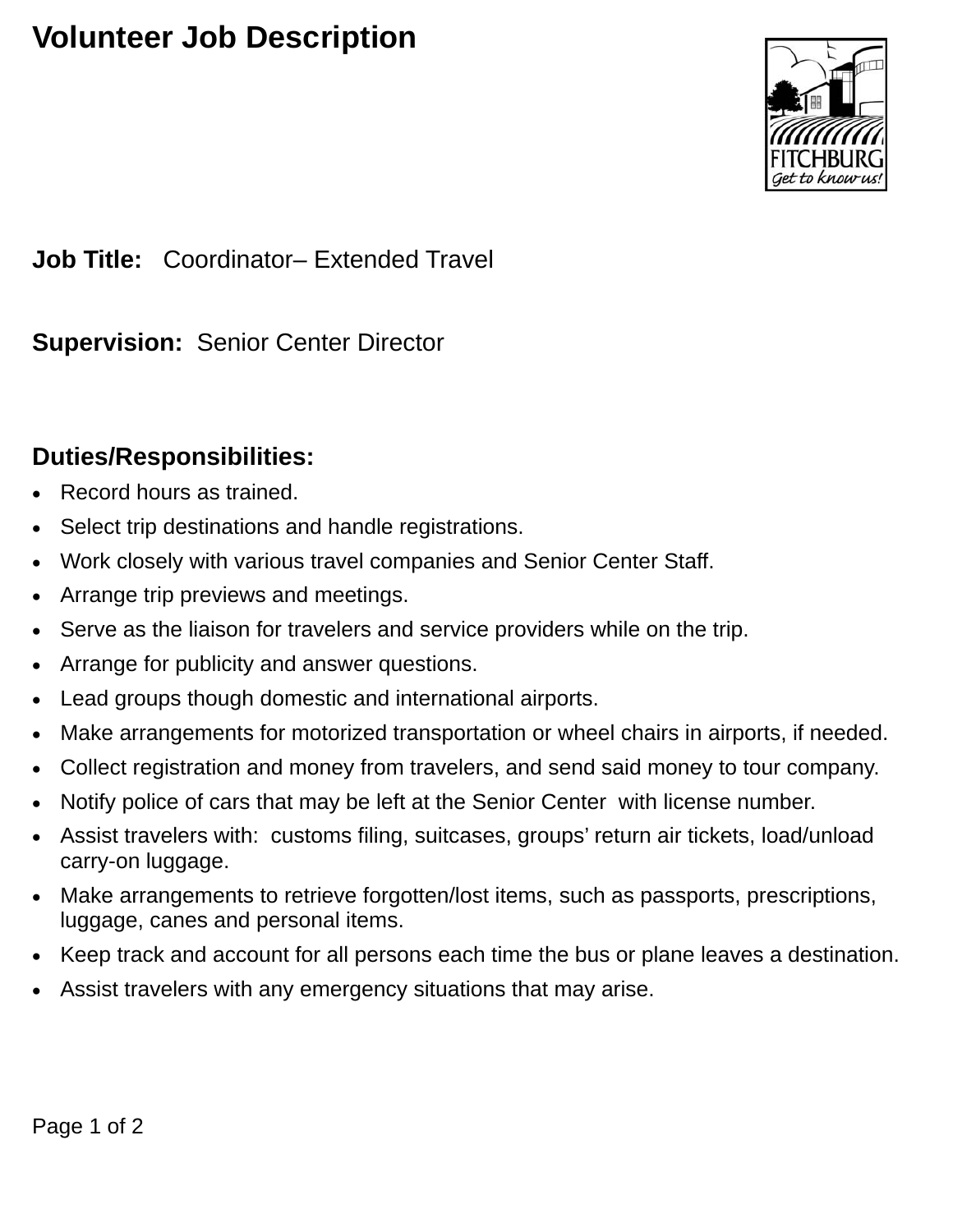**Job Title:** Coordinator– Fitchburg Singers

**Supervision:** Director/ Volunteer Manager

#### **Duties/Responsibilities:**

- Record volunteer hours as trained.
- Remind choral members to record their hours.
- Plan programs of music to perform.
- Direct the choir.
- Make decisions for the group as a whole.
- •

## **Qualifications:**

- Must have a wide range of music ability, especially able to sing and direct others.
- Must be at ease with working independently.
- Must be outgoing and friendly.

## **Time Commitment:**

- Rehearsals and performances as needed.
- Practice and preparation time as you see fit.

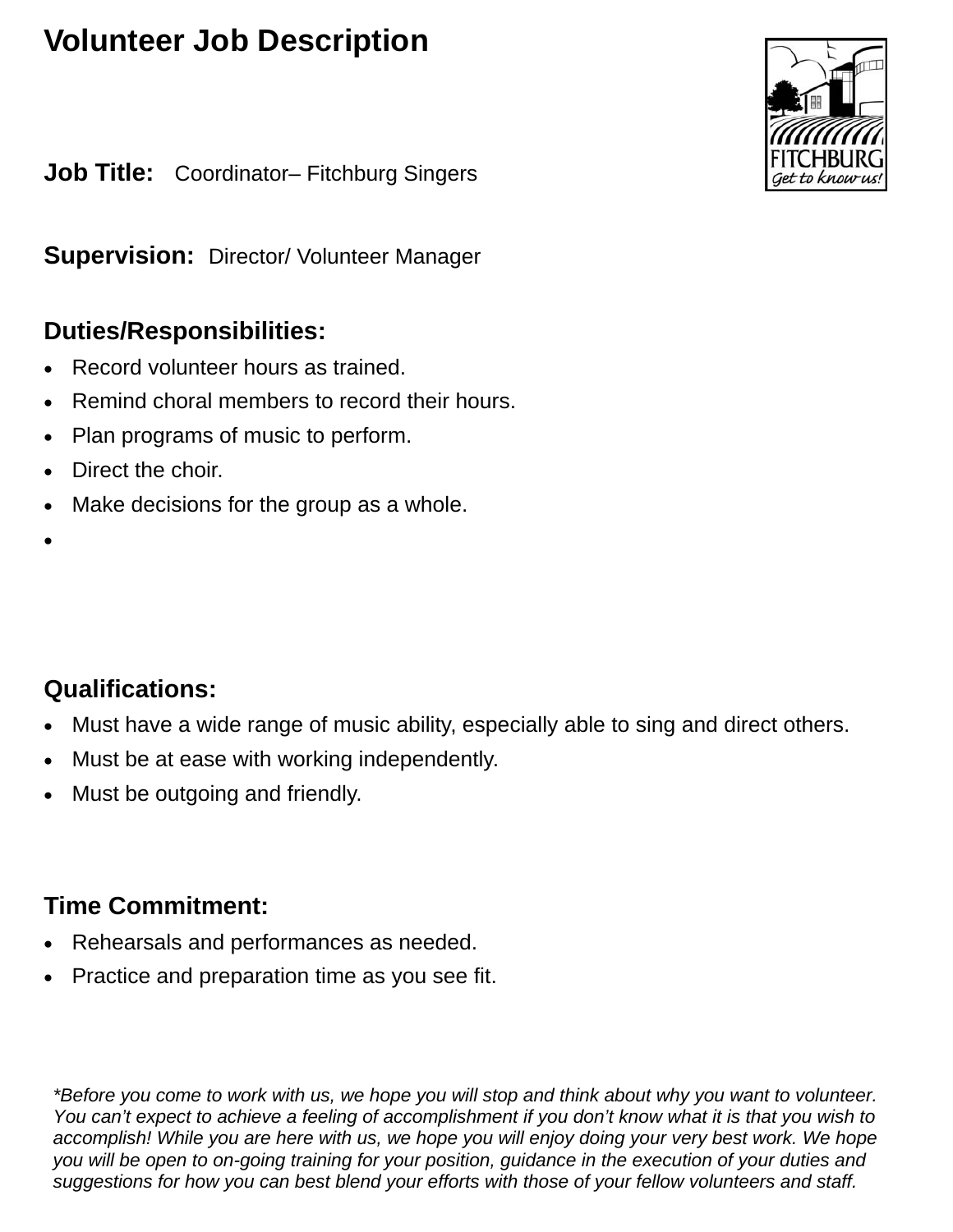**Job Title:** Coordinator-Men's Group

**Supervision:** Senior Center Director / Volunteer Manager

#### **Duties/Responsibilities:**

• Record volunteer hours as trained.

## **Qualifications:**

**Must** 

## **Time Commitment:**

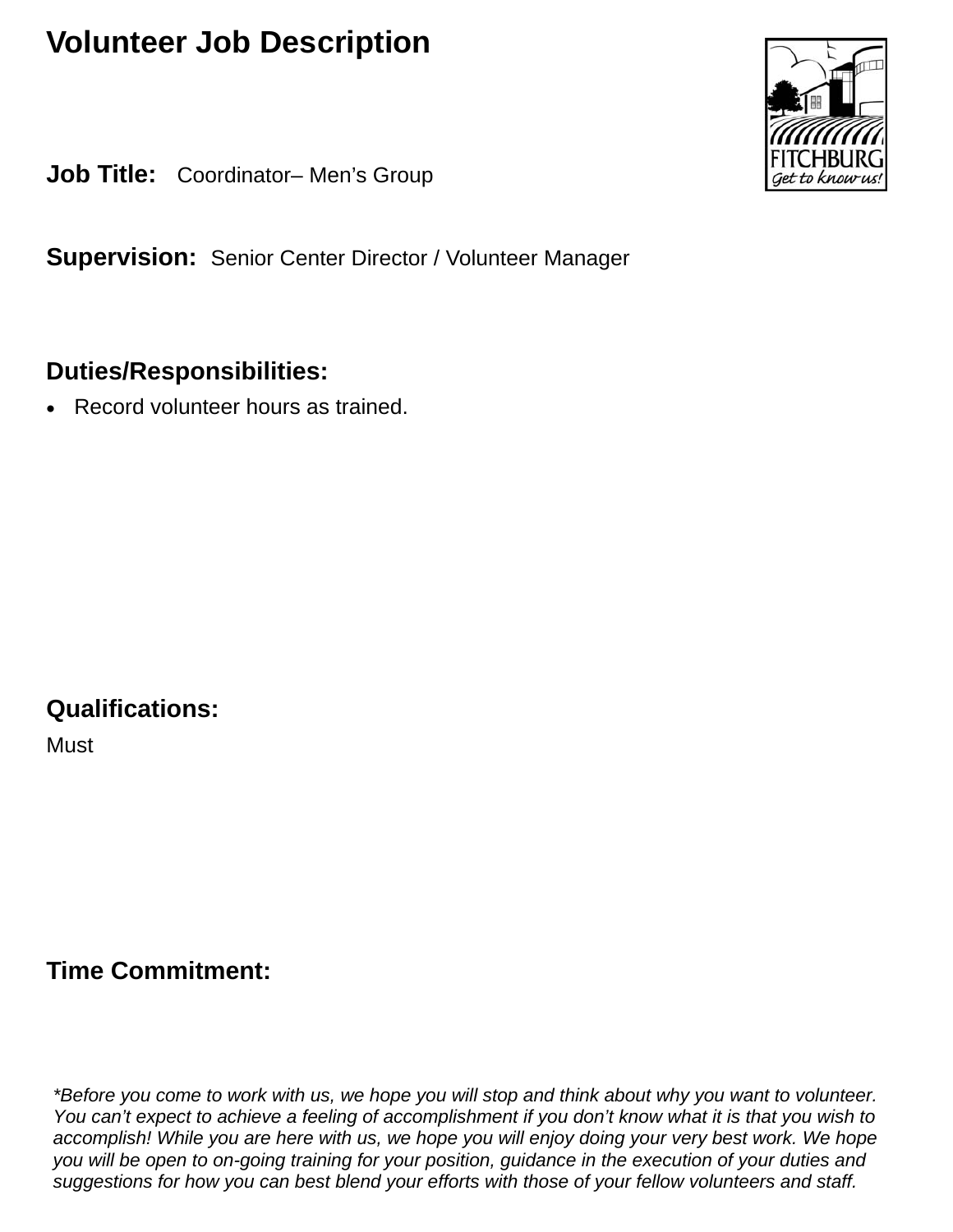

**Job Title:** Coordinator– Parkinson's Support Group

#### **Supervision:** Volunteer Manager/ Senior Center Director

#### **Duties/Responsibilities:**

- Record hours as trained.
- Lead the group in discussions.
- Pick topics to discuss with the group.
- Offer relative publications, brochures and hand outs to group participants.
- Find and coordinate guest speakers to lecture to the group.

#### **Qualifications:**

- Must be able to work independently.
- Must be able to maintain confidentiality with client information you are privy to.
- Dependable, friendly and patient is a must.
- Must be organized.
- Must have a good rapport with people.

#### **Time Commitment:**

• 2-4 hours per month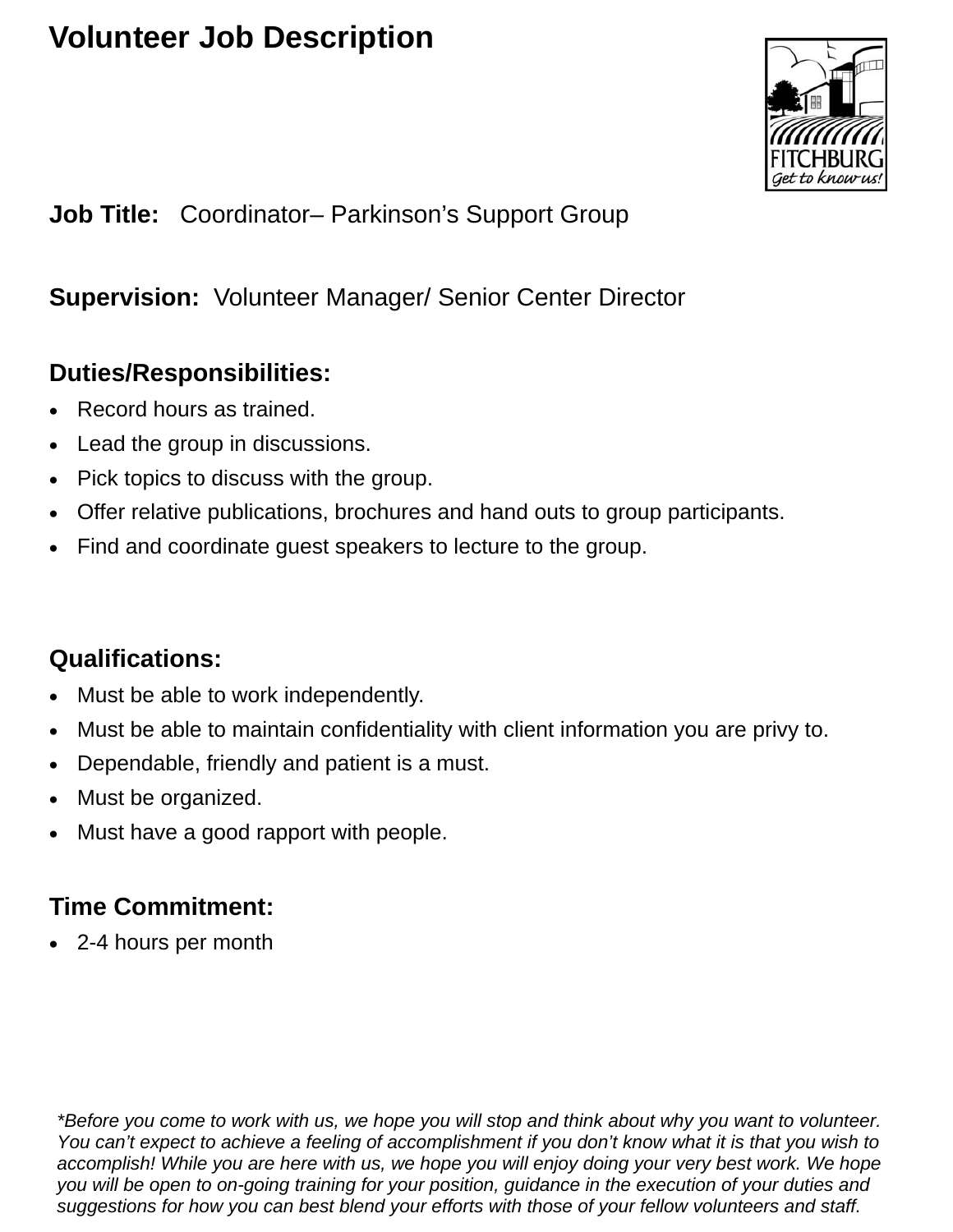**Job Title:** Coordinator– RSVP Driver Escorts



**Supervision:** Volunteer Manager/ RSVP

#### **Duties/Responsibilities:**

- Record hours as trained.
- Call potential driver escorts and clients.
- Find driver escorts to transport senior to appointments.
- Fill out ride request forms clearly and accurately.
- Leave messages for potential driver escorts about upcoming rides needed to fill.
- Data entry of rides into excel spread sheet.
- Data entry of rides into Senior Center's database.
- Send monthly ride report to RSVP via email.

#### **Qualifications:**

- Must be able to work independently.
- Must know how to work with Excel spreadsheets.
- Must be able to maintain confidentiality with client information you are privy to.
- Dependable, friendly and patient is a must.
- Detail orientated is a plus.
- Must be organized.
- Must learn about RSVP and be comfortable answering questions about the program.
- Must be comfortable talking on the phone and have a good rapport with people.

#### **Time Commitment:**

• Typically 3hours per week and up to-6 Hours per week, depending on the volume of rides.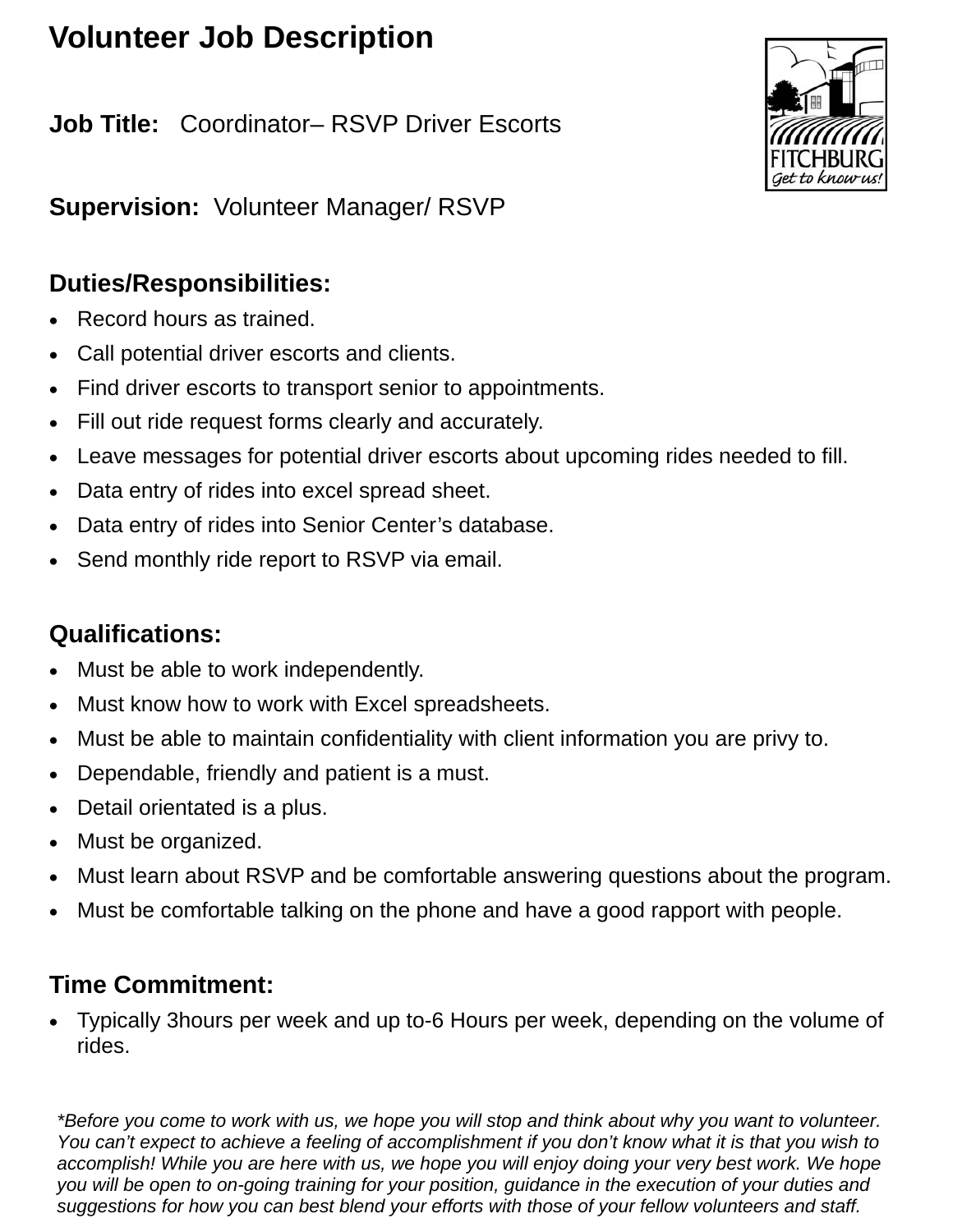**Job Title: Coordinator– Writing Group** 

**Supervision:** Volunteer Manager/ Senior Center Director

#### **Duties/Responsibilities:**

• Record hours as trained.

## **Qualifications:**

- Must be able to work independently.
- Must love to write

## **Time Commitment:**

• As you set up

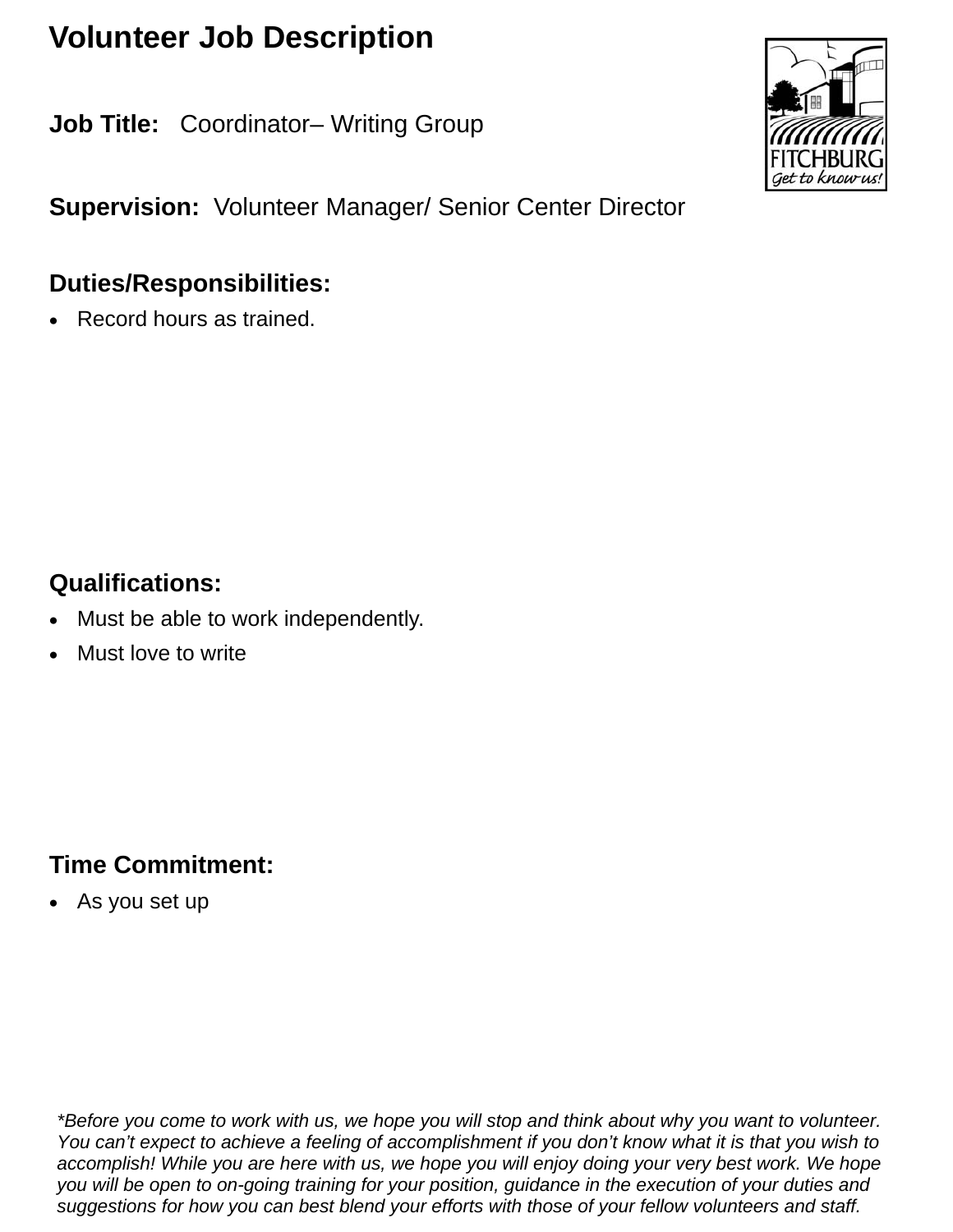**Job Title:** Crafty Crew

**Supervision:** Volunteer Manager

#### **Duties/Responsibilities:**

- Record volunteer hours with the group and independent hours as trained.
- Make quilts with a group.
- Store quilts for RSVP pick-up.
- Sewing and cutting.

#### **Qualifications:**

- Must love to make quilts.
- Must be willing to part with quilting projects after completion.
- Must work well with a group.

## **Time Commitment:**

- Group meets once a week at the Senior Center.
- Can quilt independently as many hours as you wish.

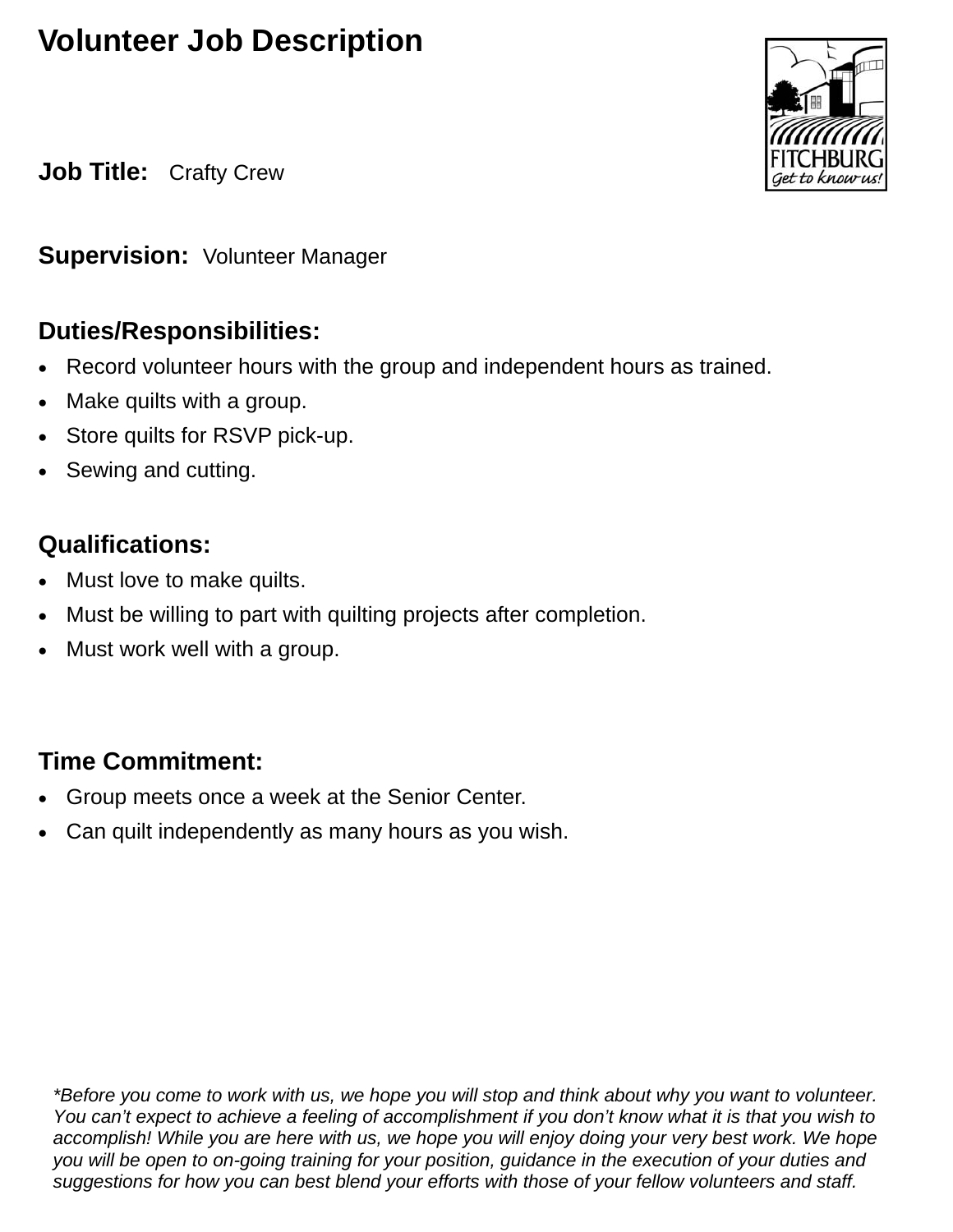**Job Title:** Decorator/Artist

**Supervision:** Volunteer Manager/ Senior Center Director

## **Duties/Responsibilities:**

• Record volunteer hours with the group and independent hours as trained.

## **Qualifications:**

- Must be artistic.
- Must be creative

## **Time Commitment:**

• As needed

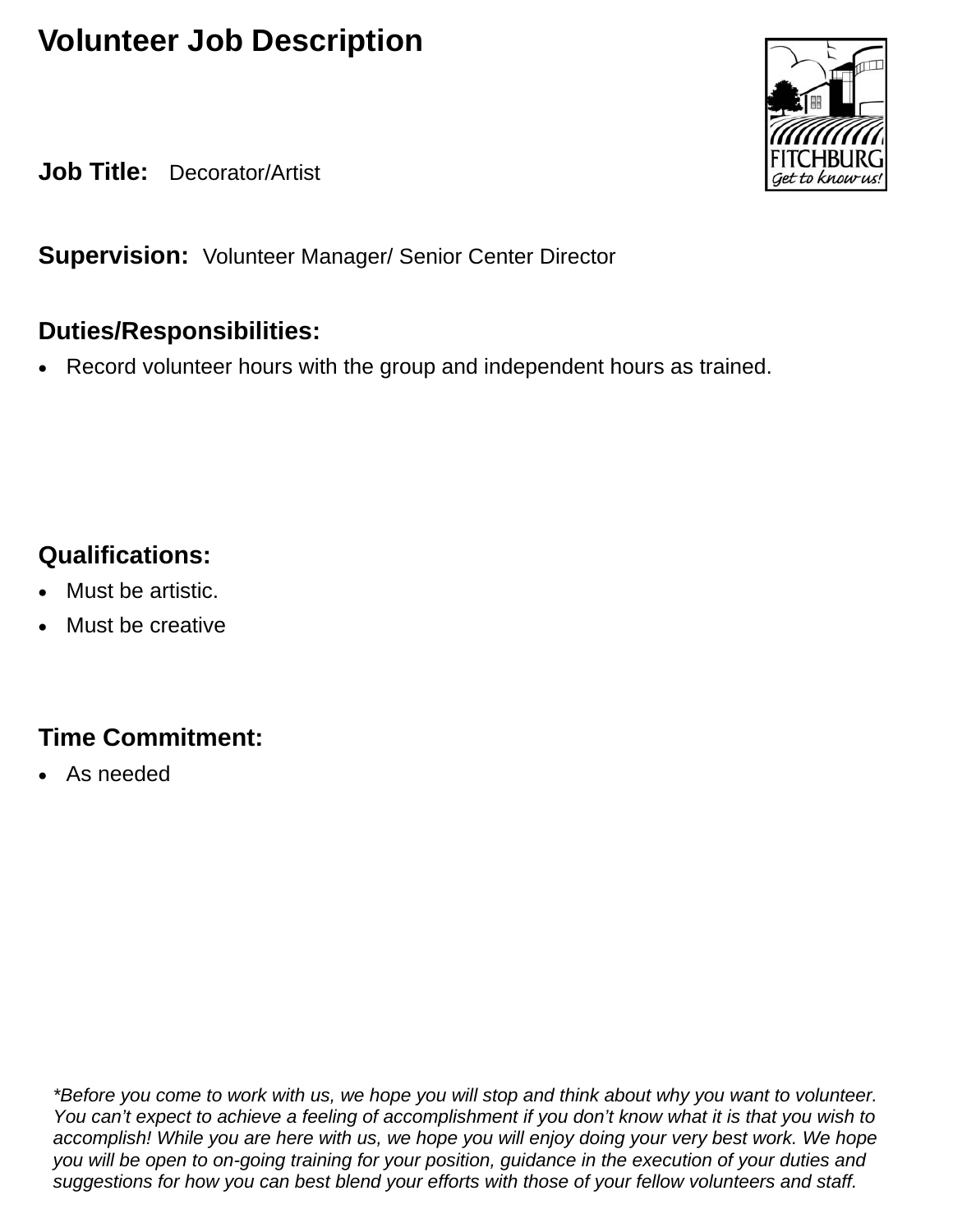

**Job Title:** Driver Escort– RSVP

**Supervision:** Coordinator– RSVP/ Volunteer Manager

#### **Duties/Responsibilities:**

- Record hours as trained.
- Transport clients to appointments (ie… medical, dental, personal)
- Keep a log of the rides you give and the mileage from the rides.
- Turn in your mileage log to RSVP for mileage reimbursement in a timely fashion.
- Assist clients getting into and out of the car, and into the building.
- •

#### **Qualifications:**

- Must be able to work independently.
- Must be able to maintain confidentiality with client information you are privy to.
- Dependable, friendly and patient is a must.
- Must have a sincere concern for helping others.
- Detail orientated is a plus.
- Must be organized.
- Must be a confident driver.
- Must have a valid drivers license and pass a driving background check.
- Must pass a criminal background check.
- Be able to set boundaries for the time commitment you want to make to drive clients.

#### **Time Commitment:**

• As needed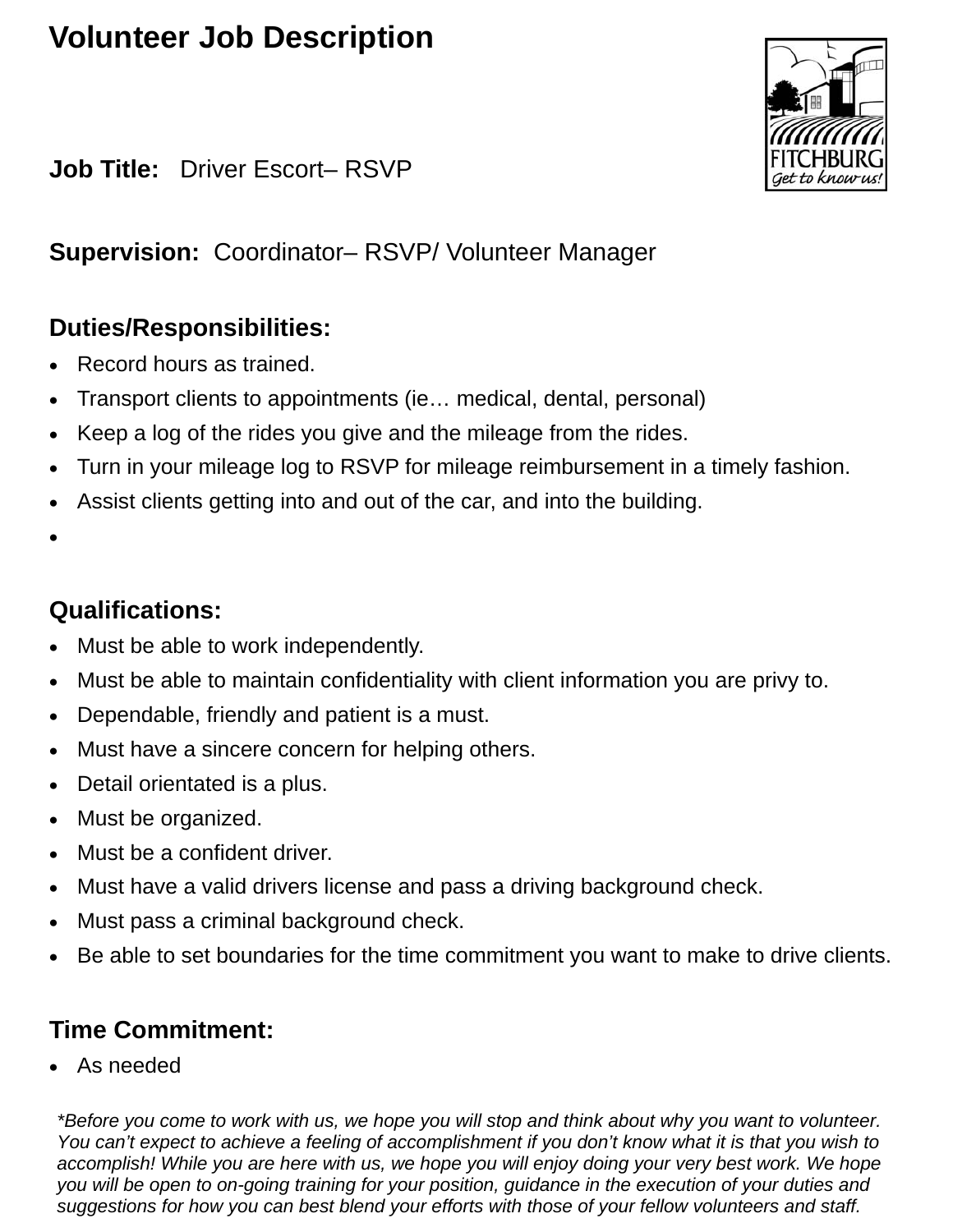**Job Title:** Fitchburg Singer

**Supervision:** Volunteer Manager & Fitchburg Singers Director

#### **Duties/Responsibilities:**

- Record volunteer hours as trained.
- Sing!
- Travel to performances in the area.
- Follow Singer dress code.
- Attend rehearsals, performances and special programs.

#### **Qualifications:**

- Must love to sing!
- Have the ability to sing.
- Must independently be able to get to rehearsals at the Senior Center.

## **Time Commitment:**

- Group meets twice a month at the Senior Center (with the summer months off)
- As needed with performances and special programs

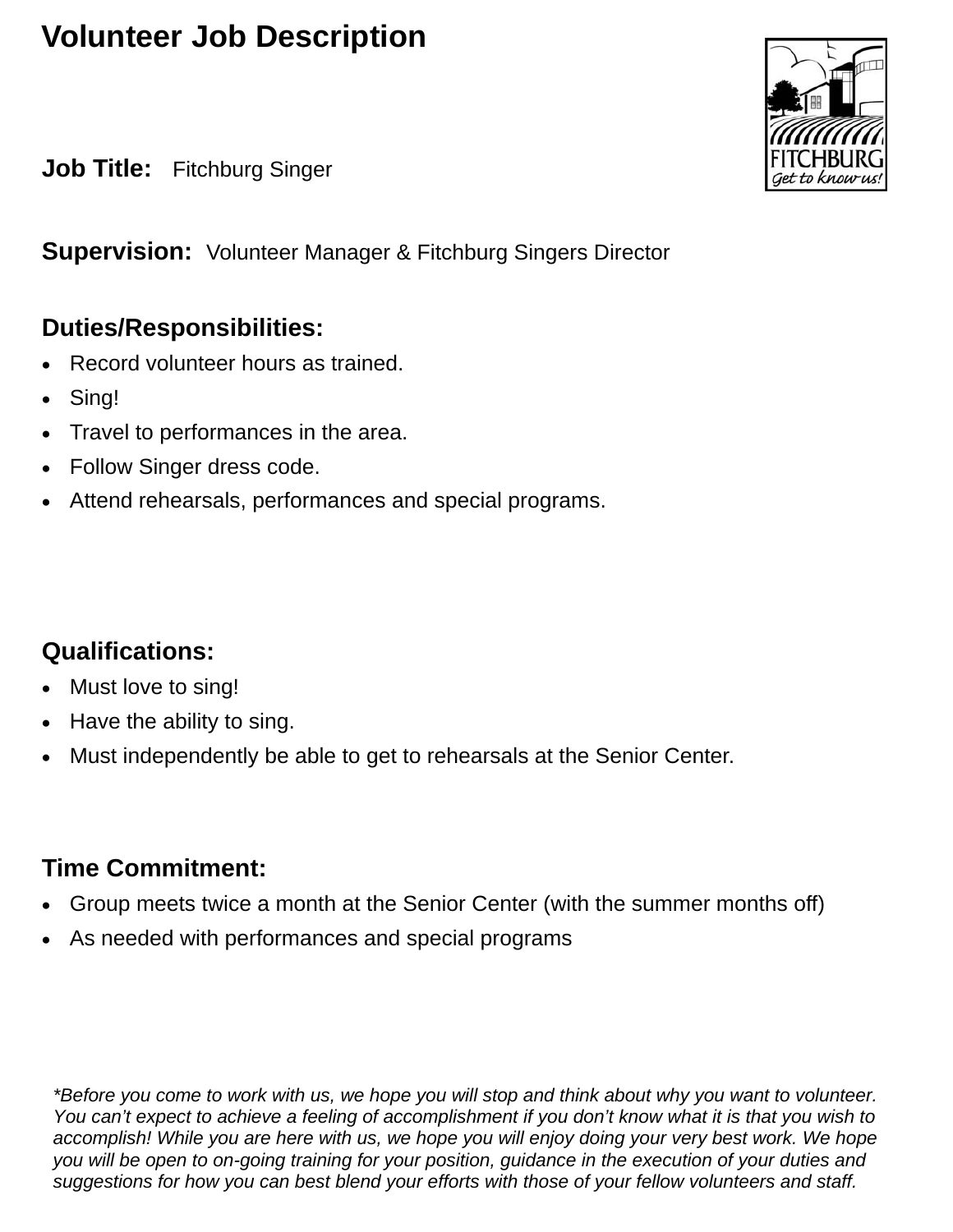jet to know us

**Job Title:** Gardener

**Supervision:** Volunteer Manager & Senior Center Director

#### **Duties/Responsibilities:**

- Record volunteer hours as trained.
- Plan and plant flowers in outdoor flower pots.
- Maintain flowers and plants by weeding and watering them.
- •

#### **Qualifications:**

- Must be able to work independently.
- Must be comfortable being accountable for monies given to purchase the flowers/ plants.
- Should have basic knowledge of gardening.
- Love to garden.

#### **Time Commitment:**

• As needed per the rainfall or lack there of rain.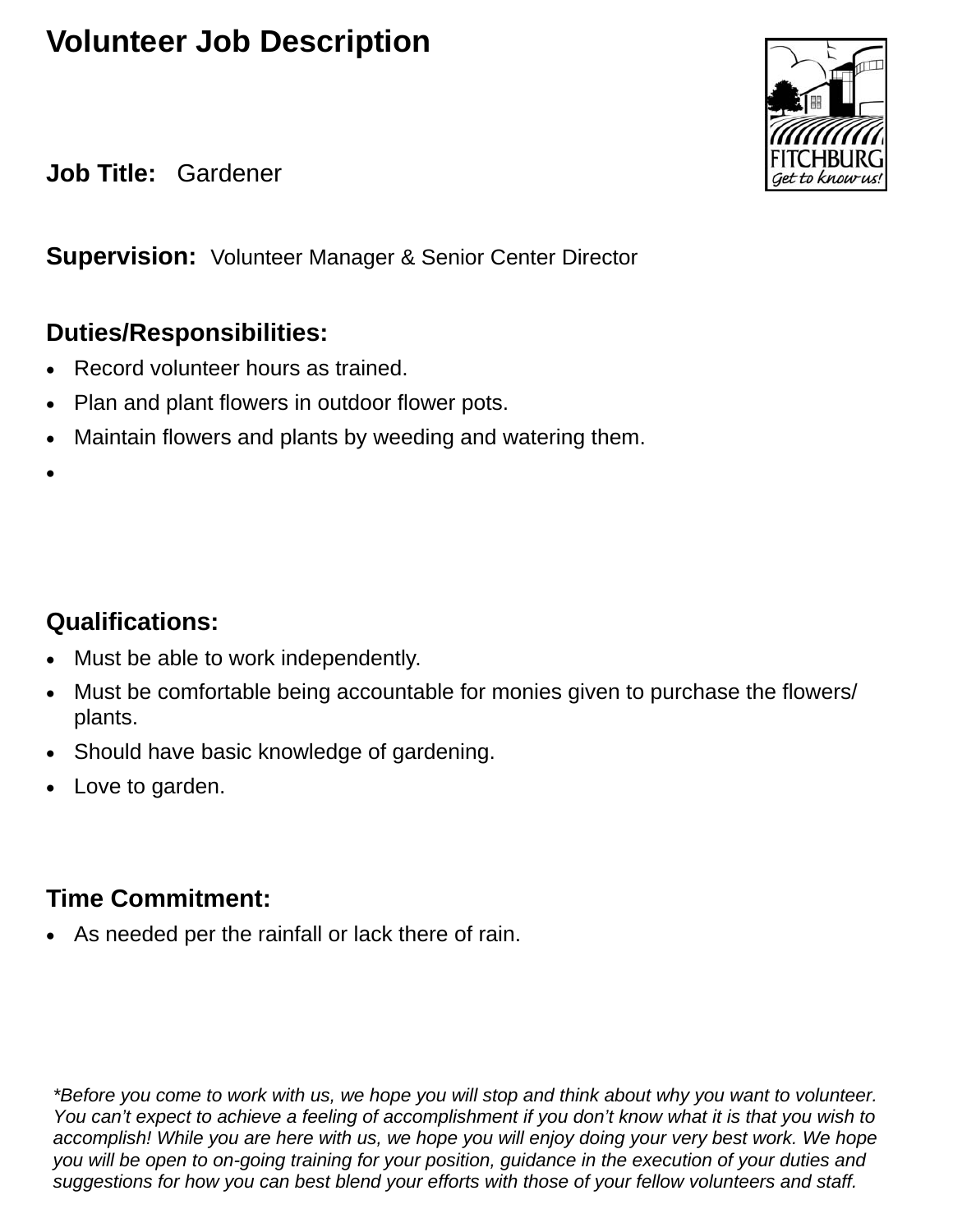

**Job Title:** Home Chores– Indoor/Outdoor

**Supervision:** Volunteer Manager

#### **Duties/Responsibilities:**

- Record hours as trained.
- Report any issues with clients that may arise.
- Assist clients with home chores so they can remain independent in their homes.
- Chores may include, but are not limited to: light housekeeping, yard work, snow removal and repairs.

#### **Qualifications:**

- Must be able to work independently.
- Being a "handy" person would be helpful.
- Must be dependable, honest, have good communication skills and a positive attitude.
- Must pass a criminal background check.

#### **Time Commitment:**

• As needed, per home chore request.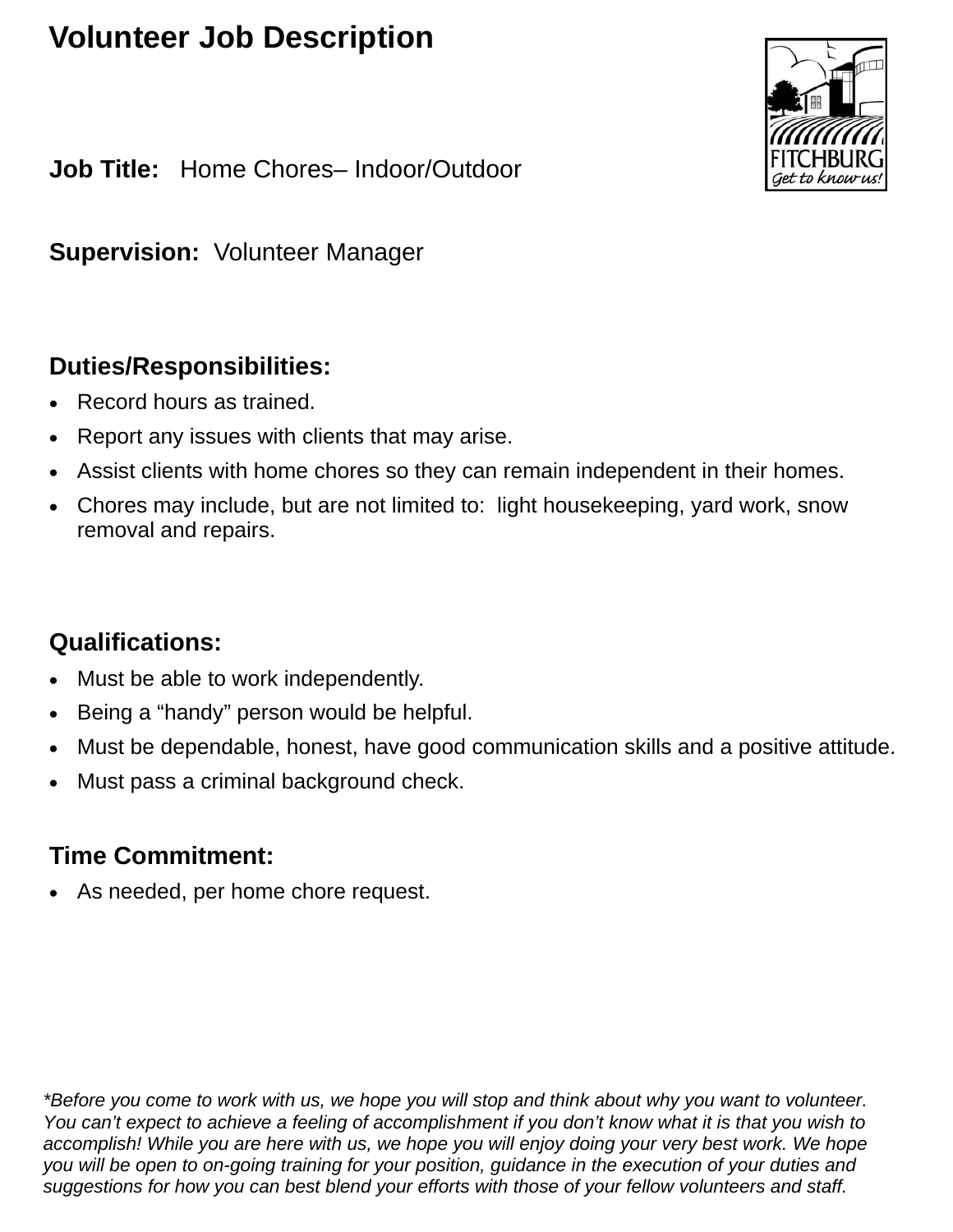**Job Title:** Health Aide- Blood Drive

**Supervision:** Volunteer Manager & Red Cross Representatives

## **Duties/Responsibilities: (possible duties include)**

- Record volunteer hours as trained.
- Help clients through the clinic process.
- Direct traffic of the clinic.
- Help clients with paperwork.
- Serve clients juice and a snack after their blood donation.
- Clean up after the clinic is over.

#### **Qualifications:**

- Preference, but not requirement: retired health care professional, ie… nurse, physician, EMT.
- Work well with people.
- Able to direct clients through the process of the clinic.
- Must be friendly.

## **Time Commitment:**

• As needed, once per year for 3-4 hours

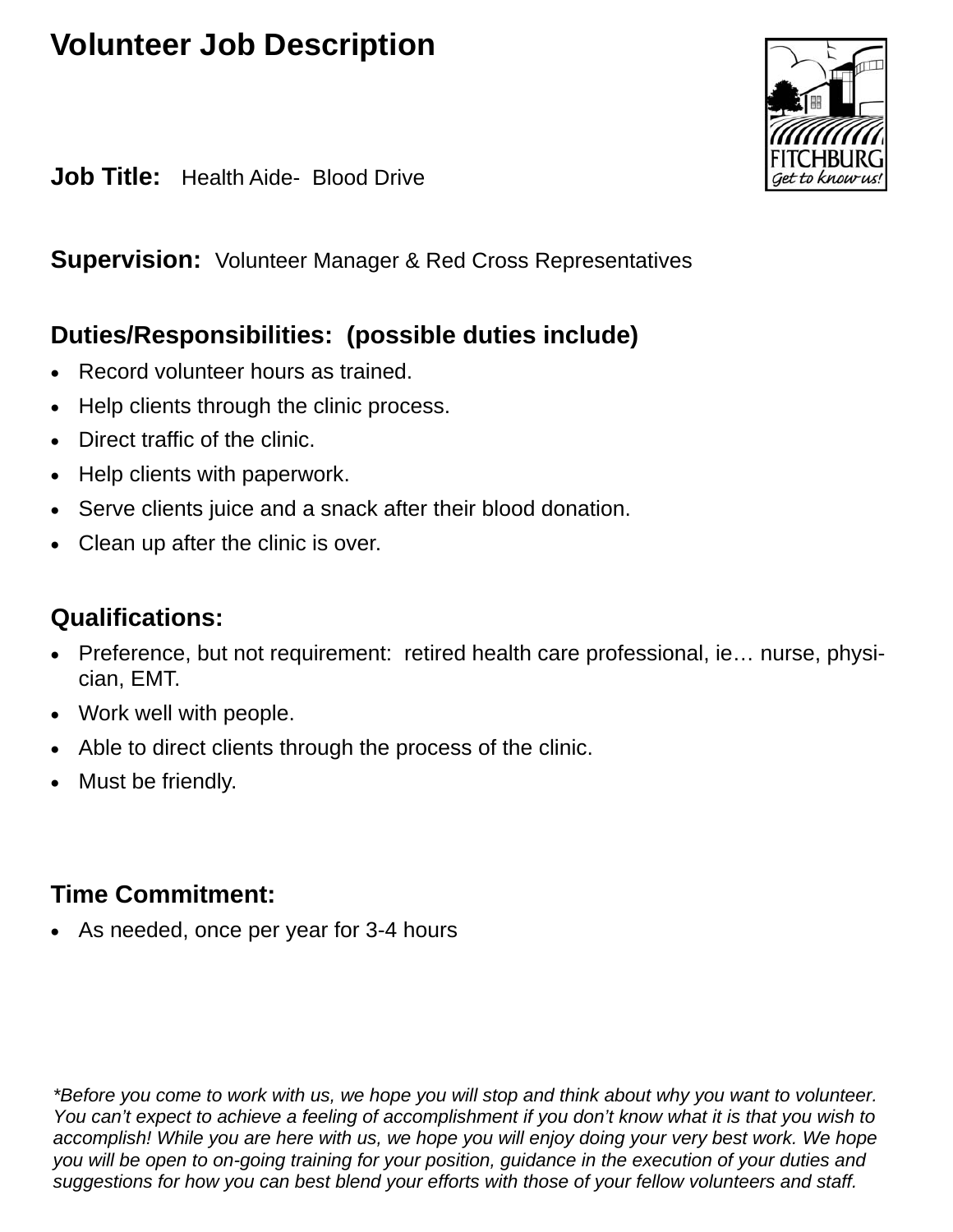

**Job Title:** Health Aide- Blood Pressure Clinic

**Supervision:** Assistant Director/ Volunteer Manager

#### **Duties/Responsibilities:**

- Record volunteer hours as trained.
- Take attendance and submit attendance to Assistant Director.
- Track individuals using record keeping.

#### **Qualifications:**

- Retired health care professional, ie… nurse, physician, EMT.
- Work well with people.
- Able to perform and read blood pressures.

#### **Time Commitment:**

• 1 Hour each month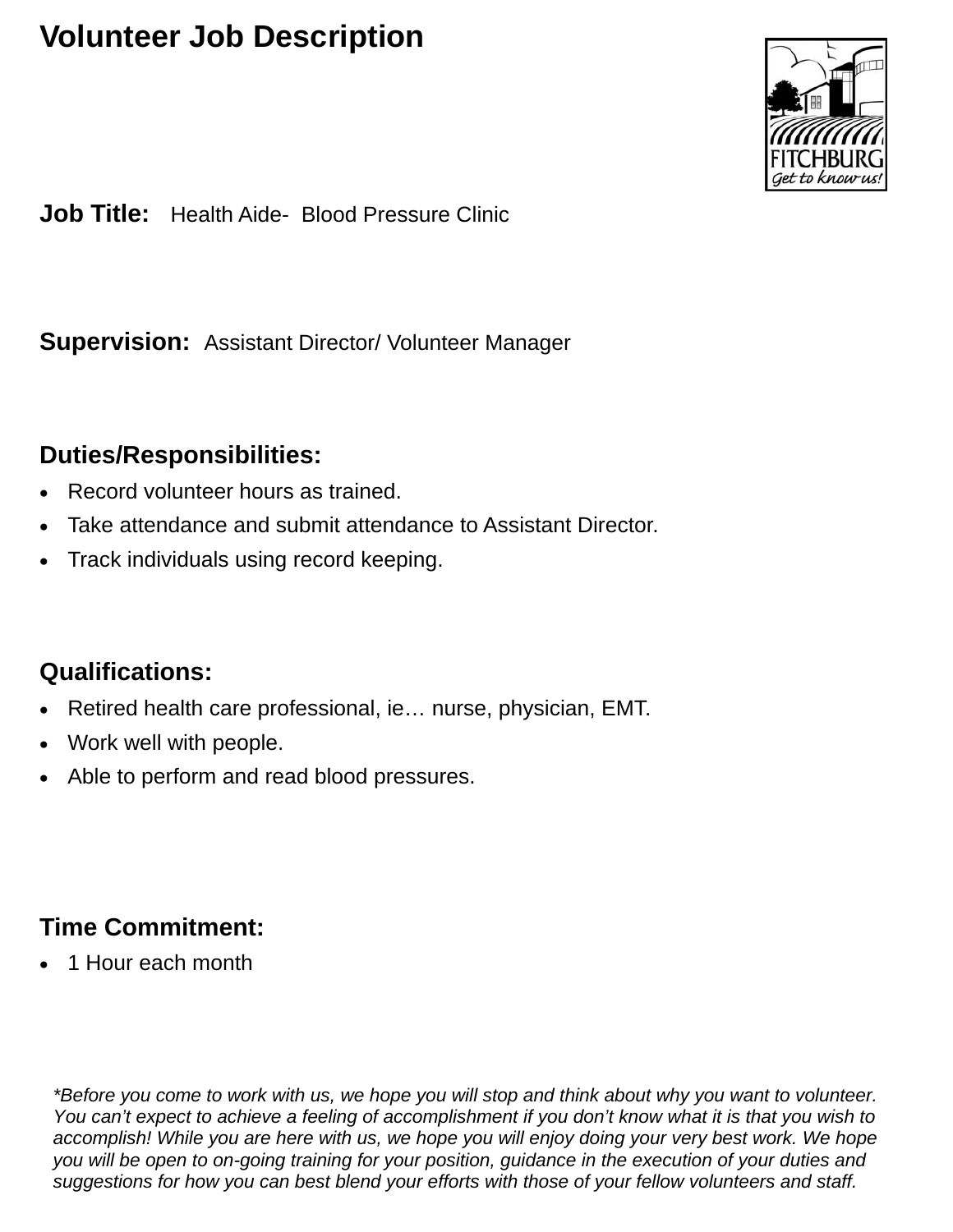

**Job Title:** Health Aide- Flu Shot Clinic

**Supervision:** Volunteer Manager

## **Duties/Responsibilities: (possible duties include)**

- Record volunteer hours as trained.
- Help clients fill out paperwork.
- Direct traffic of the clinic.
- •

## **Qualifications:**

- Retired health care professional, ie… nurse, physician, EMT.
- Work well with people.
- Able to direct clients through the process of the clinic.
- Must be friendly.

## **Time Commitment:**

• As needed, one time per year for a few hours.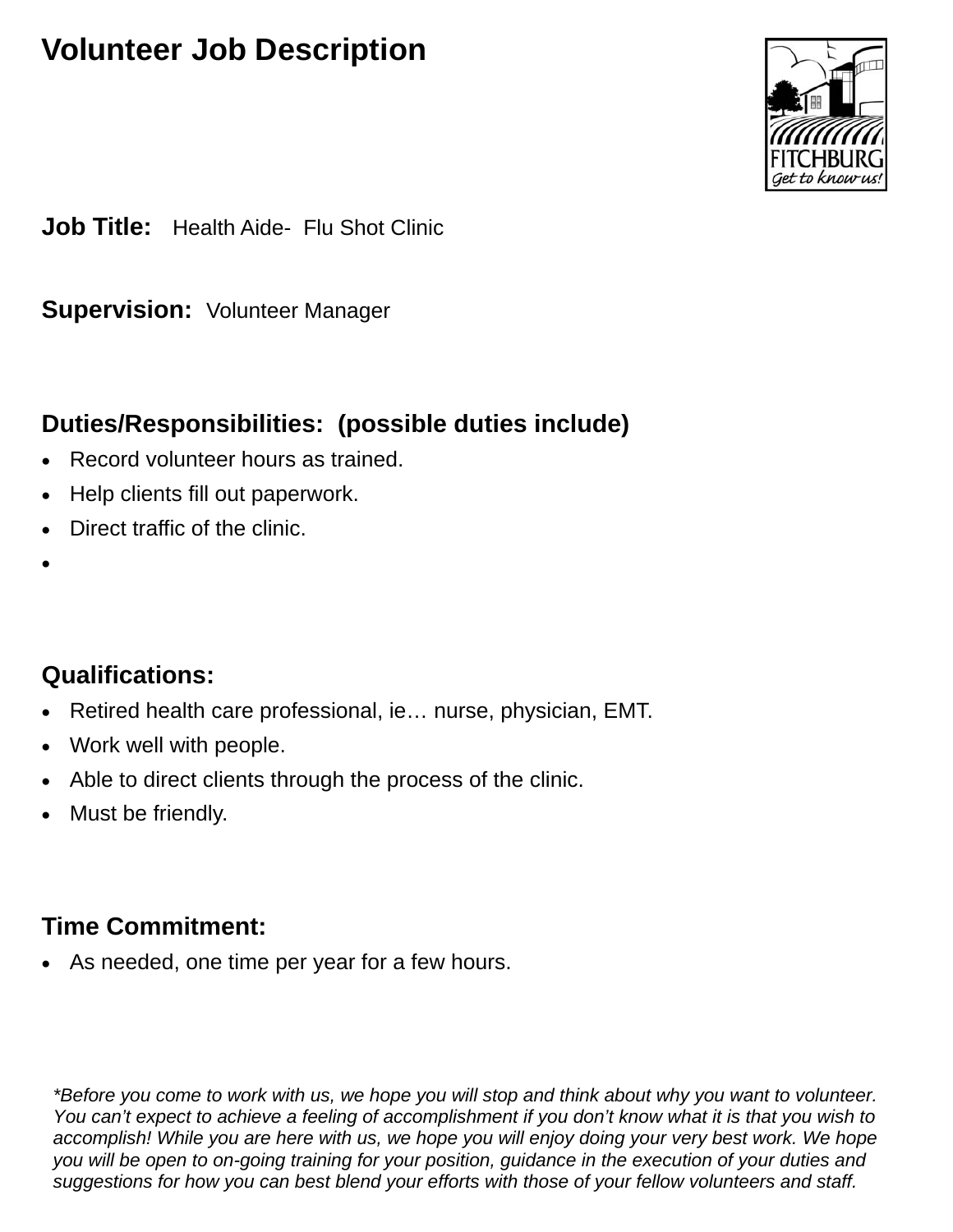

**Job Title:** Health Aide- Foot Care Clinic

**Supervision:** Assistant Director/ Volunteer Manager

#### **Duties/Responsibilities: (possible duties include)**

- Record volunteer hours as trained.
- Help clients schedule future appointments
- Direct traffic of the clinic.
- Fill basins with water.
- Potentially help clients with shoe and sock removal.
- Clean up after the clinic is over.

#### **Qualifications:**

- Preference, but not requirement: retired health care professional, ie… nurse, physician, EMT.
- Work well with people.
- Able to direct clients through the process of the clinic.
- Must be friendly.

## **Time Commitment:**

• 8:00– 12:00 per scheduled clinic dates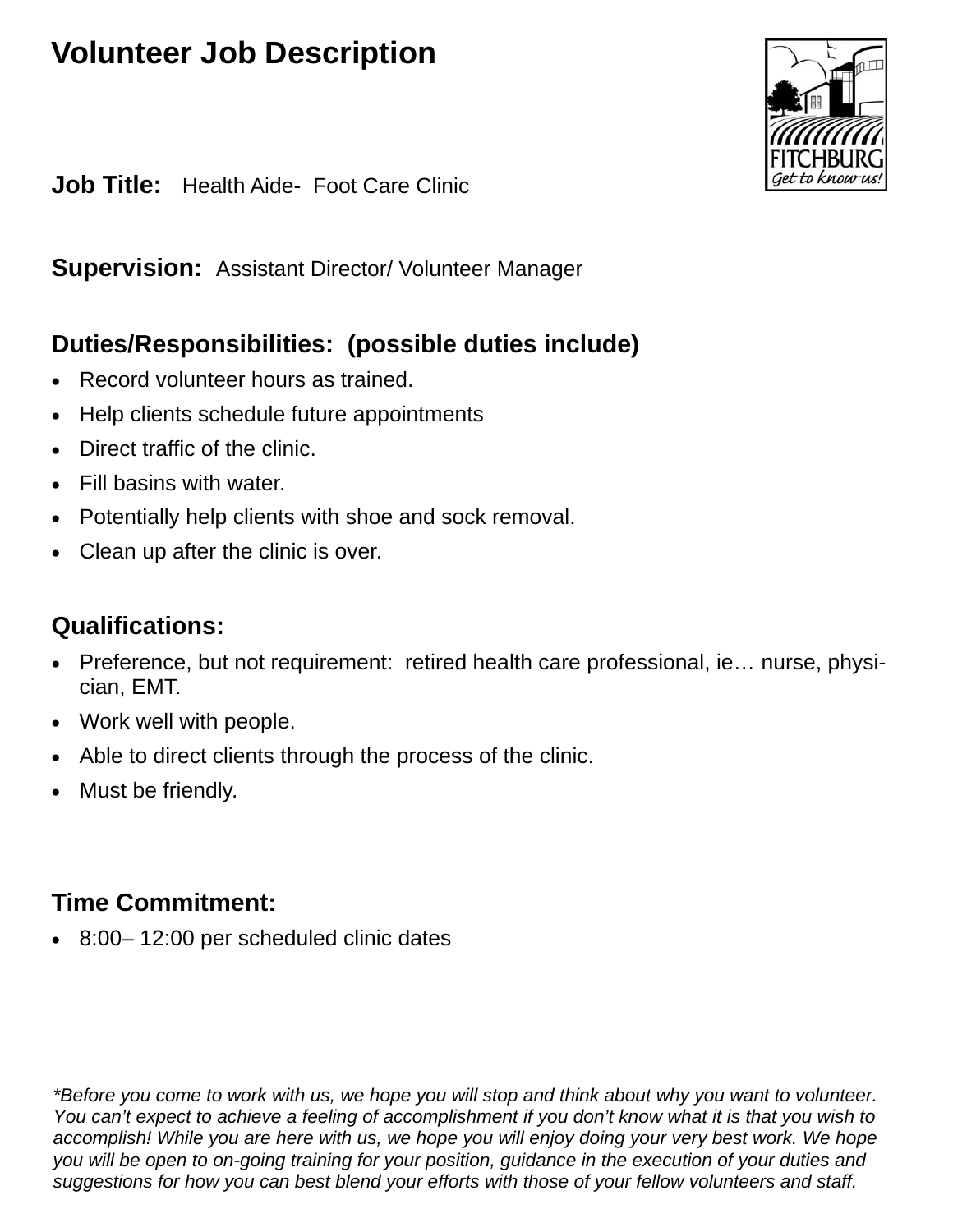

**Job Title:** Hostess/ Host

**Supervision:** Volunteer Manager

#### **Duties/Responsibilities:**

- Record volunteer hours as trained.
- Assist meal participants in getting coffee and a treat.
- Start conversations with tables of meal participants.

#### **Qualifications:**

- Must be at ease with talking to a wide variety of Senior Citizens.
- Must be friendly and courteous to all meal participants.

## **Time Commitment:**

• Once per week for approximately 2 hours.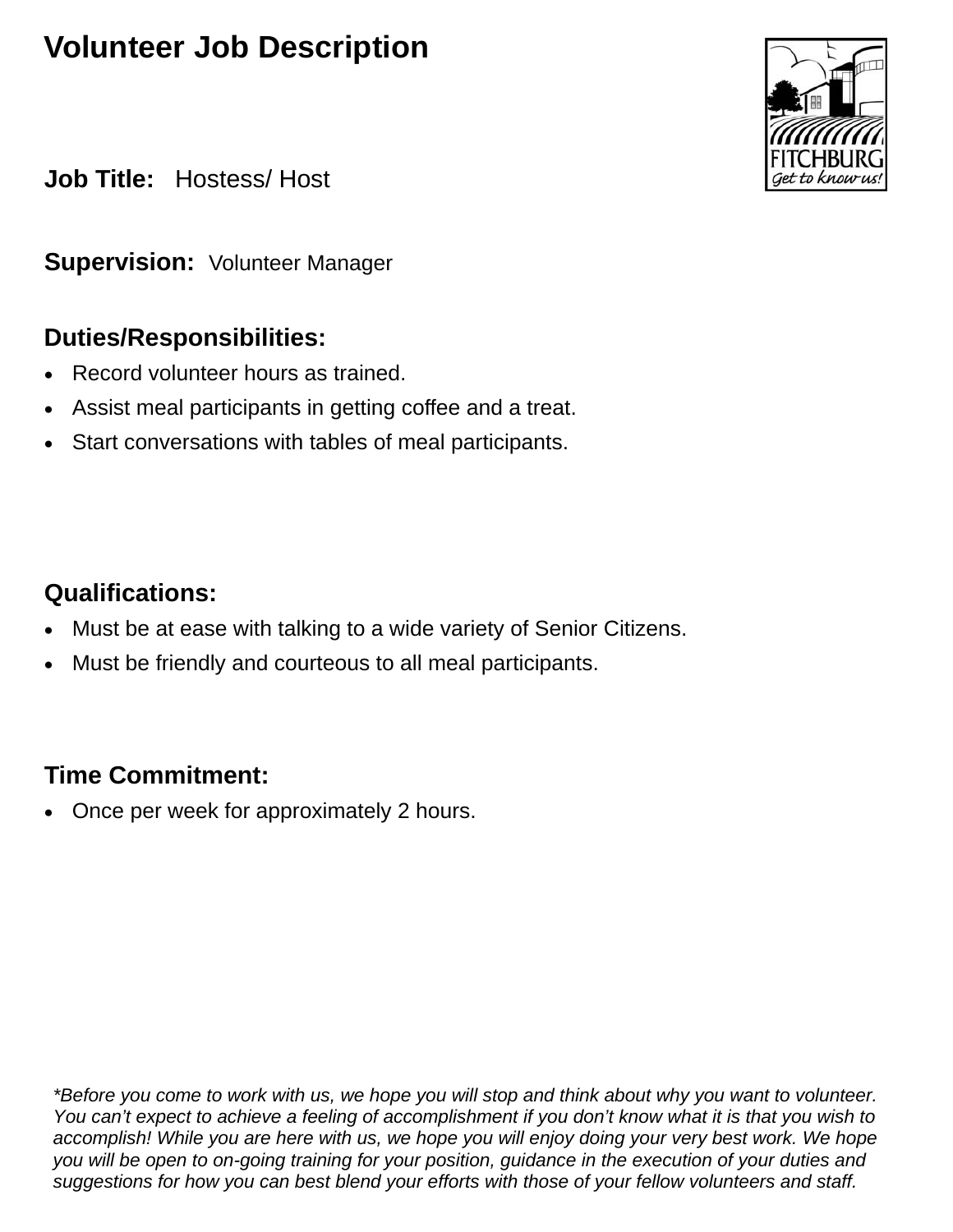**Job Title:** Instructor– Computer

jet to know us

**Supervision:** Volunteer Manager/ Senior Center Director

#### **Potential Duties/Responsibilities Include but are not limited to:**

- Record hours as trained.
- Answer questions about computers and or computer software.
- Answer questions about navigating on the internet.
- Instruct students to learn the functions of their computer.
- May include going to student's homes.
- May include having office hours.
- May include teaching a class.

#### **Qualifications:**

- Must be able to work independently.
- Must have a wide breadth of knowledge about computers and or computer software.
- Must be 18 years of age.
- Dependable and detail orientated is a plus.
- Must be organized.
- Must be confident answering questions and dealing with people.
- Must pass a criminal background check.

## **Time Commitment:**

As needed and set up in advance. Set up your own schedule and offer what you know best!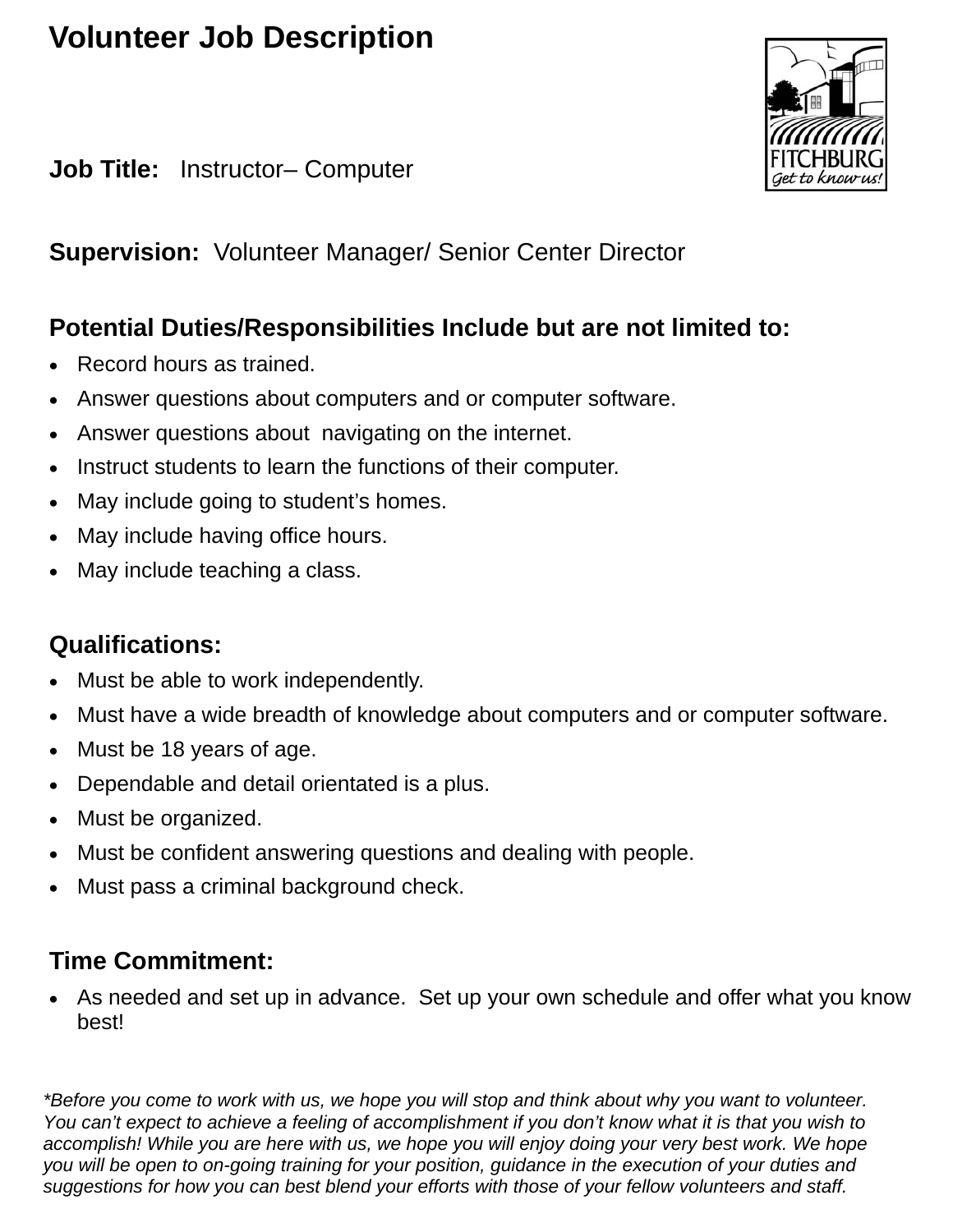**Job Title:** Instructor– Dance

**Supervision:** Volunteer Manager/ Senior Center Director

#### **Potential Duties/Responsibilities Include but are not limited to:**

• Record hours as trained.

#### **Qualifications:**

• Must be able to work independently.

#### **Time Commitment:**

• As needed and set up in advance. Set up your own schedule and offer what you know best!

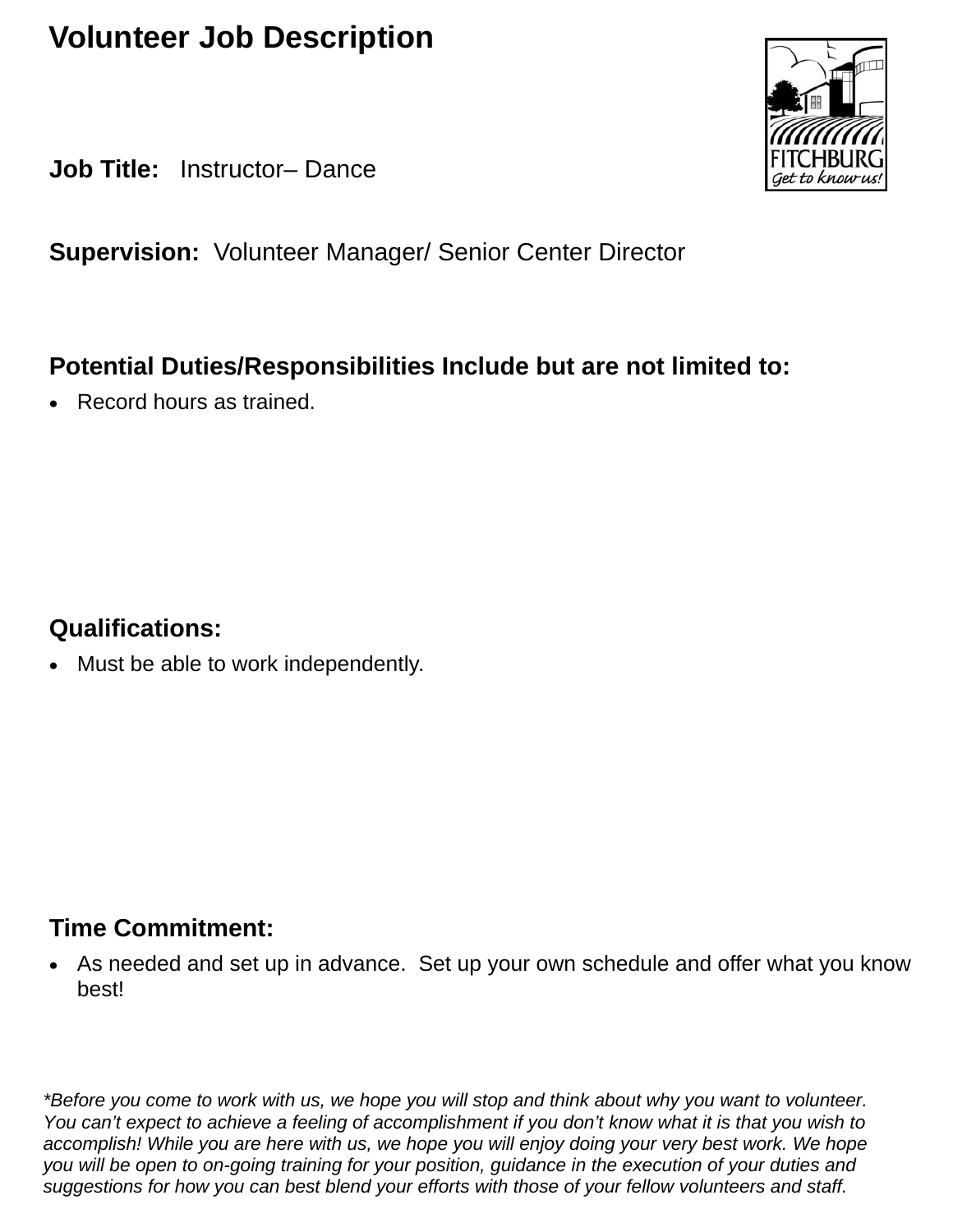**Job Title:** Instructor– Exercise

**Supervision:** Volunteer Manager/ Senior Center Director/ Assistant Director

#### **Duties/Responsibilities:**

- Record hours as trained.
- Take class attendance.
- Set up for exercise class: put out chairs, weights and any other materials you'll use.
- Create an exercise routine that is exciting and appropriate for elderly clients.
- Report any issues with clients that may arise.

#### **Qualifications:**

- Background in Physical, or Occupational Therapy is a plus.
- Background as a fitness instructor is a plus.
- Must be able to work independently.
- Must be comfortable leading and being in front of a group.
- Knowledge of modified exercises and movements for elderly.

## **Time Commitment:**

• As needed. Classes run from 30-45 minutes.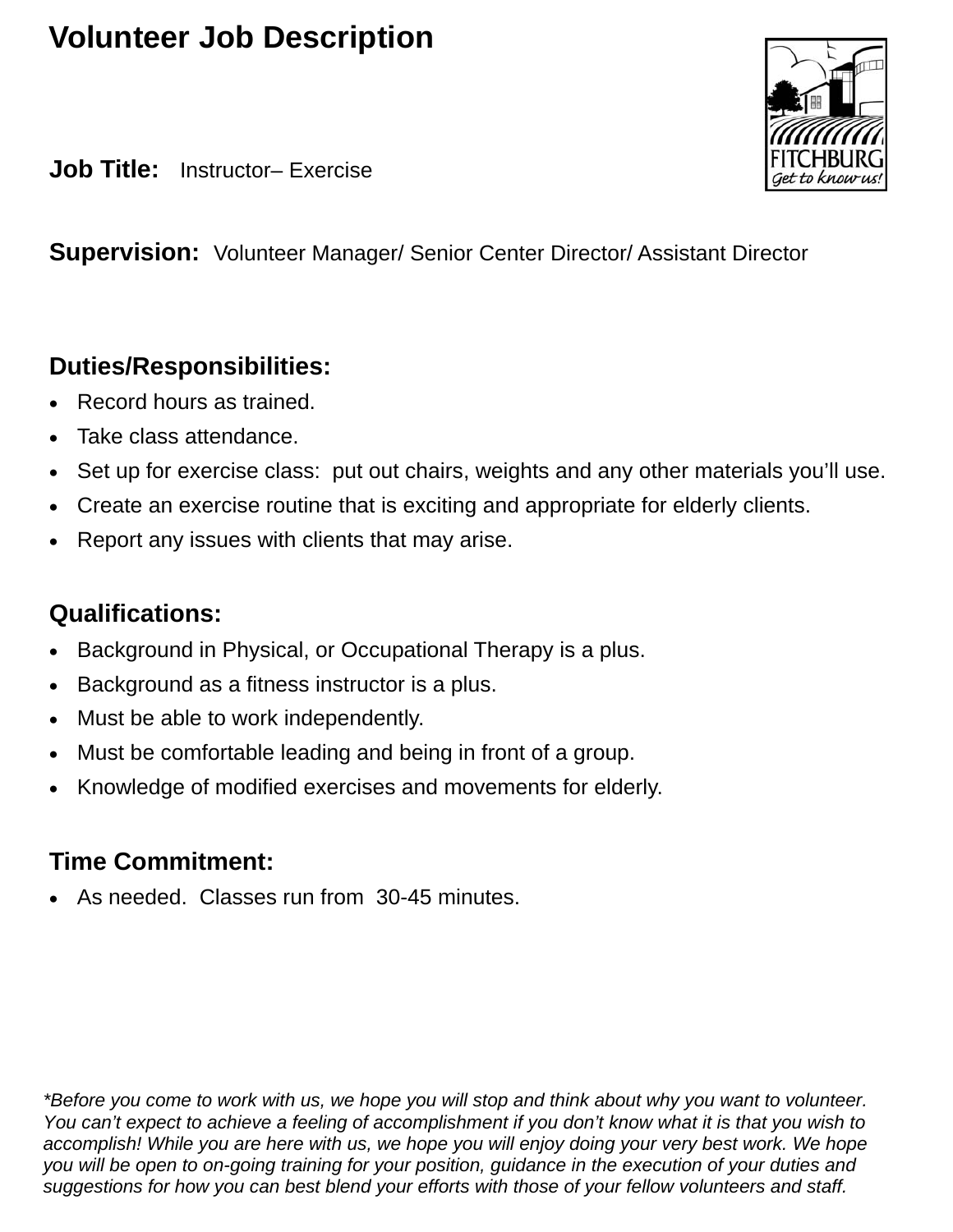**Job Title:** Instructor– Wii

**Supervision:** Volunteer Manager/ Senior Center Director

#### **Potential Duties/Responsibilities Include but are not limited to:**

- Record hours as trained.
- Instruct beginners on how to play games on the Wii
- Help advanced players with questions they may have.
- Offer tips to Wii players

#### **Qualifications:**

- Must be able to work independently.
- Must have a wide knowledge of Wii games.
- Must like to play the Wii.
- Must be patient.

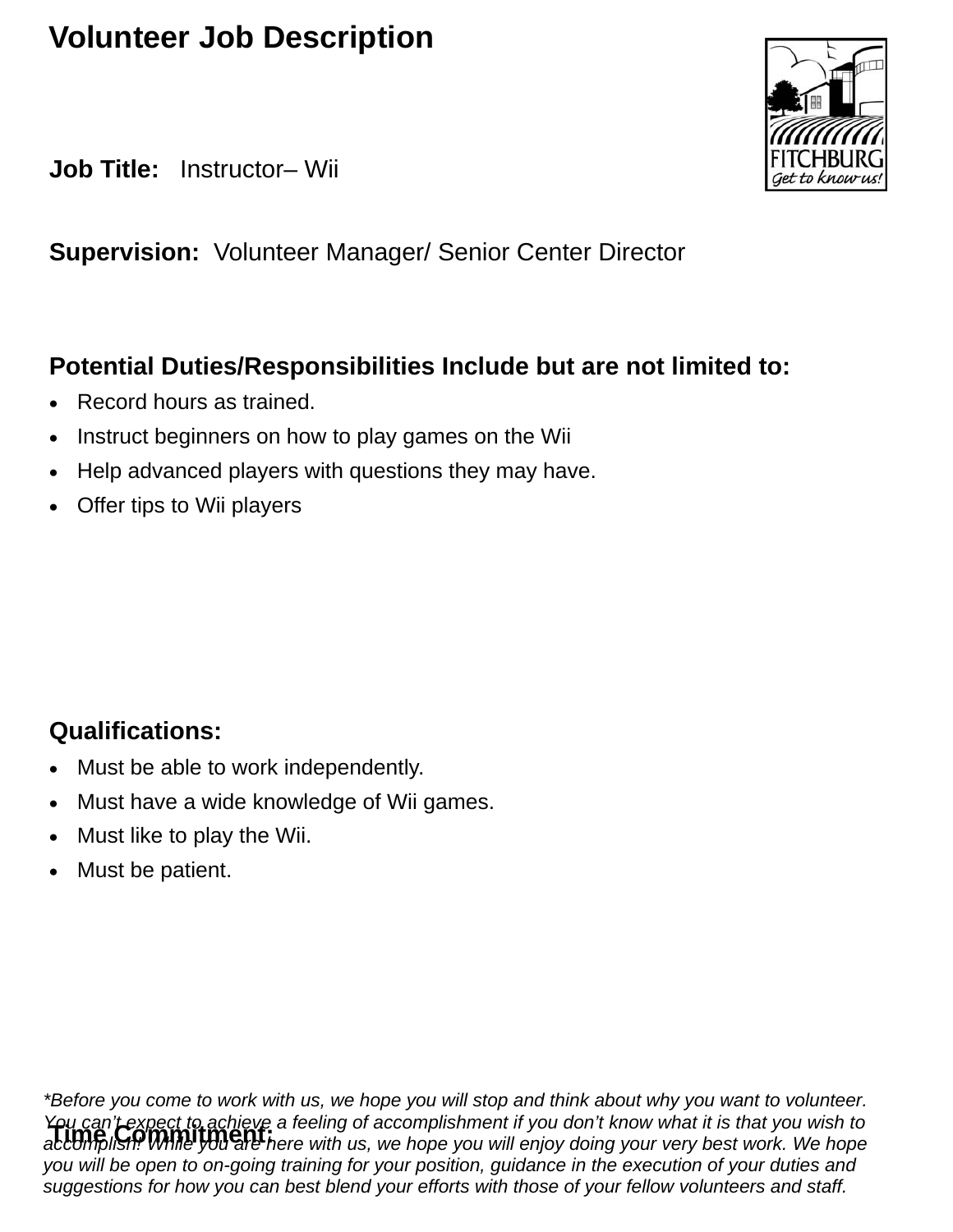**Job Title:** IT Data Entry

**Supervision:** Volunteer Manager

#### **Duties/Responsibilities:**

- Record hours as trained.
- Work with Access Database.
- May include having office hours.

## **Qualifications:**

- Must be able to work independently.
- Dependable and detail orientated is a plus.
- Must be organized.

## **Time Commitment:**

• As needed and set up in advance.

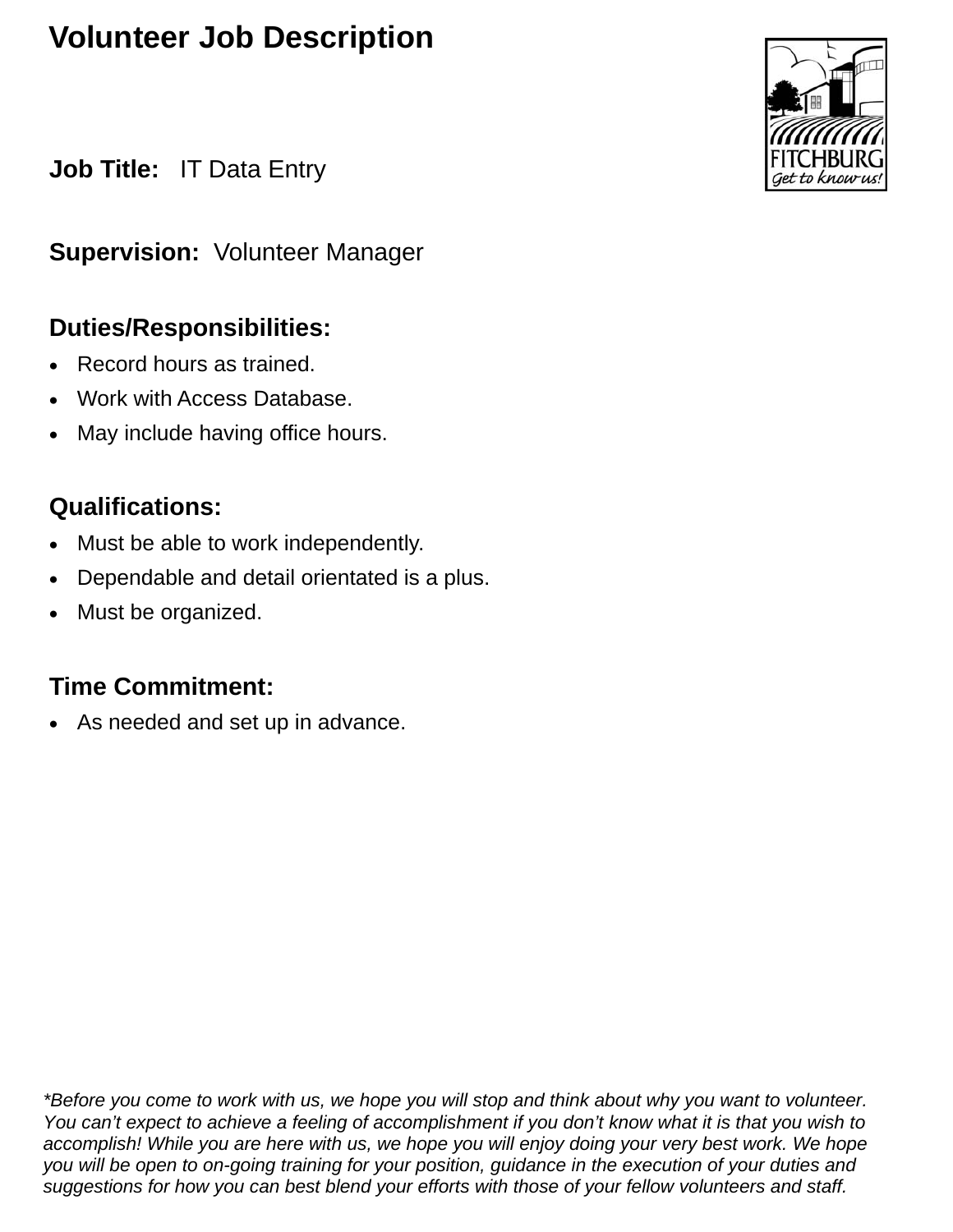

**Job Title:** IT Tutor

#### **Supervision:** Volunteer Manager

#### **Duties/Responsibilities:**

- Record hours as trained.
- Answer questions about electronics such as (but not limited to): iPad, iPod, iPhone, Kindle, Nook
- Instruct students to learn the functions of their particular electronic device.
- May include going to student's homes.
- May include having office hours.

#### **Qualifications:**

- Must be able to work independently.
- Must have a wide breadth of knowledge about electronics, or knowledge of a specific electronic device.
- Must be 18 years of age.
- Dependable and detail orientated is a plus.
- Must be organized.
- Must be confident answering questions and dealing with people.
- Must pass a criminal background check.

## **Time Commitment:**

As needed and set up in advance. Set up your own hours and teach what you know best!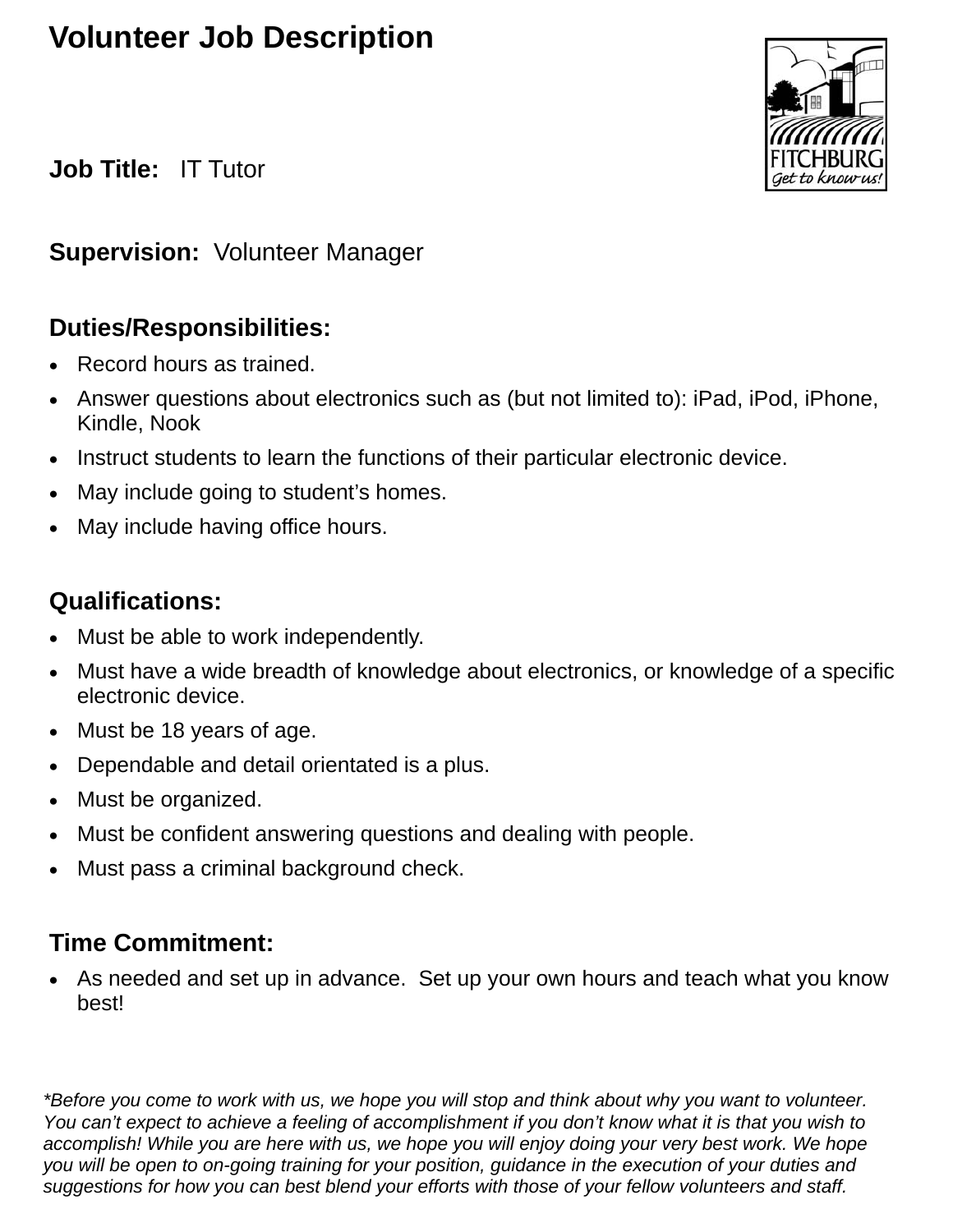**Job Title:** Kitchen Assistant

**Supervision:** Volunteer Manager & Nutrition Site Manager

#### **Duties/Responsibilities:**

- Record volunteer hours as trained.
- Follow daily timeline of tasks.
- Follow food safety rules as instructed.
- Perform a basic kitchen duties.
- Report to Nutrition Site Manager if supplies are needed.
- Wash and put away dishes.
- Keep kitchen and dining room areas neat and clean
- Responsibility of being positive and kind, keeping in mind that this is likely the only socialization our clients coming to the Senior Center may have.

## **Qualifications:**

- Enjoy working with senior citizens.
- Must work independently.
- Must be friendly.

## **Time Commitment:**

As needed per monthly schedule and agreed upon schedule with the Volunteer Manager.

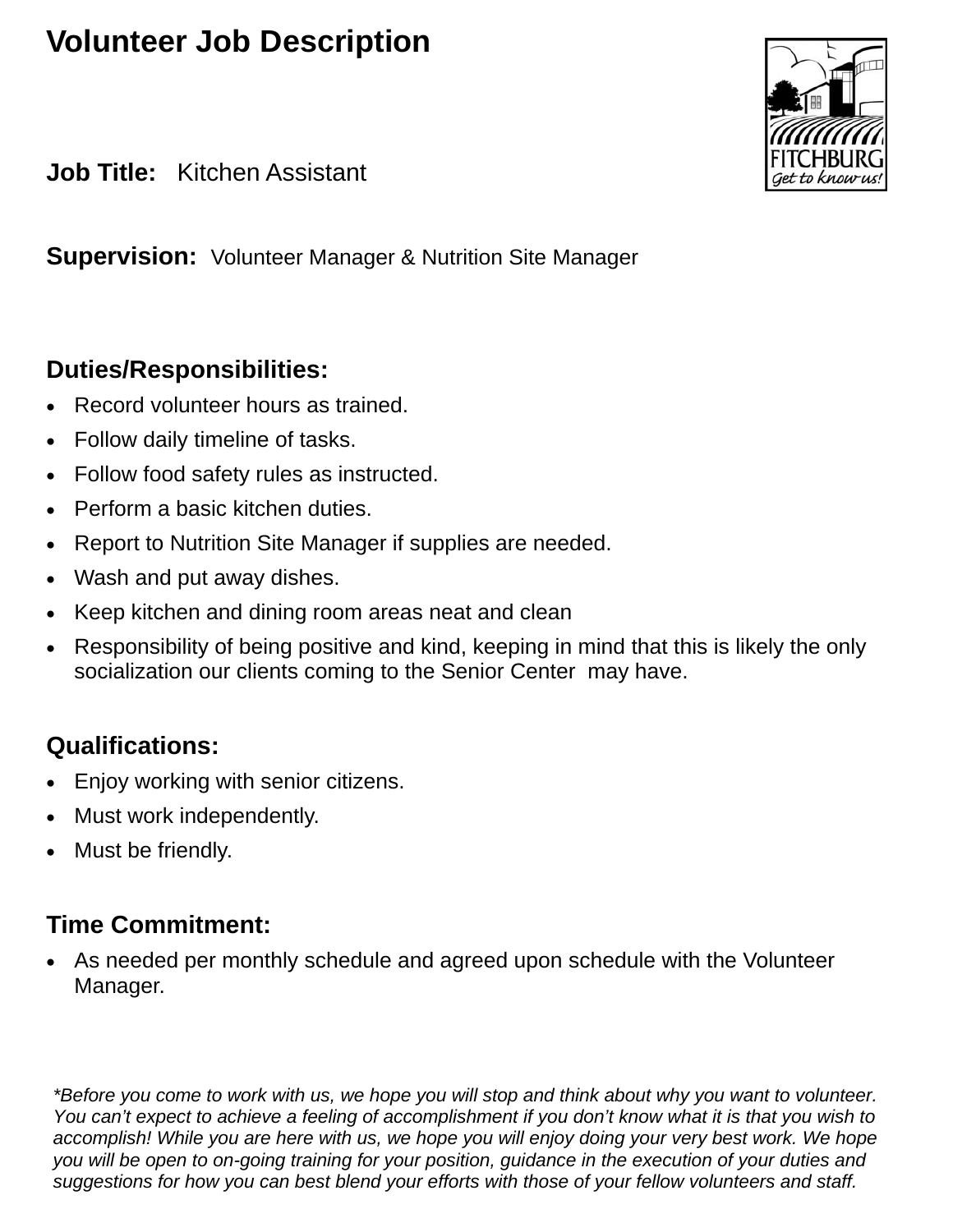

**Job Title:** Kitchen Assistant- Deep Cleaner

**Supervision:** Volunteer Manager & Nutrition Site Manager

#### **Duties/Responsibilities:**

- Record volunteer hours as trained.
- Follow checklist of tasks.
- Deep scrubbing and cleaning areas as listed on the checklist… (ie. Refrigerators, cupboards, and surfaces.)
- Stock shelves.
- Report to Nutrition Site Manager if supplies are needed.
- Wash all silverware and silverware trays.

#### **Qualifications:**

- Enjoy working either alone or with one other volunteer
- Must work independently.
- Like to clean is must!

#### **Time Commitment:**

- Twice per month or as needed.
- Approximately 2-4 hours per month.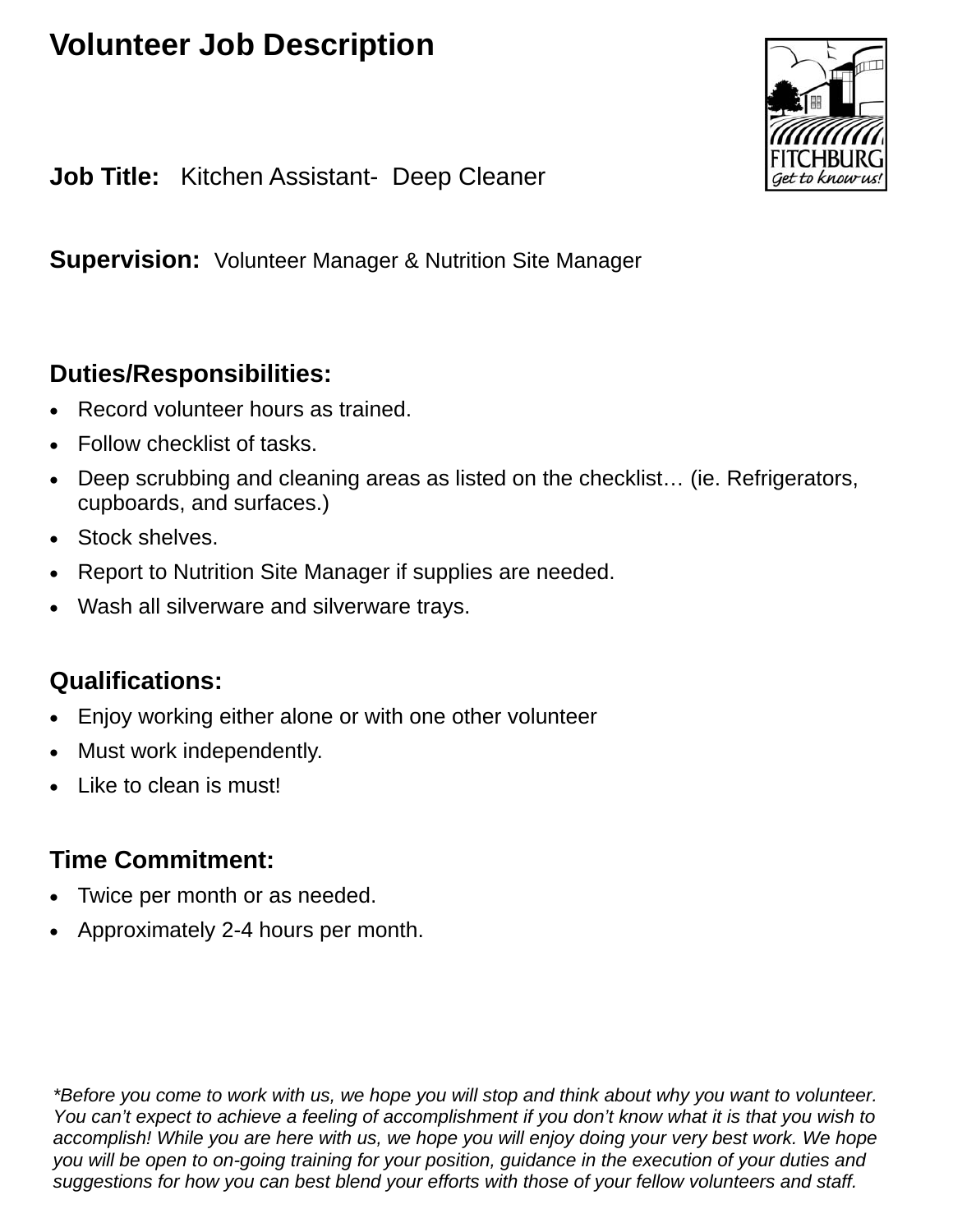

**Job Title:** Knitter

**Supervision:** Volunteer Manager

#### **Duties/Responsibilities:**

- Record volunteer hours with the group and independent hours as trained.
- Knit scarves, blankets, hats and mittens.

#### **Qualifications:**

- Must love to knit.
- Must be willing to part with knitting projects after completion.

#### **Time Commitment:**

- Group meets once a week at the Senior Center.
- Can knit independently as many hours as you wish.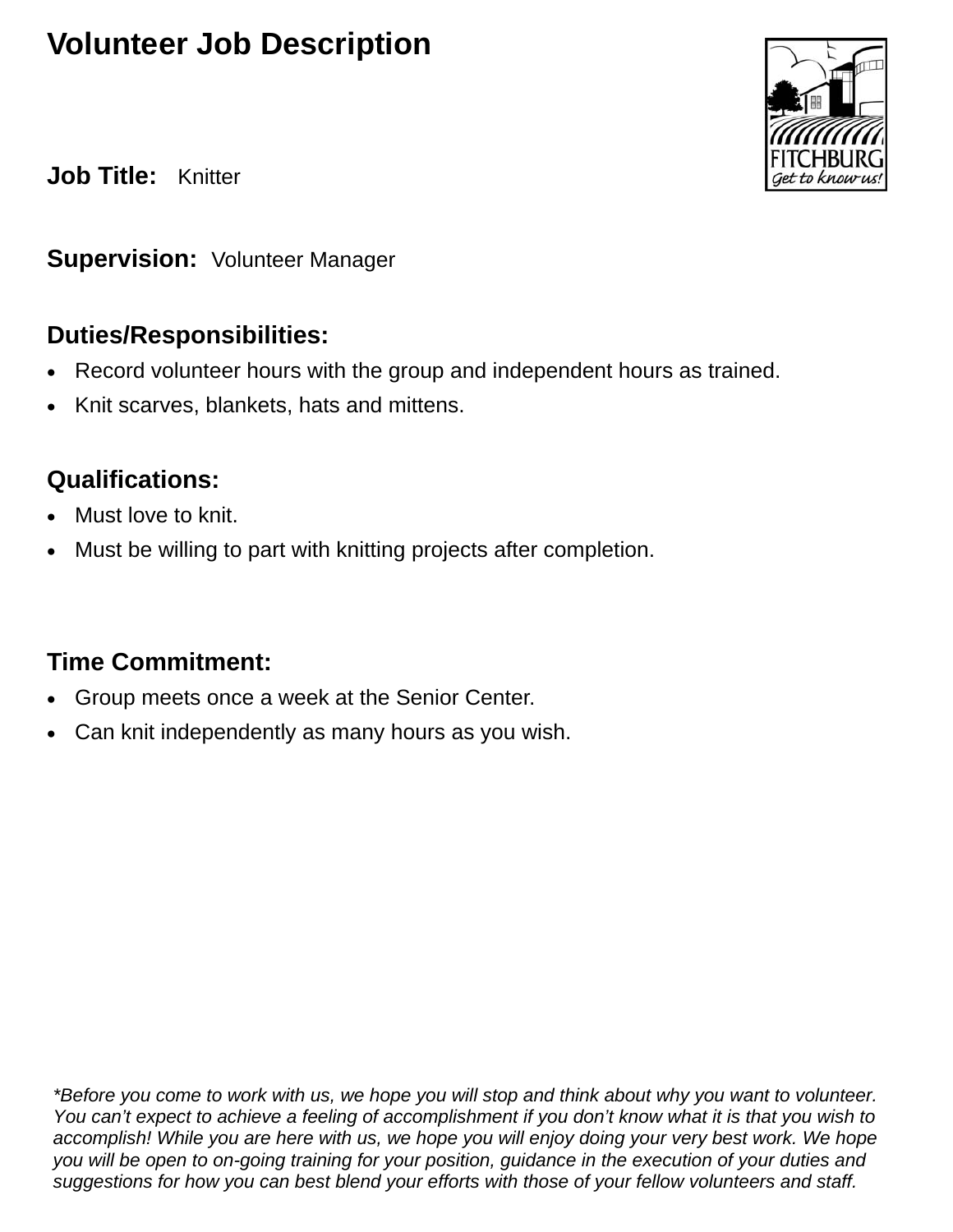**Job Title:** Laundry Aide

**Supervision:** Nutrition Site Manager/ Volunteer Manager

#### **Duties/Responsibilities:**

- Record volunteer hours as trained.
- Wash, dry, fold, and put away laundry from the kitchen.

#### **Qualifications:**

- Enjoy working alone or with others around.
- Must work independently.

#### **Time Commitment:**

• Approximately 4-6 hours per month. Set your own schedule around the scheduled events in the laundry/wellness room.

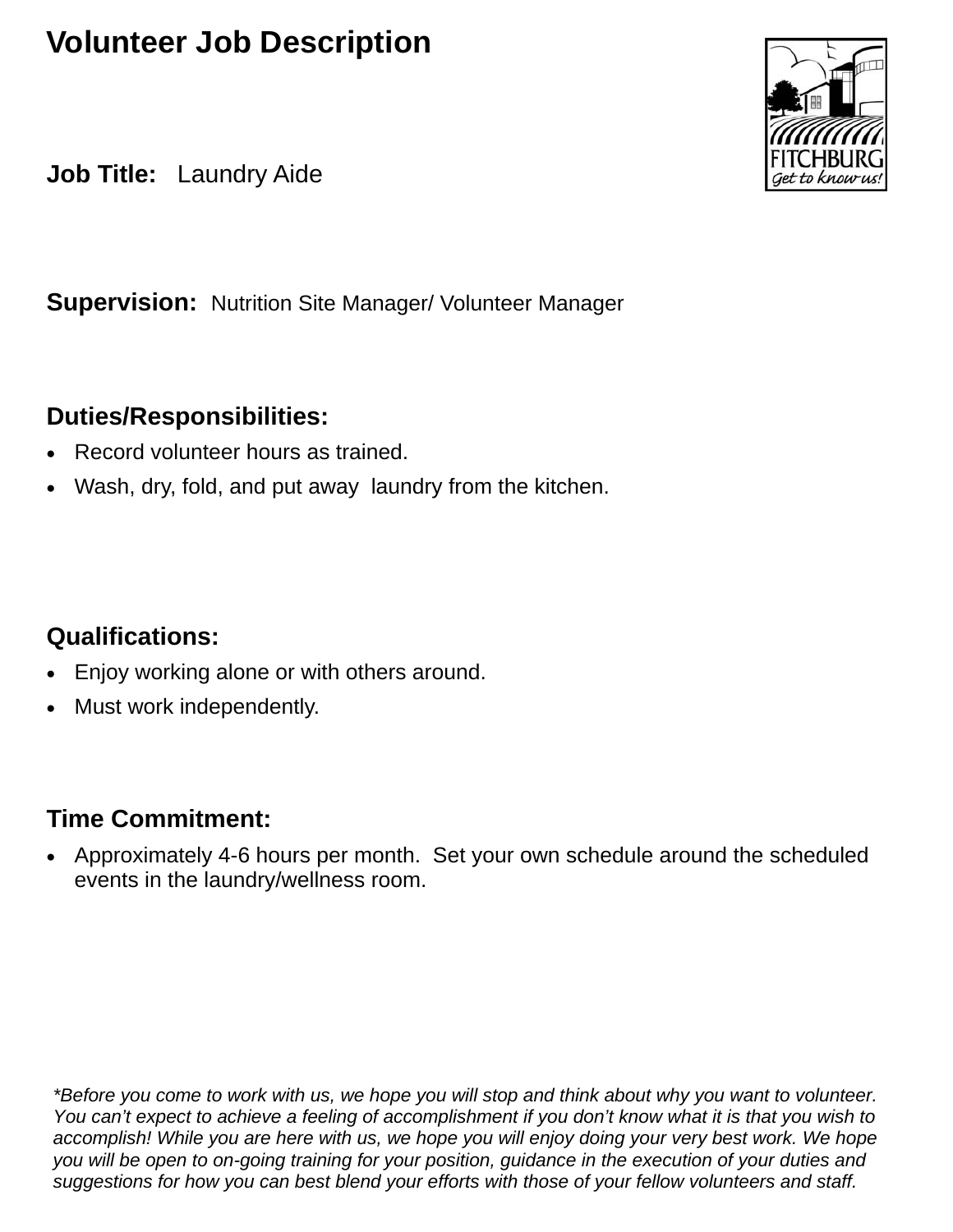

**Job Title:** Librarian

**Supervision:** Assistant Director/Volunteer Manager

#### **Duties/Responsibilities:**

- Record volunteer hours as trained.
- Check in library books, cross reference with list of sent books.
- Pack up books into crates
- Unload books from crates
- New books come at the end of each month and have to be switched out with the "old" books prior to the new books arrival.

## **Qualifications:**

- Attention to detail working with book titles and book list.
- Able to bend, lift and shelve books.
- Able to commit to volunteer at the end of each month
- Able to work independently.

## **Time Commitment:**

• About 2 hours each month.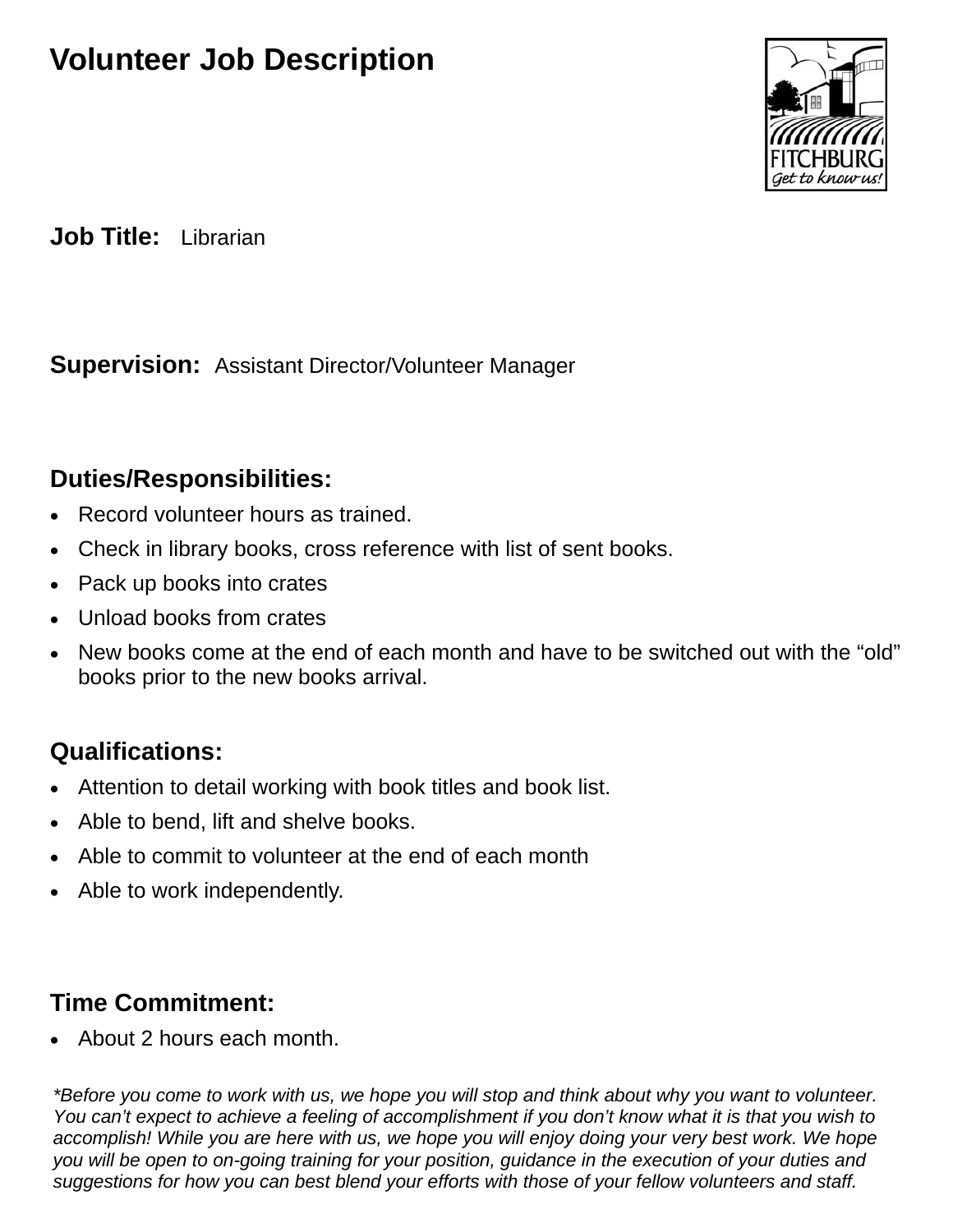

**Job Title:** Meal Driver

**Supervision:** Volunteer Manager & Nutrition Site Manager

#### **Duties/Responsibilities:**

- Record volunteer hours as trained.
- All RSVP volunteers, also keep track of meals delivered and miles driven.
- Arrive at Senior Center to deliver meals between 10:30-11:00
- Follow food safety rules as instructed.
- Perform a basic wellness check on clients you deliver meals to.
- Report back to Volunteer Manager anything that seems questionable.
- Collect reusable trays from clients when dropping off a meal.
- Responsibility of being positive and kind, keeping in mind that you may be the only human contact for the clients you are delivering meals to.

## **Qualifications:**

- Enjoy working with senior citizens.
- Must work independently.
- Must have a valid drivers license.
- Must have a good driving record.
- Must be able to read a map and follow directions.
- Knowledge of Fitchburg streets is a plus!
- Must be friendly.

## **Time Commitment:**

• As needed per monthly schedule and agreed upon schedule with the Volunteer Manager.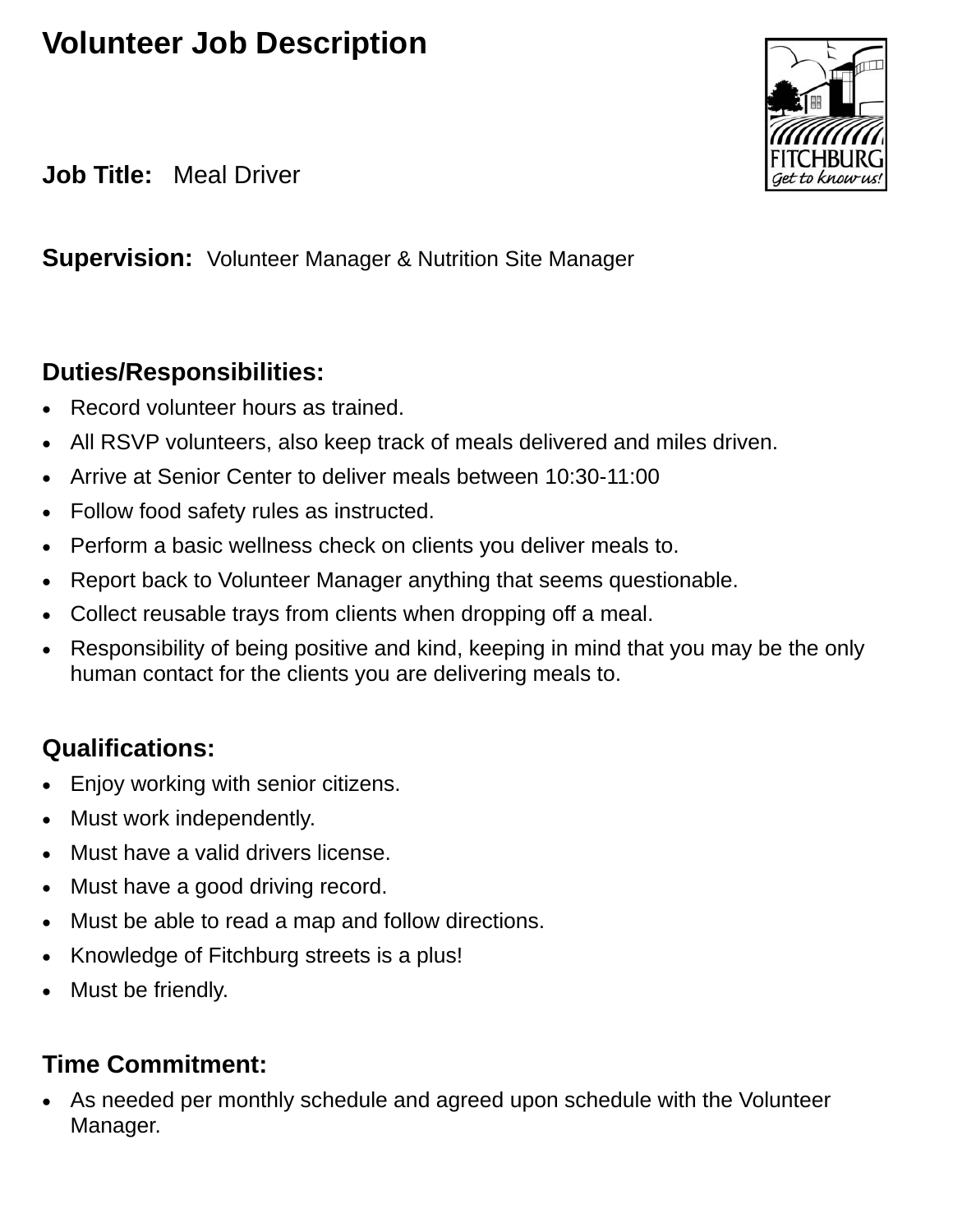**Job Title:** Meal Site Assistant- Lunch Bags

**Supervision:** Nutrition Site Manager/ Volunteer Manager

#### **Duties/Responsibilities:**

- Record volunteer hours as trained.
- Set up lunch bags for daily delivery with labels.
- Mark each day's bags with corresponding delivery date.
- Keep labels and bags organized.

#### **Qualifications:**

- Must be able to work independently.
- Must pay attention to detail
- A love for organization is a plus!

## **Time Commitment:**

Two hours per month

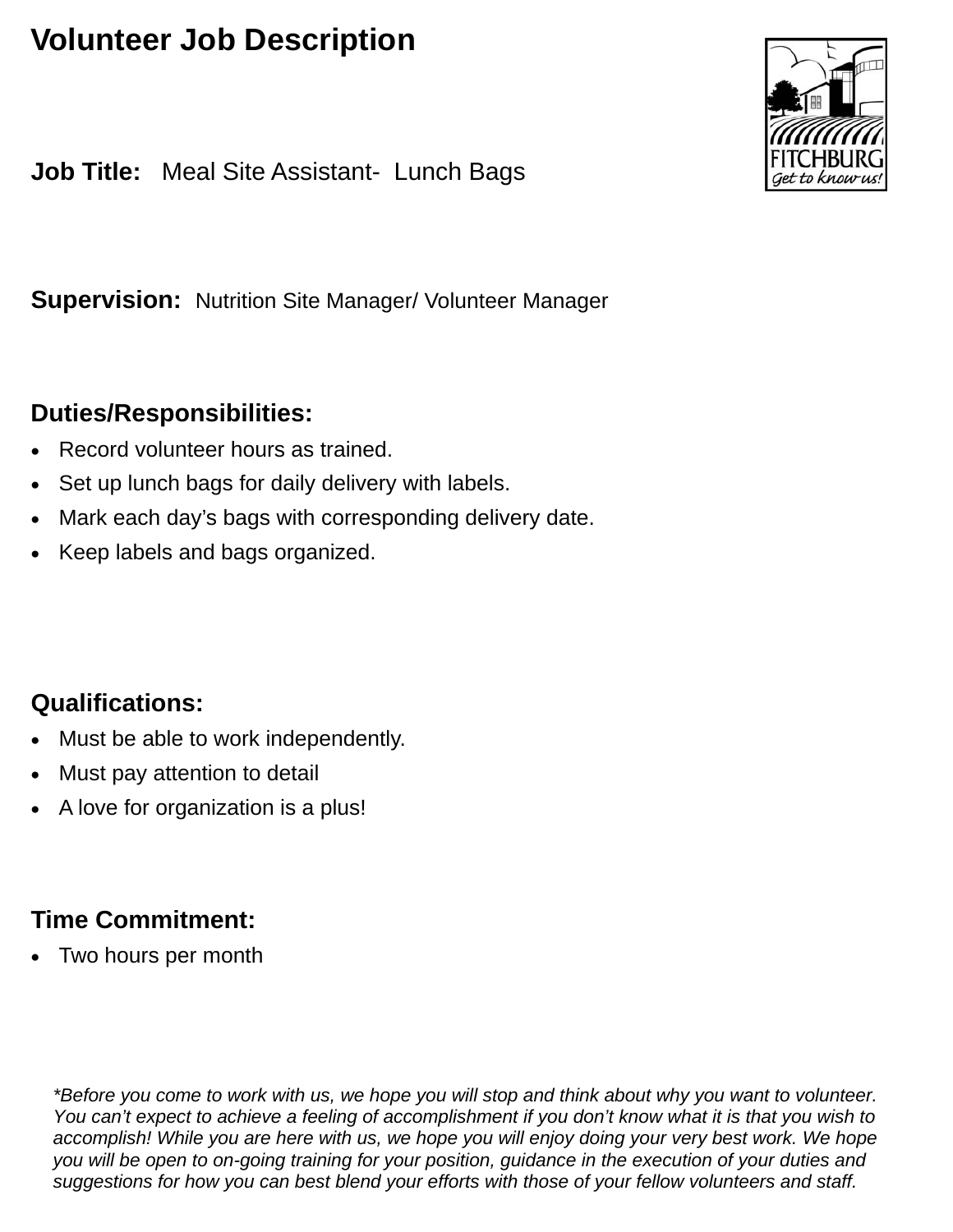**Job Title:** Movie Attendant

**Supervision:** Volunteer Manager & Assistant Director

#### **Duties/Responsibilities:**

- Record volunteer hours as trained.
- Follow checklist of tasks.
- Make popcorn for the movie.
- Bag up popcorn for the movie.
- Clean popcorn popper after popping the corn.
- Set up chairs in the room the movie will be showing.
- Clean up the movie room after the show. (ie. Put chairs back, vacuum…)
- Report to Assistant Director if popcorn supplies are needed.

## **Qualifications:**

- Enjoy working either alone or with one other volunteer
- Must work independently.
- A love for popcorn is a plus!

## **Time Commitment:**

- Once per month or as needed.
- Approximately 4-5 hours per month on scheduled movie days.

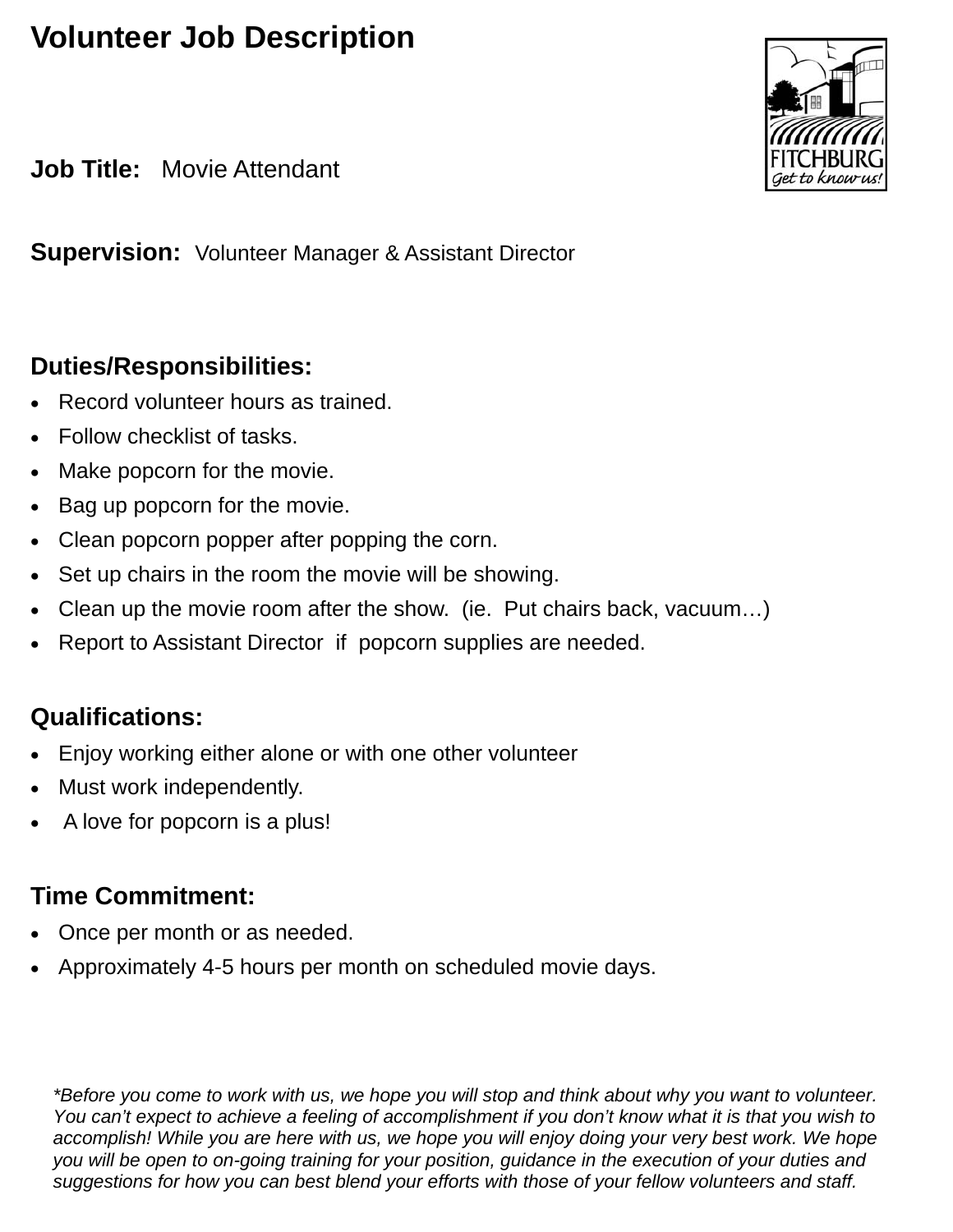**Job Title:** Musician

**Supervision:** Volunteer Manager & Assistant Director

#### **Duties/Responsibilities:**

- Record volunteer hours as trained.
- Sing, play an instrument, perform a poem or prose piece.

#### **Qualifications:**

- Must have musical talent.
- Must be comfortable in front of a crowd.
- Must work independently.
- •

#### **Time Commitment:**

As needed, set up in advance.

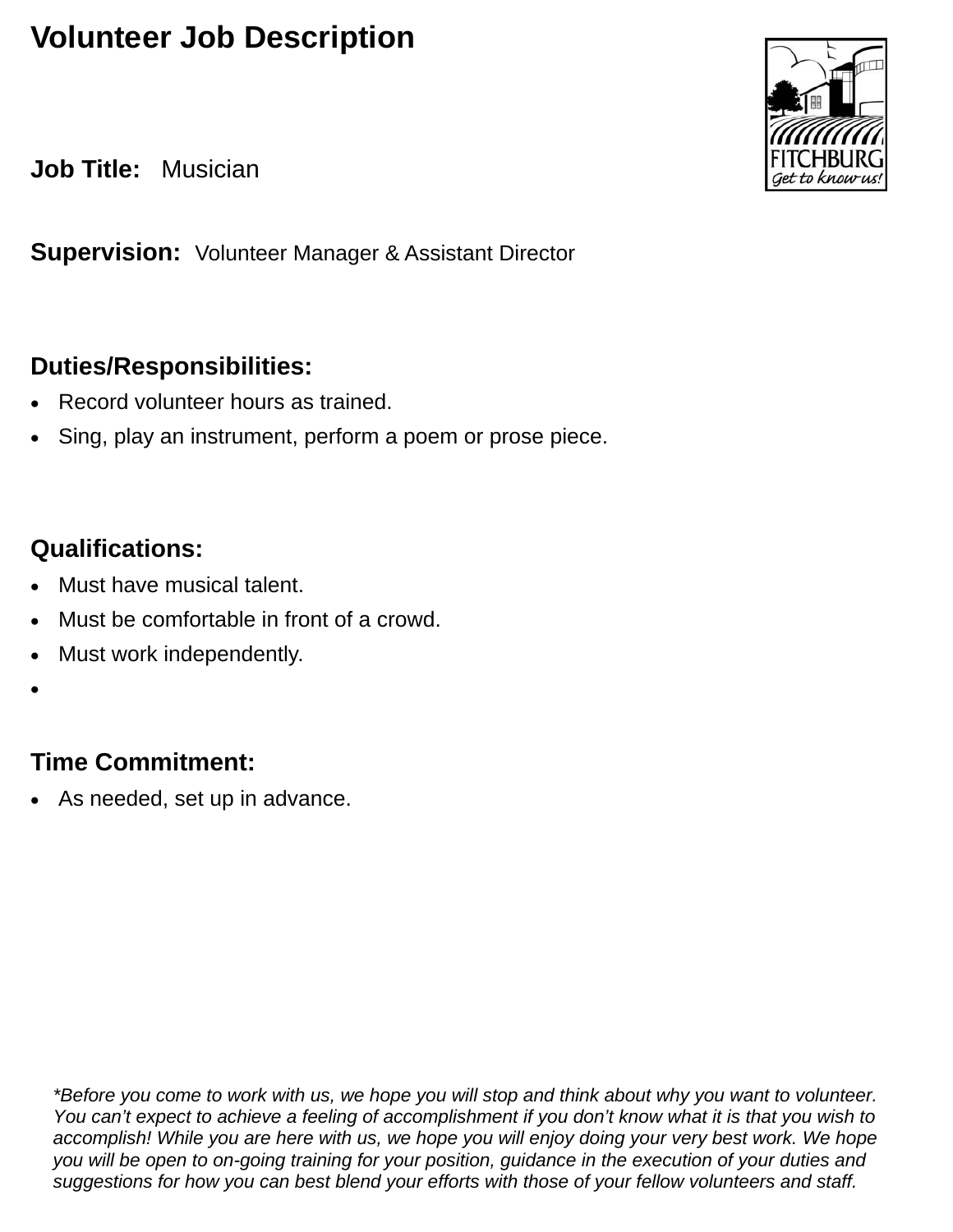

**Job Title:** Newsletter Assembler

**Supervision:** Assistant Director/ Volunteer Manager

#### **Duties/Responsibilities:**

- Record volunteer hours as trained.
- Sort, assemble and label monthly newsletter
- Pack newsletters for bulk mail.

#### **Qualifications:**

- Interest in working with a group in an assembly line format.
- Attention to detail of the pages that are being collated.

#### **Time Commitment:**

• About 2 hours at the end of each month.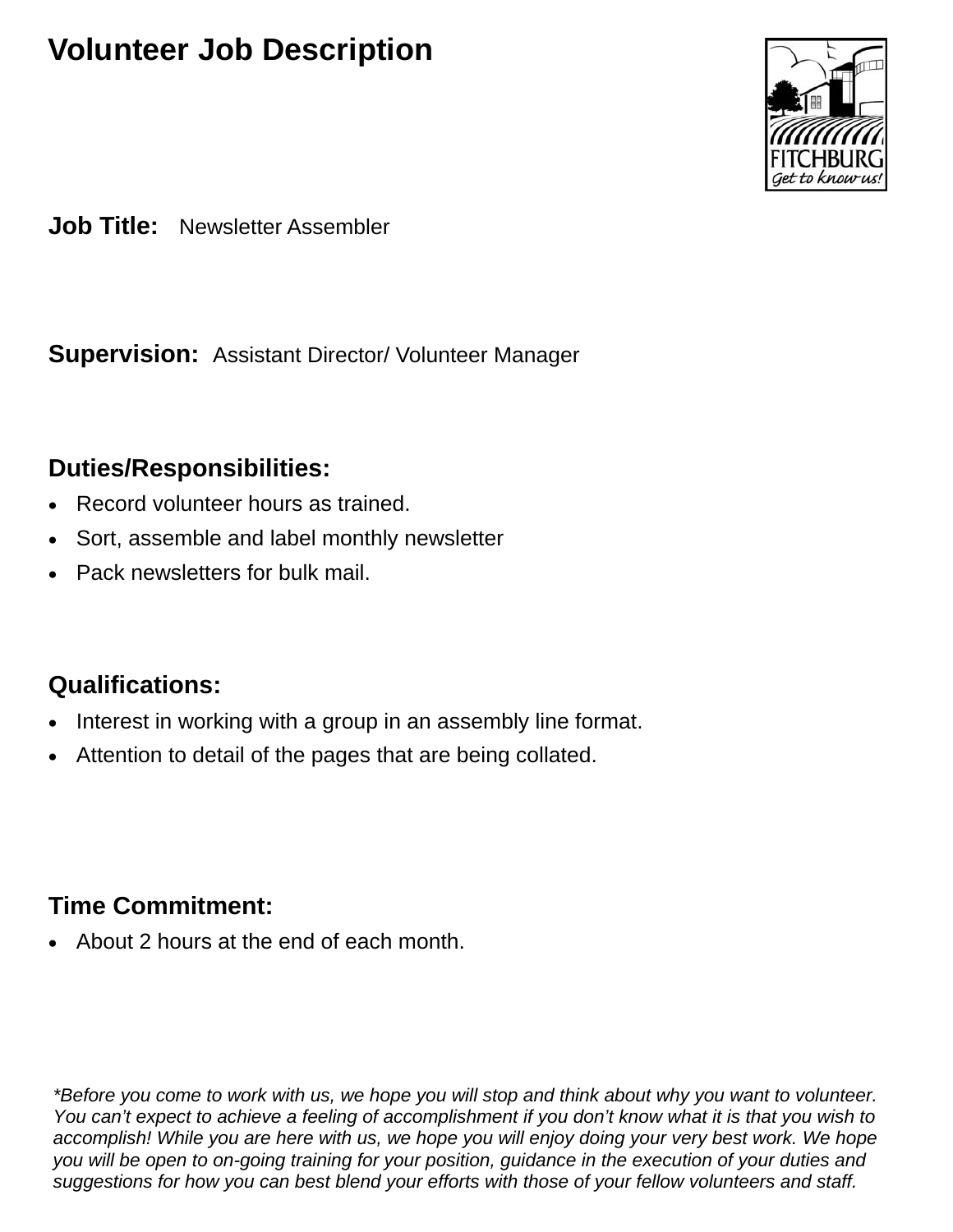

**Job Title:** Newsletter Editor

**Supervision:** Assistant Director/ Volunteer Manager

#### **Duties/Responsibilities:**

Record volunteer hours as trained.

#### **Qualifications:**

- Firm grasp of English.
- Attention to detail is necessary.

## **Time Commitment:**

As needed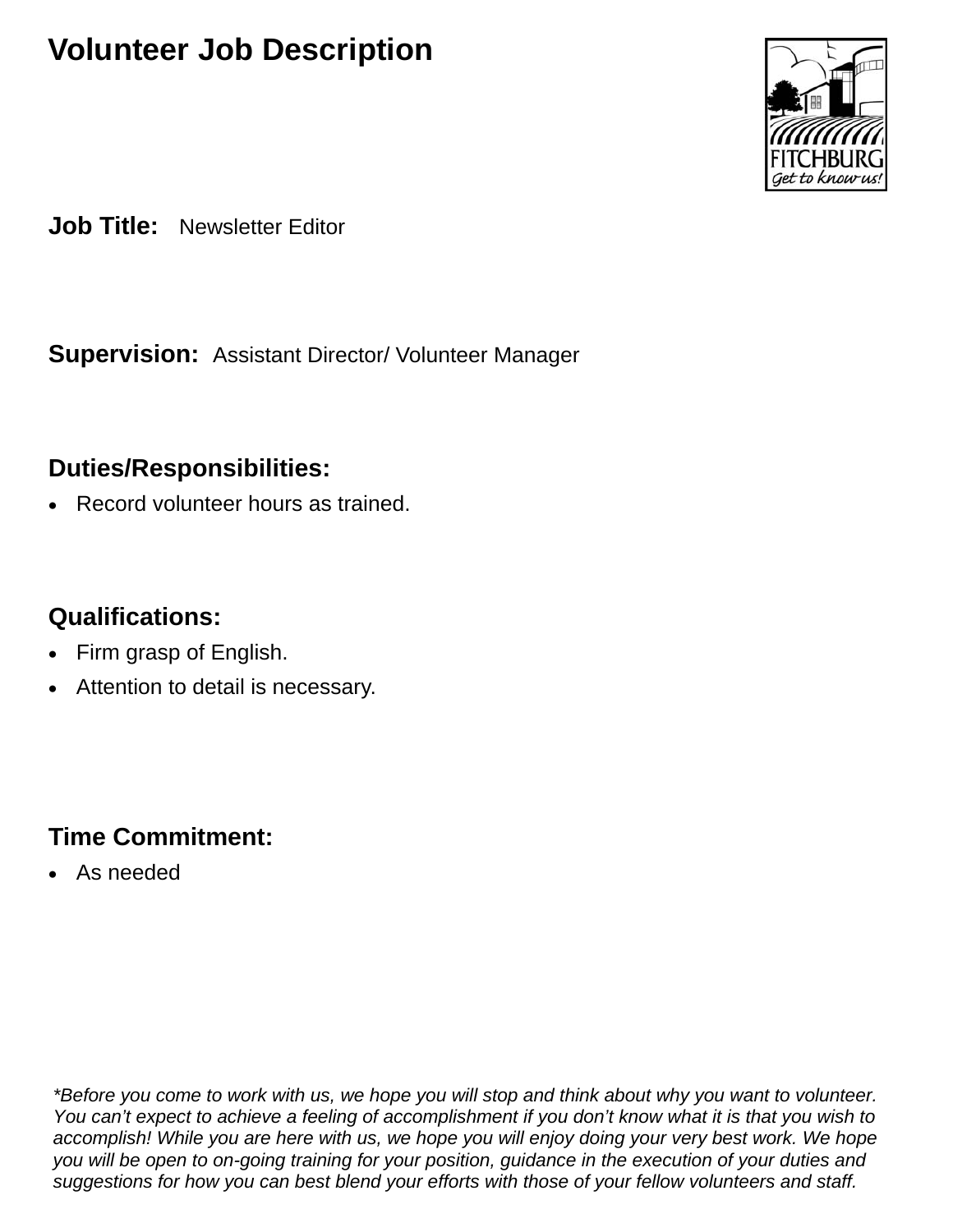**Job Title:** Phone a Friend Support



**Supervision:** Volunteer Manager & Social Workers

#### **Duties/Responsibilities:**

- Record volunteer hours as trained.
- After being partnered up with a client, start making your phone calls to check in on them as needed.
- Learn about the client and be versed in speaking about things that client is interested in talking about.
- Ask questions about the client's life.
- Listen, Listen Listen!

## **Qualifications:**

- Genuinely have an interest in people.
- Enjoy talking on the phone.
- Must work independently.
- Must be able to get involved on an appropriate level with the client (s) you call.
- Feel comfortable with ending a conversation that needs to be ended (due to length or content of the discussion)
- Feel at ease with maintaining the boundaries that are set up and that you set up for yourself in this position.
- Must be an excellent listener!

## **Time Commitment:**

• As needed per the schedule you set up in advance.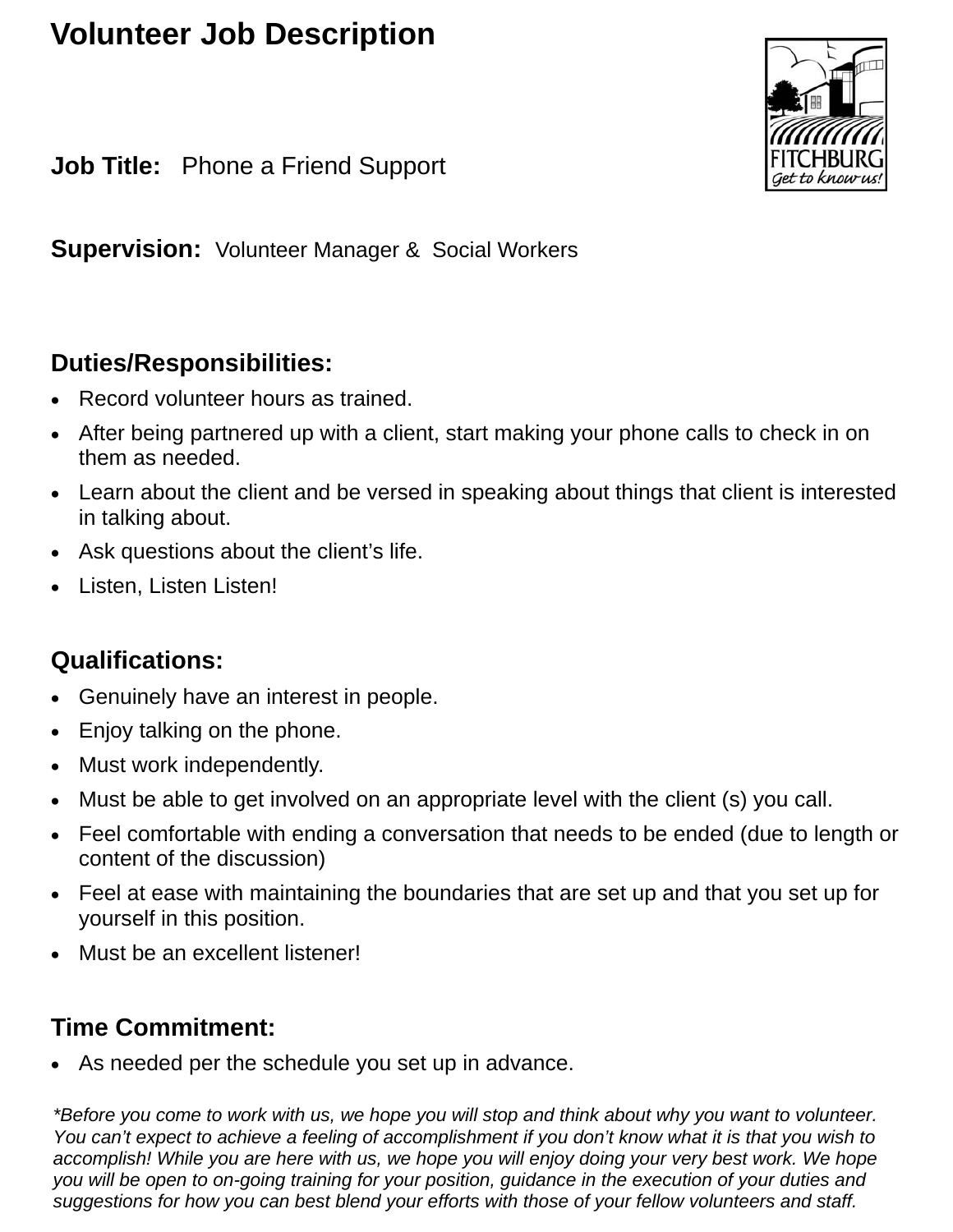

**Job Title:** Receptionist

**Supervision:** Volunteer Manager

#### **Duties/Responsibilities:**

- Record hours as trained.
- Answer incoming phone calls.
- Transfer phone calls to the appropriate staff.
- Answer general questions that callers may have about the Senior Center.
- Retrieve messages off of the voice mail and forward them on to staff if needed.
- Sign participants up for: lunch, bus rides, driver escort rides, foot care clinic, classes, shopping trips and massages.
- Keep reception area neat and clean.
- Make reminder phone calls to a list of people.
- Make copies, light collating and log phone calls.
- Communicate with Transit Solutions if needed.

#### **Qualifications:**

- Must be able to work independently.
- Must be able to maintain confidentiality with client information you are privy to.
- Dependable and detail orientated is a plus.
- Must be organized.
- Must be confident answering questions and dealing with people.

## **Time Commitment:**

• 3 hour shifts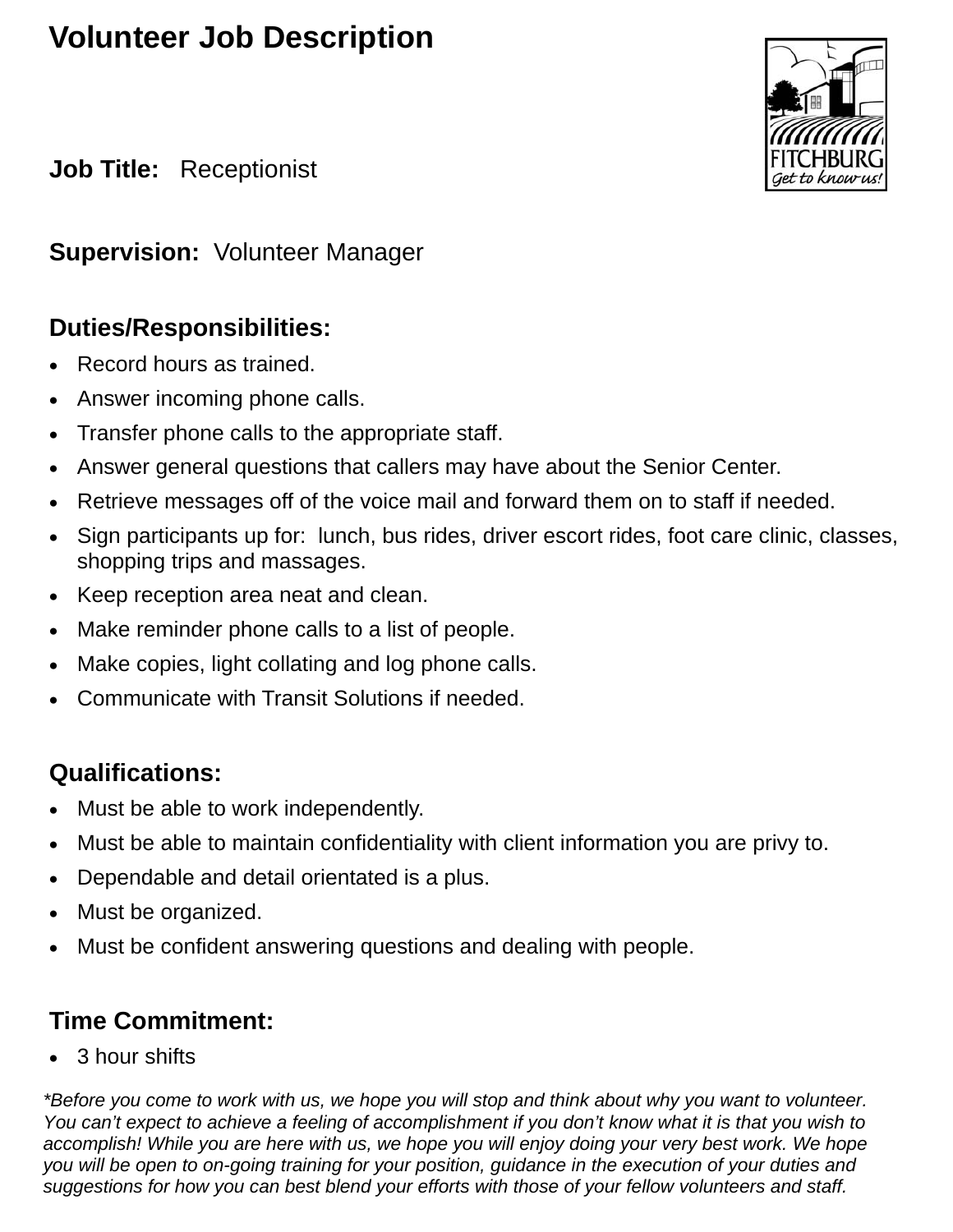**Job Title:** Senior Advisory Council

**Supervision:** Senior Center Director

#### **Duties/Responsibilities:**

- Record volunteer hours as trained.
- Attend meetings.
- Serve on committees.
- Fundraising.

## **Qualifications:**

- Must like working with a group of people.
- Must like working with customers.
- Friendly and cheerful is a must!

## **Time Commitment:**

• As needed per monthly meetings and committee meetings.

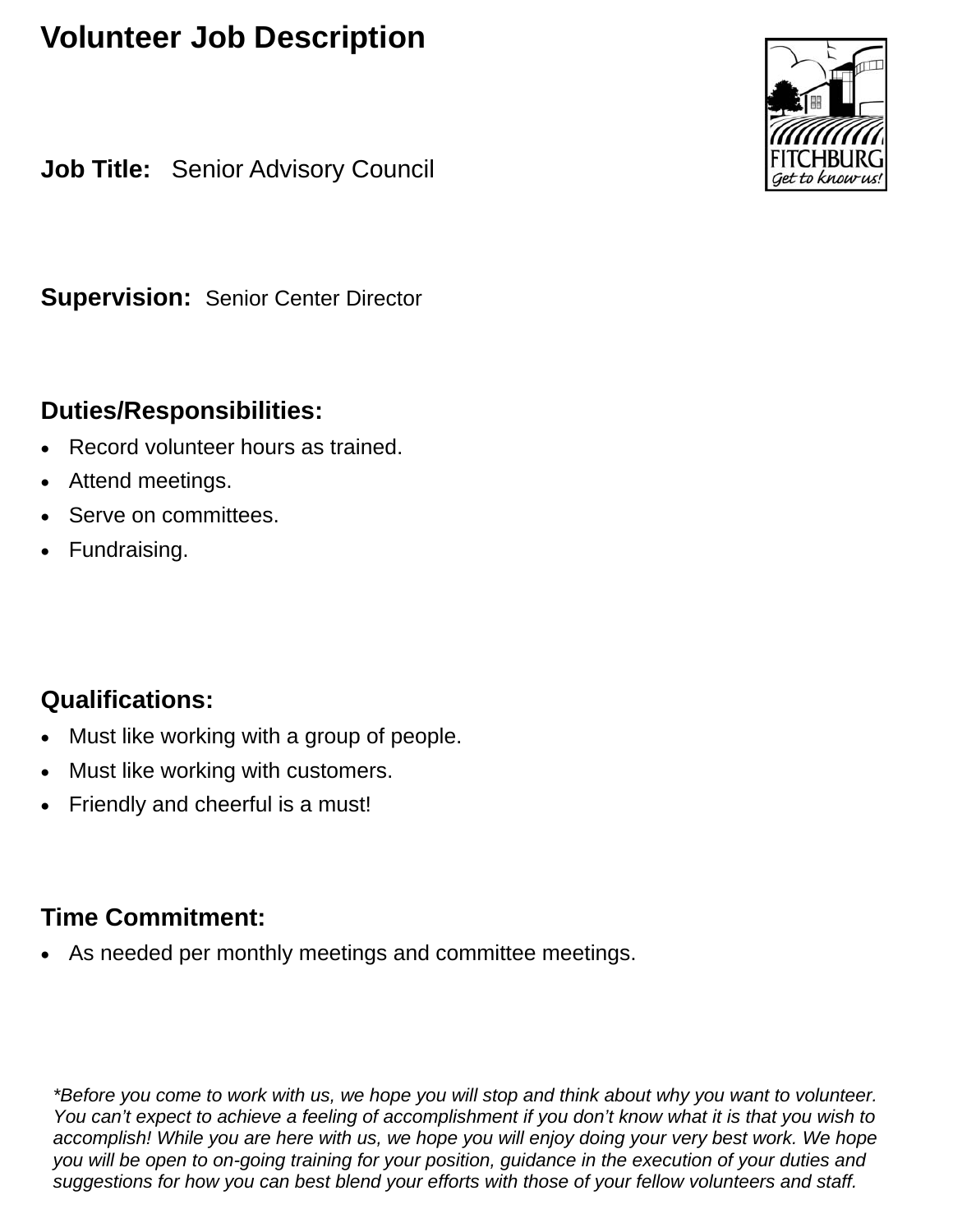**Job Title:** Special Events

**Supervision:** Volunteer Manager

#### **Duties/Responsibilities:**

- Record volunteer hours as trained.
- Perform tasks as assigned for the event.
- Serve and prepare food. (ie... pancake breakfast & pig roast)
- Keep area you are assigned clean and orderly.

#### **Qualifications:**

- Must like working with a group of people.
- Must like working with customers.
- Friendly and cheerful is a must!

## **Time Commitment:**

As needed per special events.

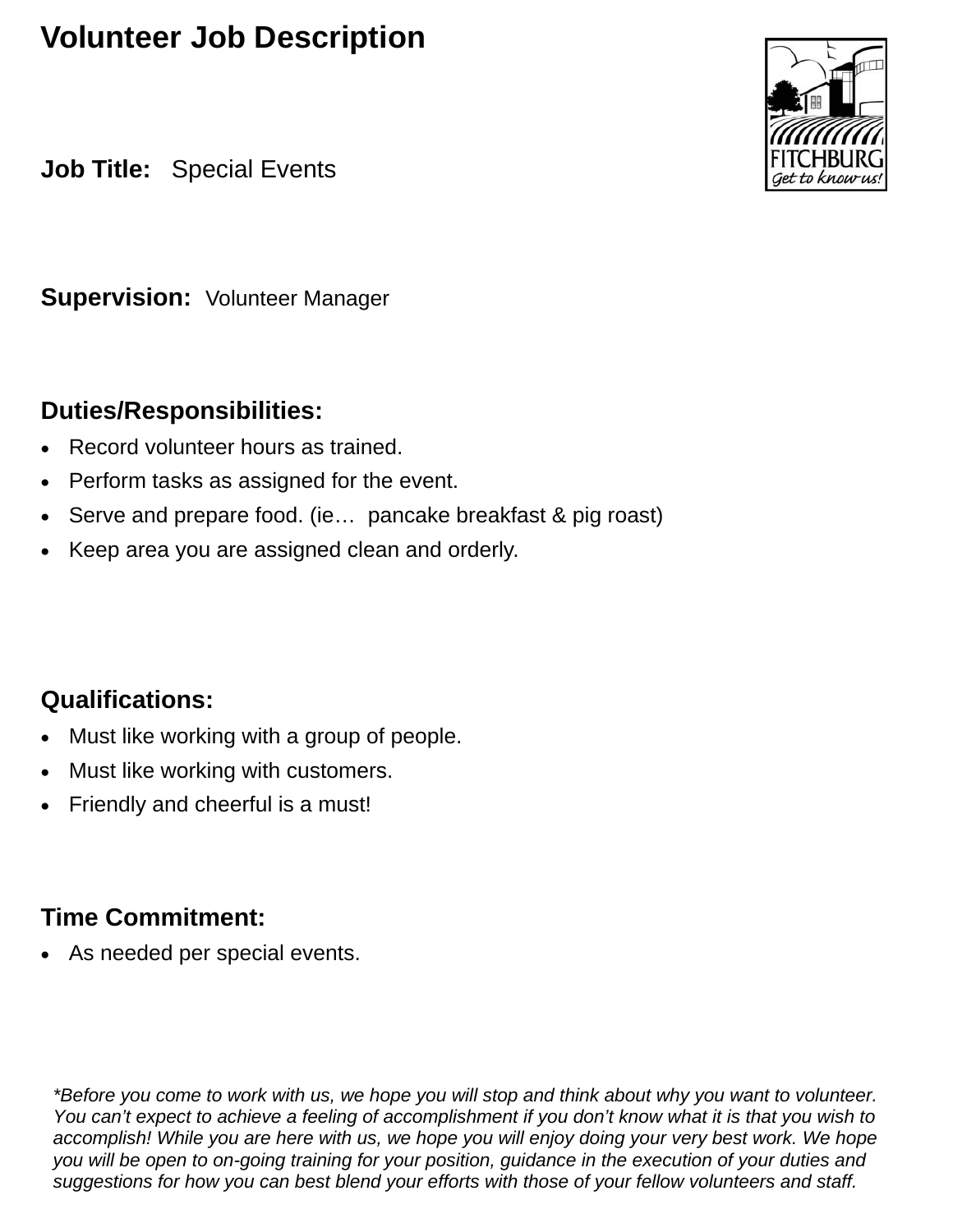**Job Title:** Summer Concerts

**Supervision:** Volunteer Manager

#### **Duties/Responsibilities:**

- Record volunteer hours as trained.
- Perform tasks as assigned for the event.
- Set up and take down of items used at the concerts.
- Load and unload vehicles of items to be used at the concerts.
- Clean up after the concert is over.

## **Qualifications:**

- Must like working with a group of people.
- Must like working with customers.
- Friendly and cheerful is a must!

## **Time Commitment:**

As needed per annual summer concerts.